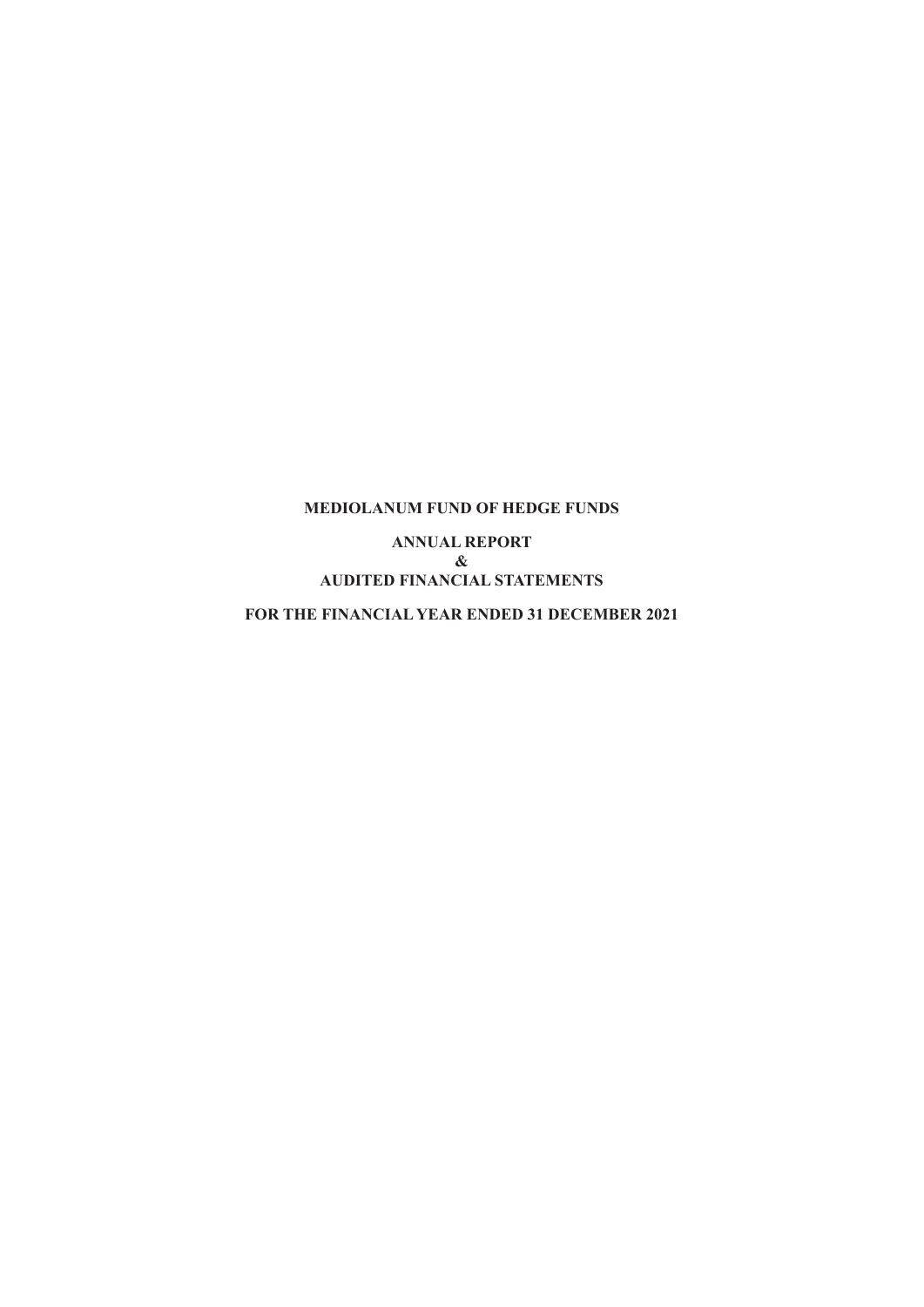# **TABLE OF CONTENTS**

| Table of Contents                                                                            | 1              |
|----------------------------------------------------------------------------------------------|----------------|
| Trust Information                                                                            | $\overline{2}$ |
| Statement of Manager's Responsibilities                                                      | 3              |
| Annual Despositary Report to the Unitholders                                                 | 4              |
| Manager's Report                                                                             | 5              |
| Schedule of Investments                                                                      | 8              |
| Independent Auditor's Report                                                                 | 10             |
| <b>Statement of Net Assets</b>                                                               | 12             |
| Income Statement                                                                             | 13             |
| Statement of Changes in Net Assets Attributable to Holders of Redeemable Participating Units | 14             |
| <b>Statement of Cash Flows</b>                                                               | 15             |
| Notes to the Financial Statements                                                            | 16             |
| Fund of Funds Disclosure (Unaudited)                                                         | 30             |
| Appendix of Additional Information (Unaudited)                                               | 31             |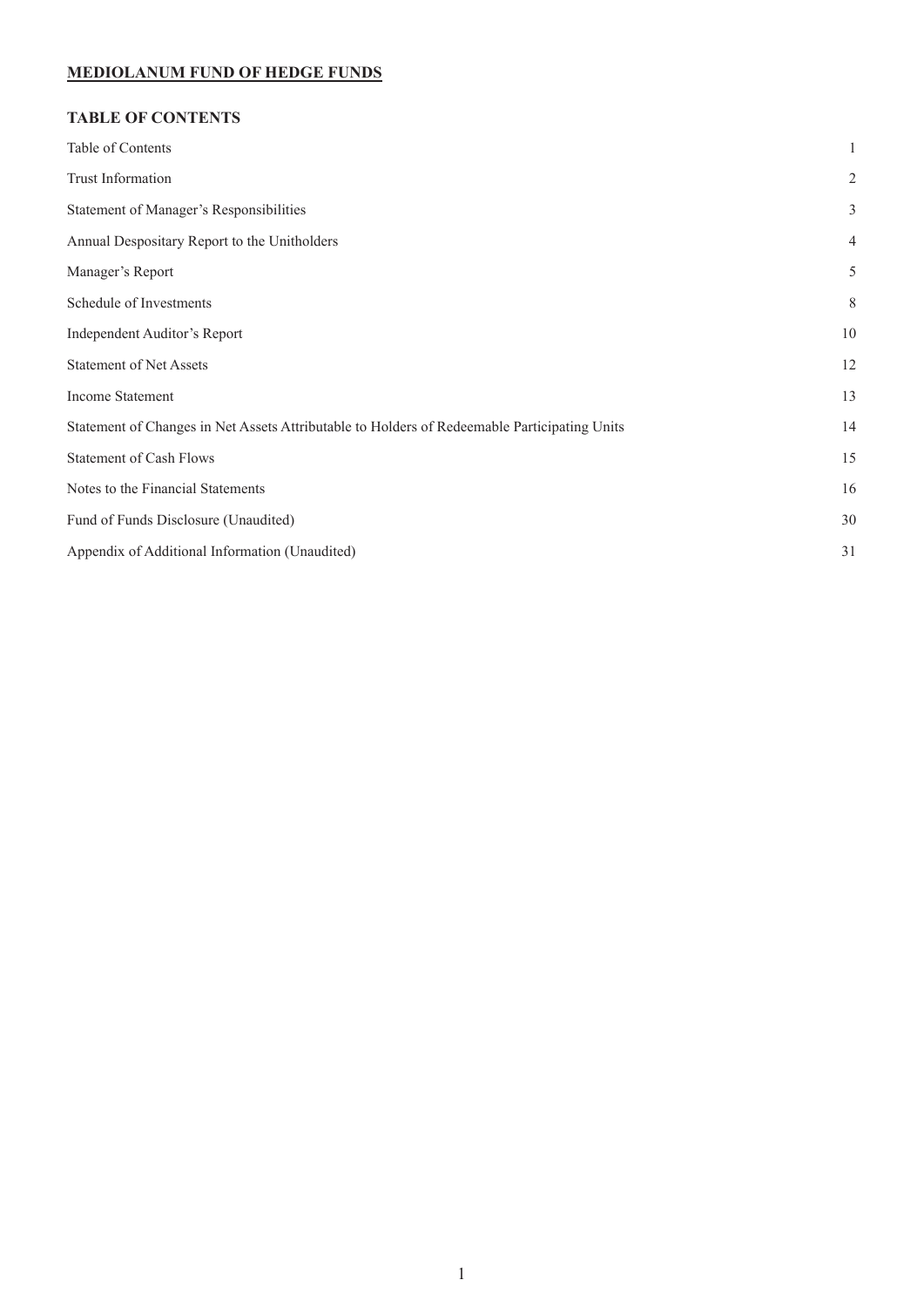<span id="page-2-0"></span>

| <b>TRUST INFORMATION</b>                                                        |                                                                                                                                                                                                                                                                                                                                                                                                                                                                                                                                                                                                                                                  |
|---------------------------------------------------------------------------------|--------------------------------------------------------------------------------------------------------------------------------------------------------------------------------------------------------------------------------------------------------------------------------------------------------------------------------------------------------------------------------------------------------------------------------------------------------------------------------------------------------------------------------------------------------------------------------------------------------------------------------------------------|
| MANAGER, AIFM and GLOBAL DISTRIBUTOR                                            | Mediolanum International Funds Limited<br>4th Floor<br>The Exchange<br>George's Dock<br><b>IFSC</b><br>Dublin 1<br>Ireland                                                                                                                                                                                                                                                                                                                                                                                                                                                                                                                       |
| <b>DEPOSITARY and TRUSTEE</b>                                                   | Northern Trust Fiduciary Services (Ireland) Limited<br>George's Court<br>54-62 Townsend Street<br>Dublin 2<br>Ireland                                                                                                                                                                                                                                                                                                                                                                                                                                                                                                                            |
| <b>DIRECTORS of THE MANAGER</b>                                                 | Andrew Bates (Irish) (Chairperson) (Resigned 28 April 2021) <sup>1</sup><br>Karen Zachary (Irish) (Chairperson) (Appointed 28 April 2021) <sup>3</sup><br>Furio Pietribiasi (Italian) (Managing Director) <sup>2</sup><br>Corrado Bocca (Italian) <sup>1</sup><br>Paul O'Faherty (Irish) <sup>3</sup><br>Martin Nolan (Irish) <sup>3</sup><br>Gianmarco Gessi (Italian) (Resigned 24 February 2022) <sup>1</sup><br>Christophe Jaubert (French) <sup>2</sup><br>John Corrigan (Irish) <sup>3</sup><br>Michael Hodson (Irish) (Appointed 1 January 2021) <sup>3</sup><br>Edoardo Fontana Rava (Italian) (Appointed 24 February 2022) <sup>1</sup> |
| <b>ADMINISTRATOR, REGISTRAR and TRANSFER</b><br><b>AGENT</b>                    | Northern Trust International Fund Administration Services<br>(Ireland) Limited<br>George's Court<br>54-62 Townsend Street<br>Dublin 2<br>Ireland                                                                                                                                                                                                                                                                                                                                                                                                                                                                                                 |
| <b>DELEGATE INVESTMENT MANAGER</b>                                              | Tages Capital LLP<br>39 St James's Street<br>London SW1A1JD<br>United Kingdom                                                                                                                                                                                                                                                                                                                                                                                                                                                                                                                                                                    |
| <b>IRISH LEGAL ADVISORS</b>                                                     | Dillon Eustace<br>33 Sir John Rogerson's Quay<br>Dublin 2<br>Ireland                                                                                                                                                                                                                                                                                                                                                                                                                                                                                                                                                                             |
| <b>INDEPENDENT AUDITORS</b>                                                     | PricewaterhouseCoopers<br>Chartered Accountants and Statutory Audit Firm<br>One Spencer Dock<br>North Wall Quay<br>Dublin 1<br>Ireland                                                                                                                                                                                                                                                                                                                                                                                                                                                                                                           |
| <b>REGISTERED OFFICE</b><br>The Trust is constituted in the Republic of Iteland | Mediolanum International Funds Limited<br>4th Floor<br>The Exchange<br>George's Dock<br><b>IFSC</b><br>Dublin 1<br>Ireland                                                                                                                                                                                                                                                                                                                                                                                                                                                                                                                       |

The Trust is constituted in the Republic of Ireland.

1 Non-Executive Directors 2 Executive Directors 3 Independent Non-Executive Directors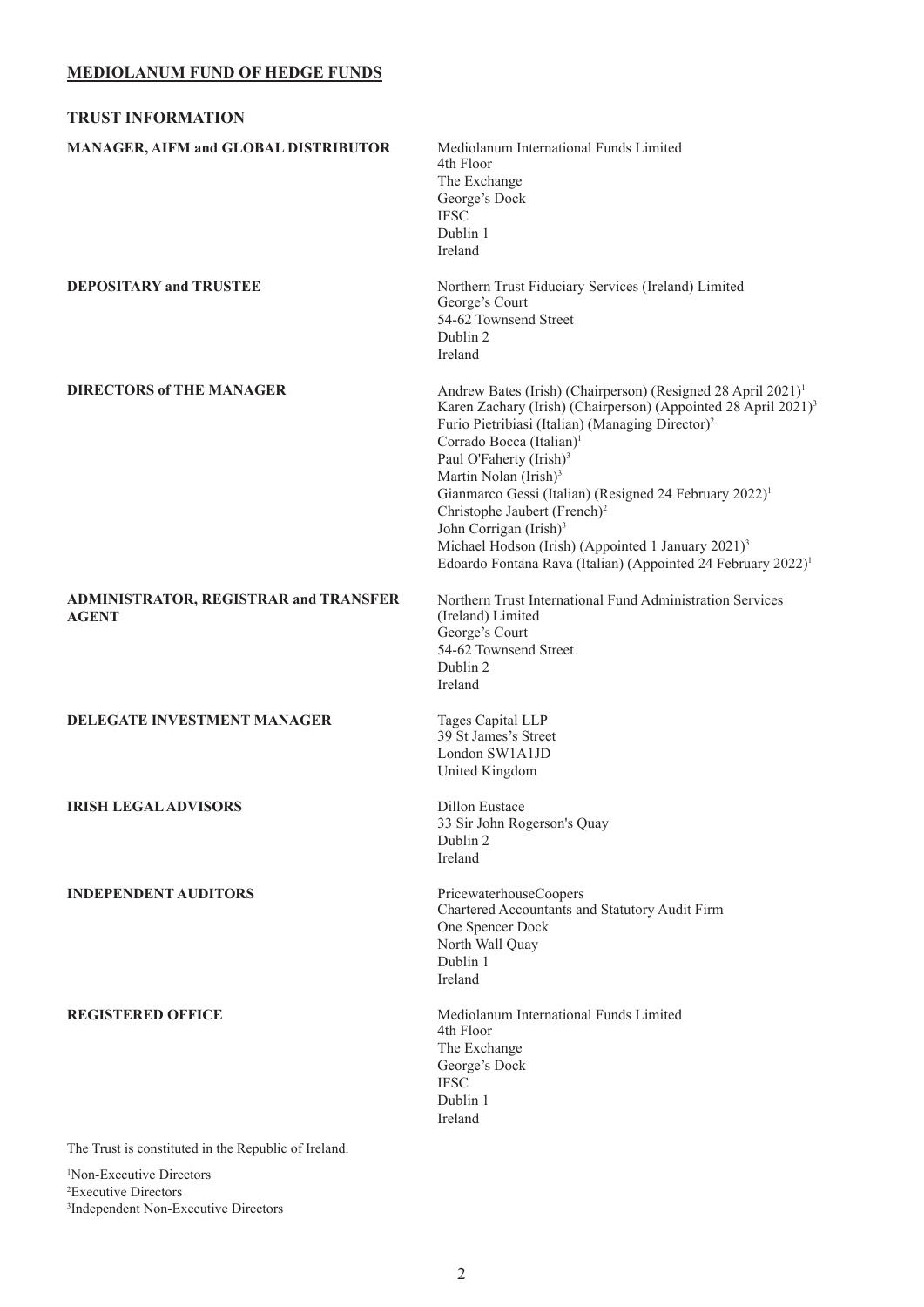### <span id="page-3-0"></span>**STATEMENT OF MANAGER'S RESPONSIBILITIES For the financial year ended 31 December 2021**

The Manager is required to prepare financial statements for each financial year, which give a true and fair view of the state of affairs of the Trust and of the profit or loss of the Trust for that financial year. In preparing those financial statements the Manager is required to:

- select suitable accounting policies and then apply them consistently;
- make judgements and estimates that are reasonable and prudent; and
- prepare the financial statements on the going concern basis unless it is inappropriate to presume that the Trust will continue in business.

The Manager is responsible for keeping proper books of account which disclose with reasonable accuracy at any time the financial position of the Trust and to enable it to ensure that the financial statements are prepared in accordance with the Financial Reporting Standard applicable in the UK and the Republic of Ireland ("FRS 102") and comply with the Trust Deed and the Unit Trusts Act, 1990. The Manager is also responsible for safeguarding the assets of the Trust and hence for taking reasonable steps for the prevention and detection of fraud and other irregularities.

The financial statements may be available on the website of the Manager and/or any regulatory website as may be required by law and/or regulations. The Manager is responsible for the maintenance and integrity of the corporate and financial information included on the Manager's website. Legislation in Ireland governing the preparation and dissemination of financial statements may differ from legislation in other jurisdictions. Notwithstanding anything else contained in this report, the Manager is not responsible for the maintenance and integrity of the Annual Report and Audited Financial Statements for the financial year ended 31 December 2021 which may be included on any regulatory authority website as may be required by law and/or regulations.

### **Going Concern**

In preparing the financial statements, the Manager is responsible for assessing the Sub-Fund's ability to continue as a going concern, disclosing as applicable, matters related to going concern and using the going concern basis of accounting, unless the Manager intends to cease operations, or has no realistic alternative but to do so.

### **Corporate Governance Statement**

The Directors of the Manager have adopted and are adhering to the Irish Funds ("IF") Code of Corporate Governance.

### **Connected Party Transactions**

The Directors of the Manager are satisfied that transactions with connected parties entered into during the year complied with the obligations set out in Chapter 1, Part 1, Section 1, xii of the AIF Rulebook, namely any such transactions be carried out at arm's length and in the best interest of the Unitholders and that there are arrangements in place (evidenced by written procedures) to ensure such compliance.

### **On behalf of the Manager:**

**Director**

**Director**

27 April 2022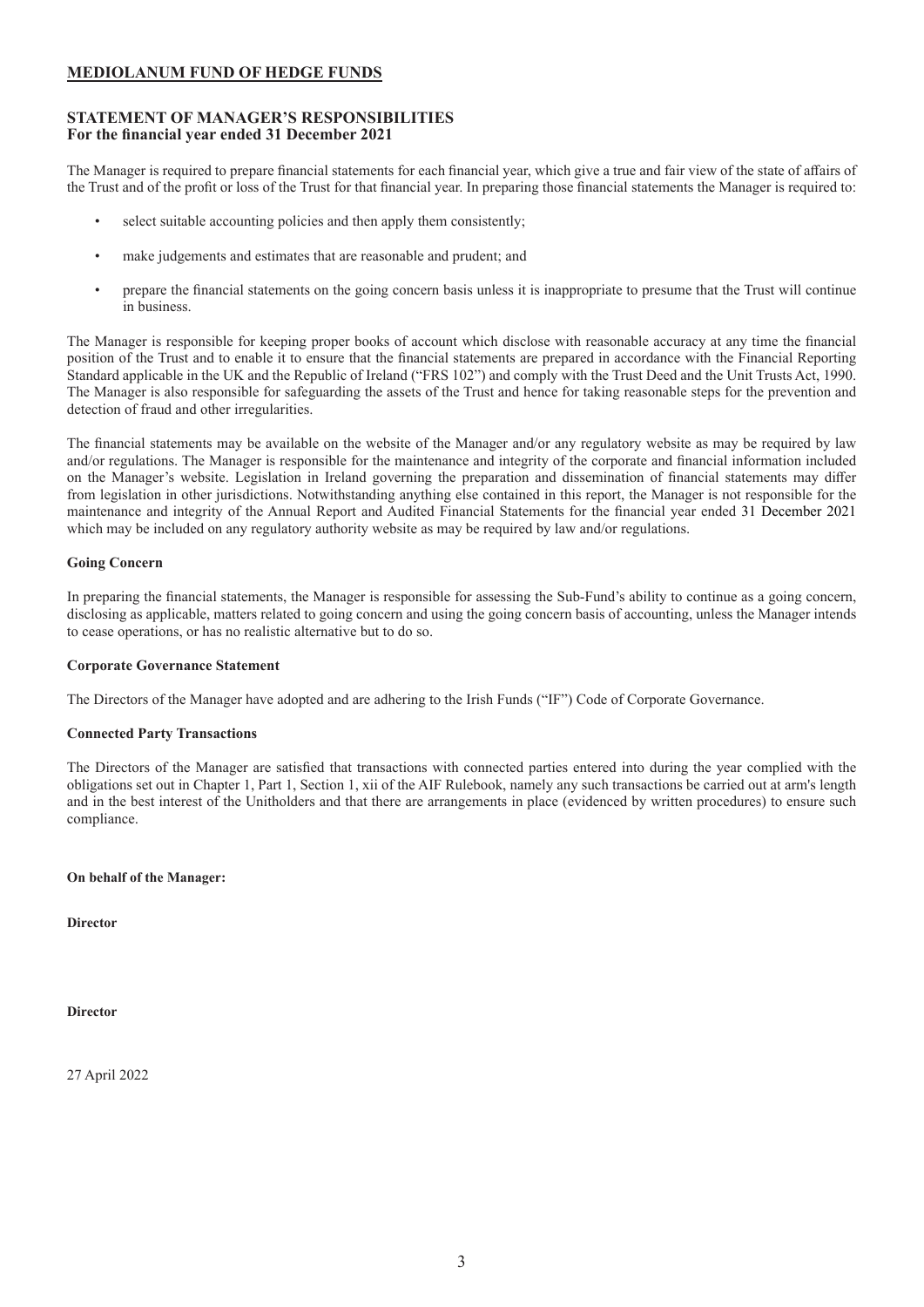### <span id="page-4-0"></span>**ANNUAL DEPOSITARY REPORT TO THE UNITHOLDERS MEDIOLANUM FUND OF HEDGE FUNDS For the financial year ended 31 December 2021**

We, Northern Trust Fiduciary Services (Ireland) Limited, appointed Depositary to Mediolanum Fund of Hedge Funds (the "Trust") provide this report solely in favour of the Unitholders of the Trust for the year ended 31 December 2021 ("Annual Accounting Period"). This report is provided in accordance with current Depositary obligation under the Central Bank of Ireland AIF Rule Book, Chapter 5 (iii). We do not, in the provision of this report, accept nor assume responsibility for any other purpose or person to whom this report is shown.

In accordance with our Depositary obligation under the AIF Rule Book, we have enquired into the conduct of the AIFM for this Annual Accounting Period and we hereby report thereon to the Unitholders of the Trust as follows:

We are of the opinion that the Trust has been managed by the AIFM during the year, in all material respects:

- (i) in accordance with the limitations imposed on the investment and borrowing powers of the Trust by the constitutional document and by the Central Bank of Ireland under the powers granted to the Central Bank of Ireland by the investment fund legislation; and
- (ii) otherwise in accordance with the provisions of the constitutional document and the investment fund legislation.

**For and behalf of Northern Trust Fiduciary Services (Ireland) Limited** 27 April 2022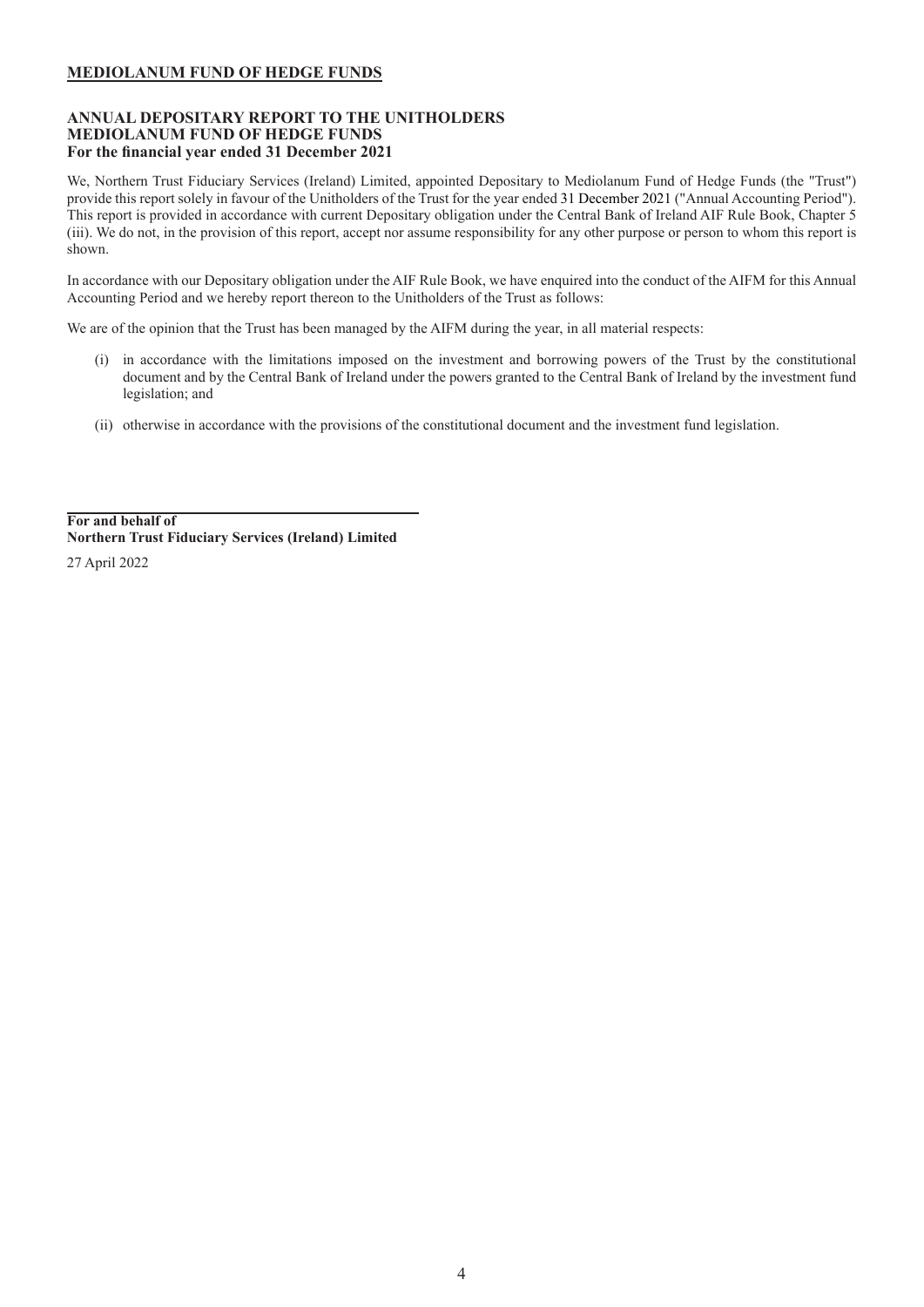### <span id="page-5-0"></span>**MANAGER'S REPORT For the financial year ended 31 December 2021**

#### **Alternative Strategy Collection**

#### **Performance Fund\* 31/12/20 - 31/12/21 0.69%**

\**Performance is stated in Euro, net of management fee, performance fee and costs.*

The Alternative Strategy Collection Sub-Fund seeks to capture returns available to hedge fund strategies with an emphasis on liquid sub-strategies including long short equity and macro-oriented strategies. It is implemented through a fund of fund structure and subadvised by Investcorp Tages.

Global markets were positive in 2021 with strength in the US equity market and in particular technology stocks. There were pockets of weakness including China where regulatory changes drove a lot of volatility. Government bond markets also had a challenging year. The risk of inflation became very real in the post pandemic period as supply constraints resulted in rising prices. The expectation of future interest rate rises led to a selloff in government bond prices. In currencies, there was a strong trend of US dollar strength in the second half of the year as investors began to price in interest rate hikes in 2022. It was a mediocre year for hedge funds as they did not sufficiently capture the returns available from the different trends across markets.

The Sub-Fund had a sub-par year driven by weak returns from the equity long short allocation. The main negative contribution in the equity long short allocation came from DMS Alkeon and Brillance China. DMS Alkeon's strategy is oriented to the global technology and consumer sectors. It was impacted by poor stock selection in technology. Brillance China was negatively impacted by volatility in Asian markets leading to poor returns in February and March. The main positive contributions came from EDL Global Opportunities, a macro strategy, and AKO Global, a long-short equity strategy. EDL made strong gains in bond markets, while AKO maintained a high equity exposure which was beneficial to performance.

The Sub-Fund had 16 managers in the portfolio at year end which was an increase of 3 from the prior year. Maniyar, Aslan House, and Syquant were all added in the first quarter with AM Asian Strategies added in November. Brilliance China was sold in March. The rationale for the new additions was to give higher exposure to event driven and macro strategies and provide diversification to equity only strategies. Brilliance China was sold following poor returns in the first quarter and a top-down decision to reduce exposure to China given concerns on the changing regulatory backdrop. The 3 largest sub allocations towards year end were equity long short (33%), credit (22%) and event driven (16%).

### **Market Outlook**

#### *Economic & Monetary Review*

The consensus among economists coming into 2022 was that the outlook for the global economy was generally positive, as economies began to re-open after the COVID-19 induced lockdowns of the last two years. However, since the start of the year conditions have deteriorated significantly as Russia's invasion of Ukraine triggered a second inflation shock which is pushing prices higher around the globe and in turn are beginning to impact consumer and business confidence.

GDP forecasts for 2022 have been cut from 4.5% to 3.5% as the war in Ukraine and soaring inflation is taking its toll on the global economy. Against this backdrop, we expect the investment environment to be more challenging, and we expect volatility to pick up for both equities and bonds throughout the year.

The biggest challenge for financial markets is inflation, which is running at its fastest rate in decades. US CPI (''Consumer Price Index'') reached 8.5% year over year in March, its highest level since 1981 with Euro-area inflation at 7.5%. While a large part of this is driven by soaring oil and gas prices, we expect it to take time before inflation gets back to pre-pandemic levels, with the figure likely to remain elevated and above 5% for a large part of 2022.

Consequently, the market is expecting the US Federal Reserve (''Fed'') to raise interest rates 8-9 times this year to combat inflation, while the European Central Bank ("ECB") will take a more cautious approach as inflation is almost entirely driven by soaring oil and gas process on the continent. That said they cannot delay raising interest rates indefinitely and will do so later in the year. In terms of the market, this change from ultra-supportive monetary policy to a tighter financial approach is the main challenge we see for investors in 2022.

### **Asset Class Outlook**

#### *Equities*

The key challenge for equities is clearly the impact that high inflation will have on consumption and ultimately earnings. If inflation does not recede materially from current levels, it will likely trigger a material slowdown in the global economy and has the potential to push the world back into a recession. This is especially true in Europe, given its proximity to Ukraine and its reliance on Russian oil and gas.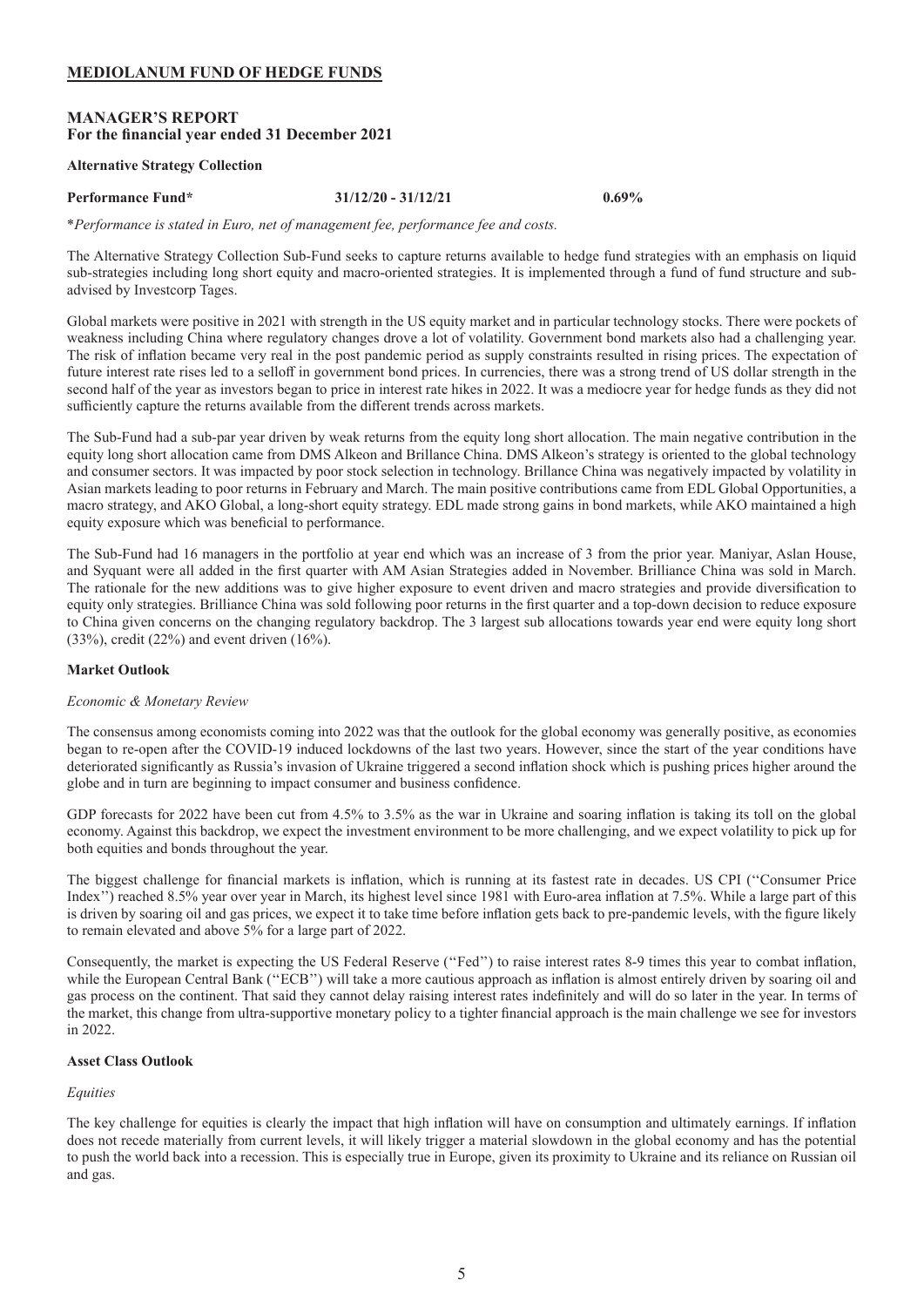### **MANAGER'S REPORT (continued) For the financial year ended 31 December 2021 (continued)**

### **Asset Class Outlook (continued)**

#### *Equities (continued)*

In terms of our equity strategy, we have therefore adopted a more defensive stance. The area of the market most at risk, in our view, is the most expensive end of the Growth and Technology sector, as investors factor in the impact higher interest rates could have on their business models. Instead, we favour a barbell approach, focusing on those industries where rising interest rates are beneficial to their businesses like banks and considered to be more value sectors. Given economic growth forecasts are being revised lower and the ongoing higher inflation and interest rate environment, we look to combine this approach with a strategy that focuses on quality, such as those companies and industries that have greater pricing power and can pass higher input costs on to end consumers (quality).

### *Fixed Income*

Clearly the biggest challenge for fixed income in 2022 is dealing with the withdrawal of monetary stimuli, and this is already having a material negative impact on bond markets triggering one of the worst bond market sell-off on record in the first few months of the year.

Federal Open Market Committee (''FOMC'') has already begun to raise rates and faced with rampant inflation this could accelerate putting higher policy rates on the cards for the second half of 2022.

### *Duration*

One dynamic that looks likely to prevail is volatility being higher in fixed income assets, especially at the front end of the yield curve. The world is coming out of a decade of financial repression that has held down yields and suppressed volatility across asset classes, and as this unwinds, the risk attached to short term rates will increase, in our view.

### *Emerging Markets*

Elsewhere, many emerging markets have been proactive in defending against inflation and continue to tighten policy so that real rates remain positive. Meanwhile, developed economies such as the UK and Europe are relying on high vaccination rates to allow their economies to reopen, but are also withdrawing support at a rapid pace. The outlook is different in Emerging Markets (''EM''), with the likes of China for example easing monetary conditions to help support the economy which should support EM fixed income markets. The main risk to EM comes from a much stronger US dollar but we think a lot of this has already been priced in by the market.

### *Peripheral Yields*

The driving force behind the outlook for peripheral yields centers on the prospect of the potential withdrawal of stimulus by the ECB. During COVID-19 all peripheral markets enjoyed ongoing support from the ECB asset purchase programmes and the longer-term forward guidance from the ECB will likely determine the fate of peripheral spreads and yields.

That said the one exception in relation to aggressive tightening monetary policy comes from the ECB, which continues to expect inflation pressures to be transitory, and in turn does not expect to be compelled to move rates too aggressively. While this is also our expectation, the balance of risks skews the possibility towards tighter policy sooner rather than later, and as such, the market looks likely to continue challenging the dovish stance adopted by the ECB's governing council.

#### *Credit*

Higher interest rates are likely to challenge the credit market, in our view. The credit default cycle was suppressed over the last two years due to the amount of liquidity and support provided during the pandemic but as this is gradually removed credit could come under pressure. High Yield bonds in particular look vulnerable to higher rates with idiosyncratic risk also emerging in the High Yield space with the likes of China property coming under pressure and the escalation of tensions between Russia and Ukraine.

### *FX*

FX markets saw continued US dollar strength and Euro weakness in 2021 due to a more hawkish pivot by the Fed toward the end of the year. Looking ahead currency markets are likely to be driven by diverging interest rate policies with the Fed and Bank of England taking a more aggressive stance while the ECB will be more patient in making any rate adjustment.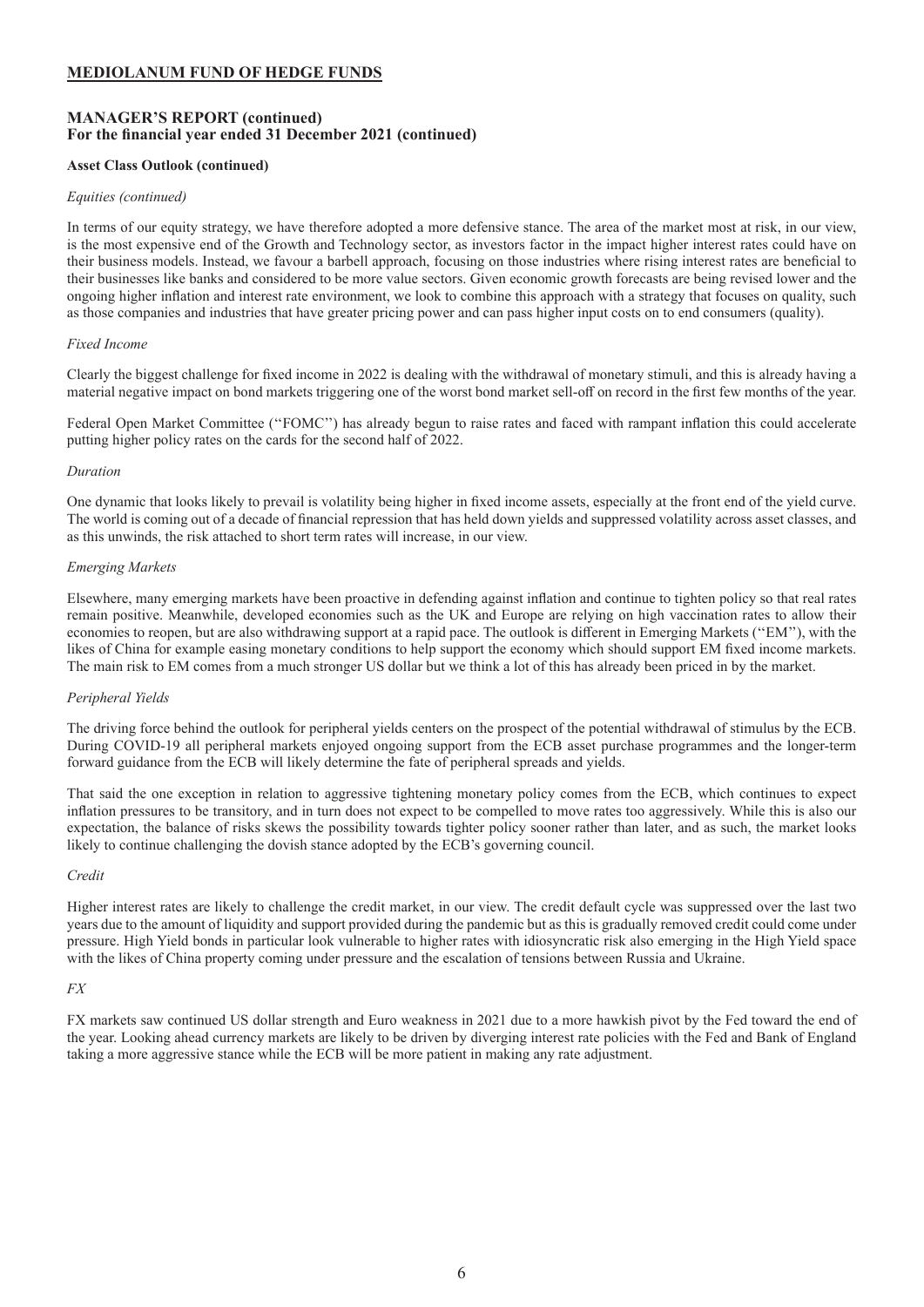### **MANAGER'S REPORT (continued) For the financial year ended 31 December 2021 (continued)**

### **Summary**

The biggest uncertainty faced by markets is the threat of inflation and how aggressive different central banks are in addressing it with tighter monetary policy. Given the unprecedented nature of the COVID-19 pandemic and the current inflation environment, the outlook is more uncertain than usual. Among other considerations the key risks to the outlook we see are as follows:

- -COVID-19 variants make vaccines less effective;
- -Excessive rise of inflationary pressure;
- -Structural economic scarring from the pandemic lasts longer than expected;
- -Central banks and government withdraw monetary and fiscal support too soon; and
- -Ukrainian-Russian conflict.

The full-scale invasion of Ukraine by Russia toward the end of February took financial markets by surprise and sent markets lower. While the world was aware of the large build-up of Russian troops on Ukraine's border, the general belief pre-invasion was that Russia may move to annex the Donbas region in the South-East of the country and that a full invasion was not expected.

The actions from Russia have resulted in a large-scale human tragedy and the largest migration of people in Europe since the Second World War. Nations around the world have responded with severe economic sanctions on Russia including the freezing of assets and the removal of Russian Institutions from SWIFT. Authorities have also banned the purchase of Russian government bonds and other assets as part of the sanctions on Moscow.

Of course, the crisis is unfolding with Europe amid an energy-supply crunch that had already sent energy prices to record levels. Germany's announcement that it was halting certification of the Nord Stream 2 gas pipeline from Russia helped push oil above \$100 a barrel. Russia is the continent's biggest gas supplier, with about a third of those flows typically crossing through Ukraine. In addition to oil and gas, agricultural commodity prices have soared since the invasion as Ukraine and Russia are the world's largest producers of the likes of wheat, and this will push inflation even higher from current levels in the coming months.

Given the seriousness of the situation markets may remain volatile until some resolution is found to de-escalate the conflict. In terms of the economic impact, it is too early to tell what the full extent will be, but it will have a negative impact on global growth particularly in Europe. Given the fluidity of the situation we continue to monitor the situation closely.

### **Mediolanum International Funds Limited**

April 2022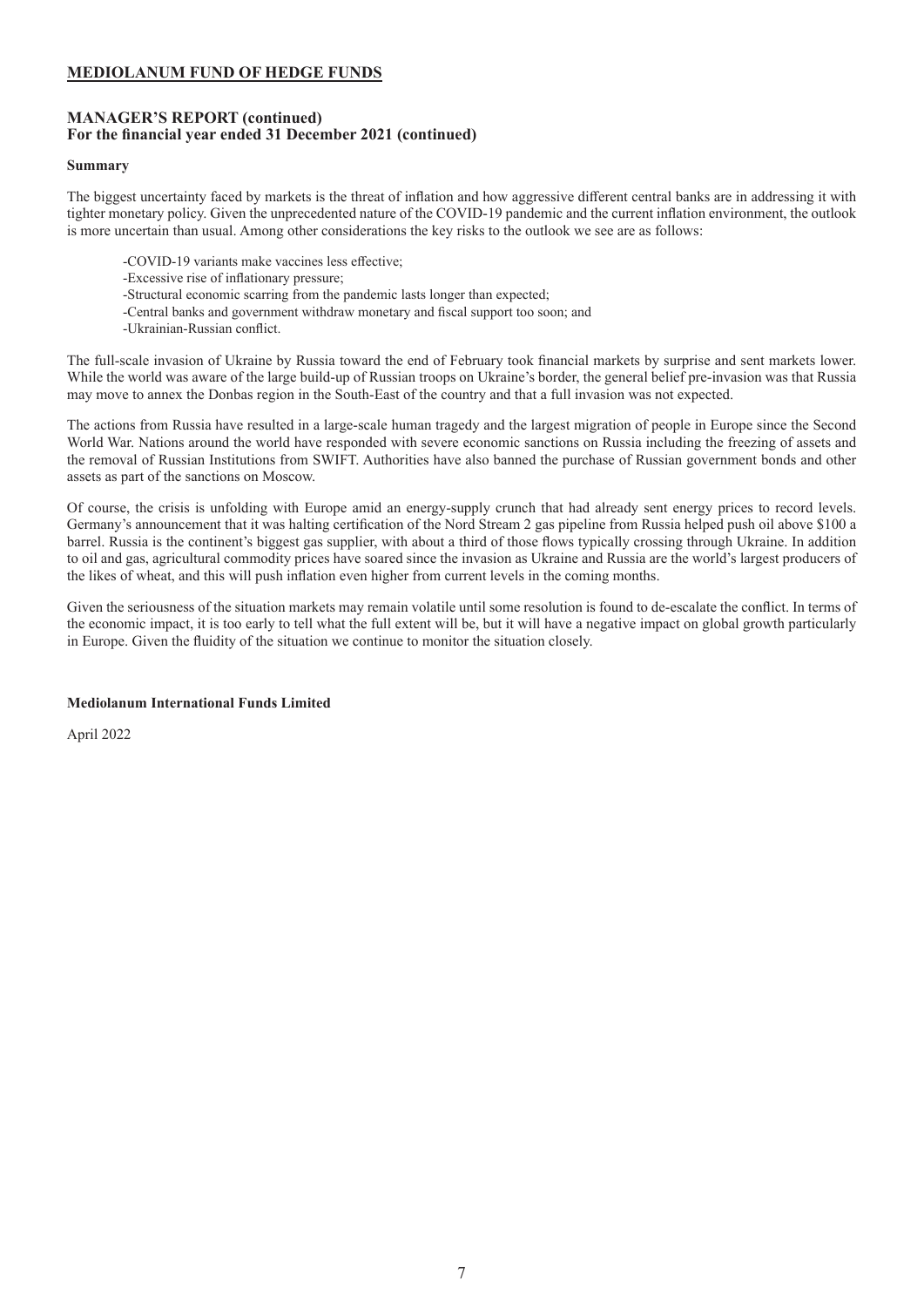# <span id="page-8-0"></span>**ALTERNATIVE STRATEGY COLLECTION**

### **SCHEDULE OF INVESTMENTS As at 31 December 2021**

|                                                              |                 |             | <b>Fair Value</b> | $%$ of            |
|--------------------------------------------------------------|-----------------|-------------|-------------------|-------------------|
| Financial assets at fair value through profit or loss        | <b>Holdings</b> | Currency    | EUR $\epsilon$    | <b>Net Assets</b> |
| Collective Investment Schemes: 96.64% (2020: 93.83%)         |                 |             |                   |                   |
| British Virgin Islands: 0.00% (2020: 0.00%)                  |                 |             |                   |                   |
| Kingate Global Fund - Vi*                                    | 10,750          | <b>USD</b>  |                   |                   |
| <b>Total British Virgin Islands</b>                          |                 |             |                   |                   |
| Cayman Islands: 47.71% (2020: 45.63%)                        |                 |             |                   |                   |
| Ako UCITS Fund ICAV - Ako Global UCITS Class EUR 07/2021     | 2,854           | <b>EUR</b>  | 6,421             | 0.02              |
| Ako UCITS Fund ICAV - Ako Global UCITS Class EUR 09/2021     | 2,395           | <b>EUR</b>  | 2,466             | 0.01              |
| AlphaQuest UCITS Fund Class F EUR Series 01/2020             | 592             | <b>EUR</b>  | 560,814           | 1.38              |
| AlphaQuest UCITS Fund Class F EUR Series 01/2021             | 200             | <b>EUR</b>  | 199,753           | 0.49              |
| Alvento Long/Short Equity Fund Class F EUR 10/2015           | 1,502           | <b>EUR</b>  | 2,041,566         | 5.04              |
| Am Asia Strategies Fund Class C EUR                          | 1,766           | <b>EUR</b>  | 1,796,381         | 4.44              |
| Am Asia Strategies Fund Class C EUR Series 11/2021           | 982             | <b>EUR</b>  | 2,001             | 0.01              |
| Am Asia Strategies Fund Class C EUR Series 12/2021           | 783             | <b>EUR</b>  | 3,375             | 0.01              |
| Aslan House Fund Series Class A (Ot) Standard Series 03/2021 | 1,900           | <b>EUR</b>  | 1,976,764         | 4.88              |
| Aslan House Fund Series Class A (Ot) Standard Series 05/2021 | 500             | <b>EUR</b>  | 503,515           | 1.24              |
| Aslan House Fund Series Class A (Ot) Standard Series 07/2021 | 500             | <b>EUR</b>  | 504,140           | 1.24              |
| EDL Global Opportunities Fund Class I-R EUR Series 1         | 2,342           | <b>EUR</b>  | 3,380,955         | 8.35              |
| Ennismore Global Equity Fund EUR I Series 09/2021            | (53, 434)       | <b>EUR</b>  |                   | $\qquad \qquad -$ |
| Palmerston Credit Feeder Fund Class A EUR Series 07/2016     | 13,593          | <b>EUR</b>  | 1,884,282         | 4.65              |
| Palmerston Credit Feeder Fund EUR Series 02/2021             | 10,000          | <b>EUR</b>  | 1,050,038         | 2.59              |
| Selwood Asset Management Class A EUR                         | 18,974          | <b>EUR</b>  | 2,869,390         | 7.09              |
| TT Mid-Cap Europe Long/Short Fund Class A EUR                | 4,612           | <b>EUR</b>  | 2,541,280         | 6.27              |
| <b>Total Cayman Islands</b>                                  |                 |             | 19,323,141        | 47.71             |
|                                                              |                 |             |                   |                   |
| Ireland: 21.61% (2020: 27.54%)                               |                 |             |                   |                   |
| AKO UCITS Fund ICAV - AKO Global UCITS Fund                  | 19,673          | <b>EUR</b>  | 3,528,566         | 8.71              |
| DMS UCITS Platform ICAV - Alkeon UCITS Fund                  | 1,635           | ${\rm EUR}$ | 2,260,082         | 5.58              |
| Ennismore Smaller Companies - Ennismore Global Equity Fund   | 238,535         | <b>EUR</b>  | 2,961,882         | 7.32              |
| <b>Total Ireland</b>                                         |                 |             | 8,750,530         | 21.61             |
| Luxembourg: 21.37% (2020: 20.66%)                            |                 |             |                   |                   |
| DB Platinum Quantica Managed Futures                         | 998             | ${\rm EUR}$ | 1,225,163         | 3.03              |
| Global Evolution Funds - Frontier Markets Class I            | 11,205          | ${\rm EUR}$ | 1,998,148         | 4.93              |
| Helium Fund - Selection Class A                              | 2,176           | ${\rm EUR}$ | 3,291,351         | 8.13              |
| Hellebore Credit Arbitrage Class B EUR                       | 273             | ${\rm EUR}$ | 2,140,287         | 5.28              |
| <b>Total Luxembourg</b>                                      |                 |             | 8,654,949         | 21.37             |

*The accompanying notes form an integral part of the financial statements*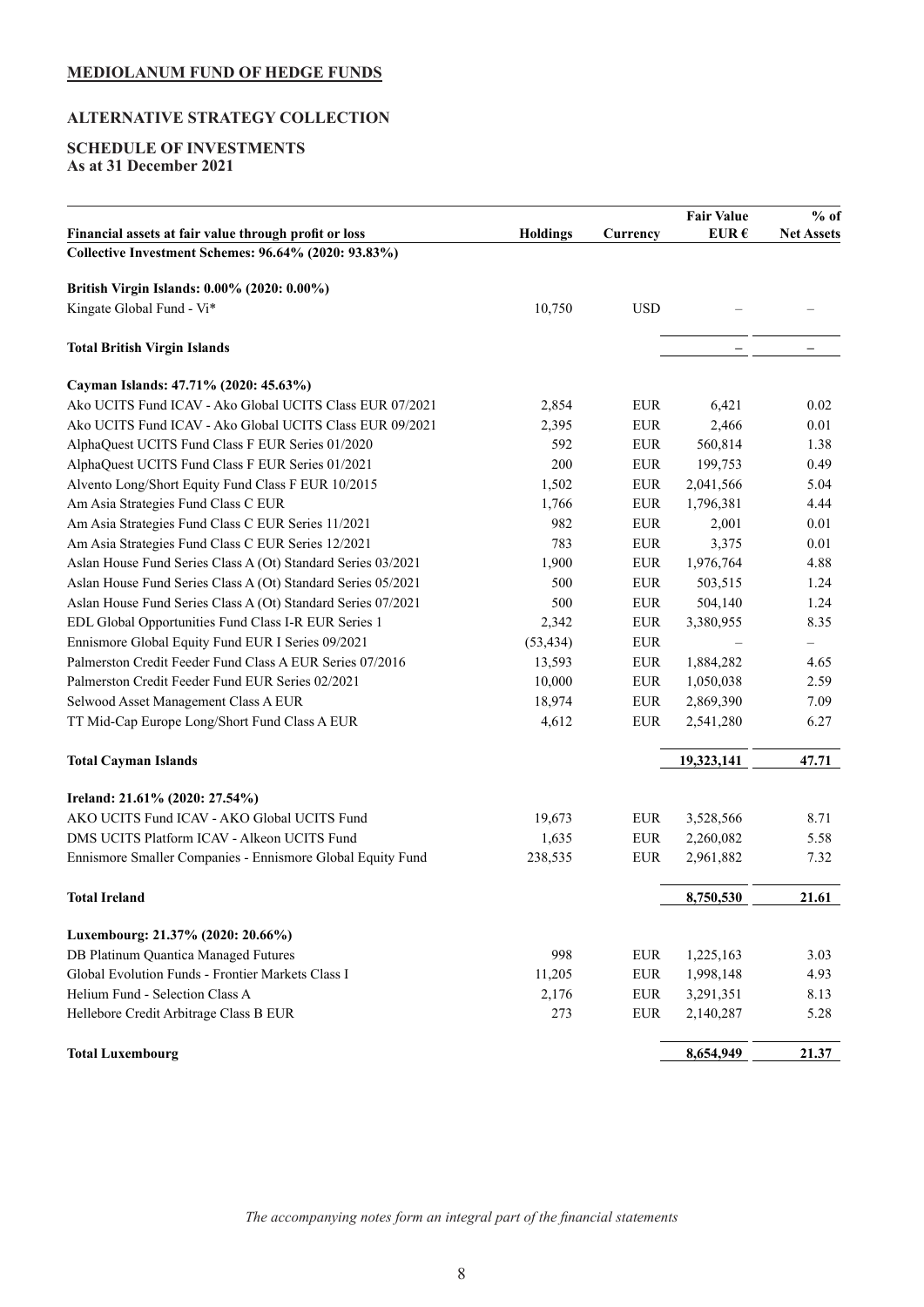# **ALTERNATIVE STRATEGY COLLECTION**

### **SCHEDULE OF INVESTMENTS (continued) As at 31 December 2021**

|                                                                                       |                 |            | <b>Fair Value</b> | $%$ of            |
|---------------------------------------------------------------------------------------|-----------------|------------|-------------------|-------------------|
| Financial assets at fair value through profit or loss                                 | <b>Holdings</b> | Currency   | EUR $\epsilon$    | <b>Net Assets</b> |
| Collective Investment Schemes: 96.64% (2020: 93.83%) (continued)                      |                 |            |                   |                   |
| United States: 5.95% (2020: 0.00%)                                                    |                 |            |                   |                   |
| Maniyar Macro Fund Sub Class I Euro 02/2021                                           | 2,001           | <b>EUR</b> | 1,912,439         | 4.72              |
| Maniyar Macro Fund Sub Class I Euro 03/2021                                           | 500             | <b>EUR</b> | 497,469           | 1.23              |
| <b>Total United States</b>                                                            |                 |            | 2,409,908         | 5.95              |
| <b>Total Collective Investment Schemes</b>                                            |                 |            | 39,138,528        | 96.64             |
| *Fair value of investments written down to zero on 30 November 2009                   |                 |            |                   |                   |
| <b>Total Net Assets at fair value through Profit or Loss</b>                          |                 |            | 39,138,528        | 96.64             |
| Cash $(2020: 1.78\%)$                                                                 |                 |            | 1,574,126         | 3.89              |
| Other Net Liabilities (2020: 4.39%)                                                   |                 |            | (213,392)         | (0.53)            |
| <b>Net Assets Attributable to Holders of Redeemable</b><br><b>Participating Units</b> |                 |            | 40,499,262        | 100.00            |

*The accompanying notes form an integral part of the financial statements*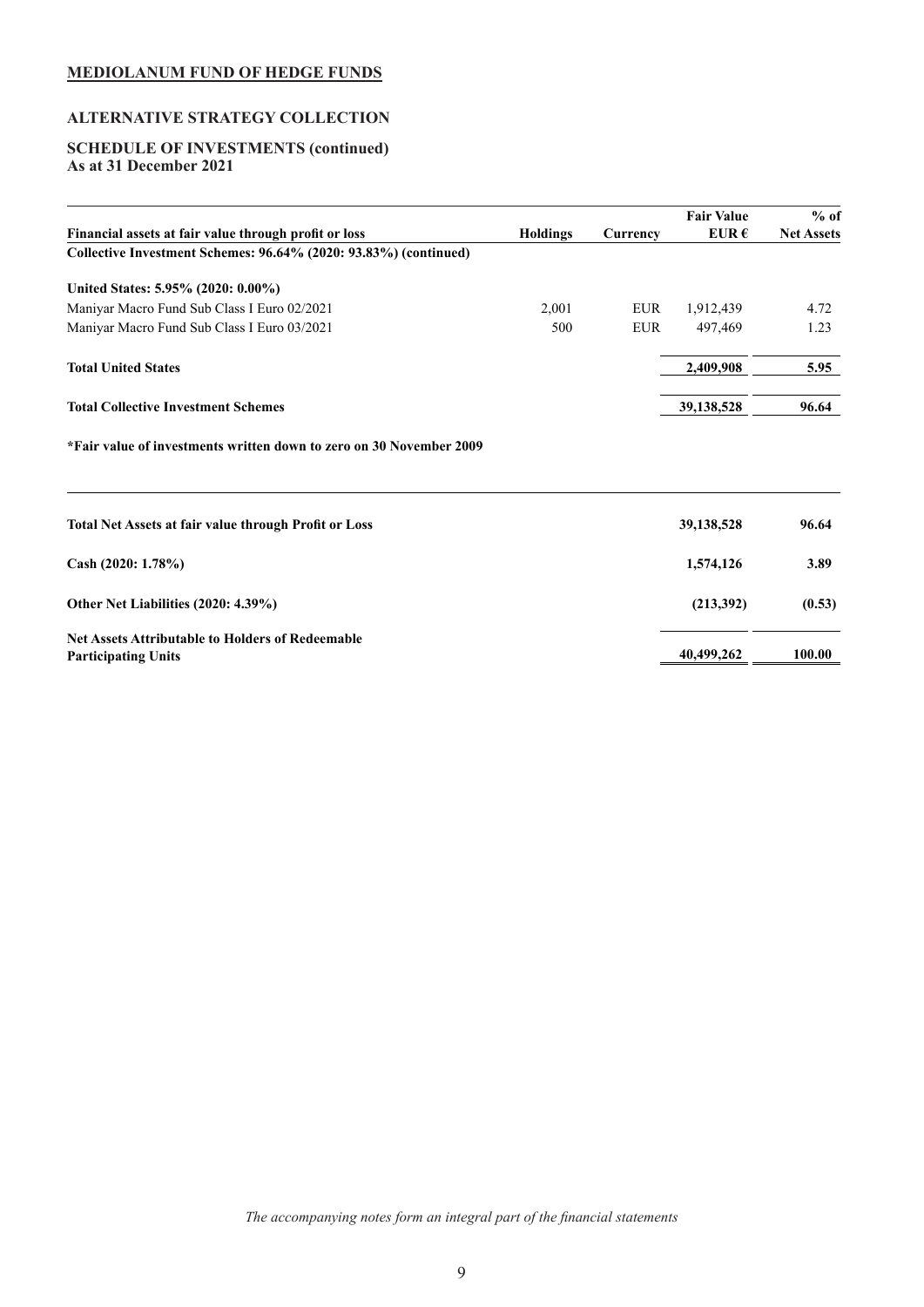### <span id="page-10-0"></span>**INDEPENDENT AUDITOR'S REPORT TO THE UNITHOLDERS OF MEDIOLANUM FUND OF HEDGE FUNDS FOR THE FINANCIAL YEAR ENDED 31 DECEMBER 2021**

### **Report on the Audit of the Financial Statements**

### **Opinion**

In our opinion Mediolanum Fund of Hedge Funds' ("the Trust") financial statements:

- give a true and fair view of the Trust's assets, liabilities and financial position as at 31 December 2021 and of its results and cash flows for the year then ended; and
- have been properly prepared in accordance with Generally Accepted Accounting Practice in Ireland (accounting standards issued by the Financial Reporting Council of the UK, including Financial Reporting Standard 102 "The Financial Reporting Standard applicable in the UK and Republic of Ireland" and Irish law).

We have audited the financial statements, included within the Annual Report & Audited Financial Statements, which comprise:

- the Statement of Net Assets as at 31 December 2021;
- the Income Statement for the year then ended;
- the Statement of Changes in Net Assets Attributable to Holders of Redeemable Participating Units for the year then ended;
- the Statement of Cash Flows for the year then ended;
- the Schedule of Investments as at 31 December 2021; and
- the notes to the financial statements, which include a description of the significant accounting policies.

#### **Basis for Opinion**

We conducted our audit in accordance with International Standards on Auditing (Ireland) ("ISAs (Ireland)") and applicable law.

Our responsibilities under ISAs (Ireland) are further described in the Auditors' responsibilities for the audit of the financial statements section of our report. We believe that the audit evidence we have obtained is sufficient and appropriate to provide a basis for our opinion.

#### **Independence**

We remained independent of the Trust in accordance with the ethical requirements that are relevant to our audit of the financial statements in Ireland, which includes IAASA's Ethical Standard, and we have fulfilled our other ethical responsibilities in accordance with these requirements.

#### **Conclusions Relating to Going Concern**

Based on the work we have performed, we have not identified any material uncertainties relating to events or conditions that, individually or collectively, may cast significant doubt on the Trust's ability to continue as a going concern for a period of at least twelve months from the date on which the financial statements are authorised for issue.

In auditing the financial statements, we have concluded that the Manager's use of the going concern basis of accounting in the preparation of the financial statements is appropriate.

However, because not all future events or conditions can be predicted, this conclusion is not a guarantee as to the Trust's ability to continue as a going concern.

Our responsibilities and the responsibilities of the Manager with respect to going concern are described in the relevant sections of this report.

### **Reporting on Other Information**

The other information comprises all of the information in the Annual Report & Audited Financial Statements other than the financial statements and our Auditors' Report thereon. The Manager is responsible for the other information. Our opinion on the financial statements does not cover the other information and, accordingly, we do not express an audit opinion or, except to the extent otherwise explicitly stated in this report, any form of assurance thereon. In connection with our audit of the financial statements, our responsibility is to read the other information and, in doing so, consider whether the other information is materially inconsistent with the financial statements or our knowledge obtained in the audit, or otherwise appears to be materially misstated. If we identify an apparent material inconsistency or material misstatement, we are required to perform procedures to conclude whether there is a material misstatement of the financial statements or a material misstatement of the other information. If, based on the work we have performed, we conclude that there is a material misstatement of this other information, we are required to report that fact. We have nothing to report based on these responsibilities.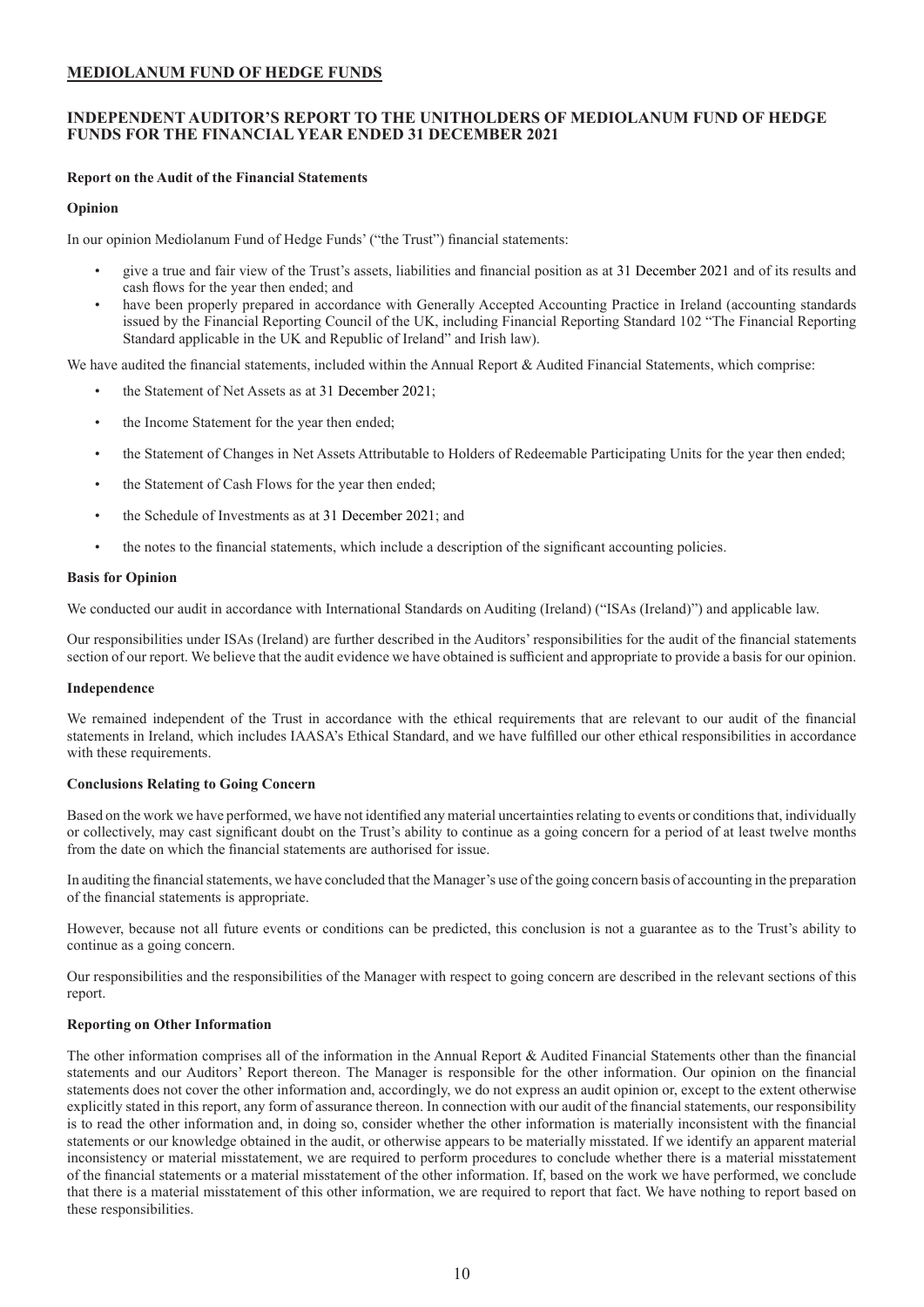### **INDEPENDENT AUDITOR'S REPORT TO THE UNITHOLDERS OF MEDIOLANUM FUND OF HEDGE FUNDS FOR THE FINANCIAL YEAR ENDED 31 DECEMBER 2021 (continued)**

#### **Responsibilities for the Financial Statements and the Audit**

### **Responsibilities of the Manager for the Financial Statements**

As explained more fully in the Statement of Manager's Responsibilities set out on page 3, the Manager is responsible for the preparation of the financial statements in accordance with the applicable framework giving a true and fair view.

The Manager is also responsible for such internal control as the Manager determines is necessary to enable the preparation of financial statements that are free from material misstatement, whether due to fraud or error.

In preparing the financial statements, the Manager is responsible for assessing the Trust's ability to continue as a going concern, disclosing as applicable, matters related to going concern and using the going concern basis of accounting unless the Manager intends to cease operations, or has no realistic alternative but to do so.

### **Auditors' Responsibilities for the Audit of the Financial Statements**

Our objectives are to obtain reasonable assurance about whether the financial statements as a whole are free from material misstatement, whether due to fraud or error, and to issue an Auditors' Report that includes our opinion. Reasonable assurance is a high level of assurance, but is not a guarantee that an audit conducted in accordance with ISAs (Ireland) will always detect a material misstatement when it exists. Misstatements can arise from fraud or error and are considered material if, individually or in the aggregate, they could reasonably be expected to influence the economic decisions of users taken on the basis of these financial statements.

Our audit testing might include testing complete populations of certain transactions and balances, possibly using data auditing techniques. However, it typically involves selecting a limited number of items for testing, rather than testing complete populations. We will often seek to target particular items for testing based on their size or risk characteristics. In other cases, we will use audit sampling to enable us to draw a conclusion about the population from which the sample is selected.

A further description of our responsibilities for the audit of the financial statements is located on the IAASA website at:

https://www.iaasa.ie/getmedia/b2389013-1cf6-458b-9b8f-a98202dc9c3a/Description\_of\_auditors\_responsibilities\_for\_audit.pdf.

This description forms part of our Auditors' Report.

### **Use of this Report**

This report, including the opinion, has been prepared for and only for the Unitholders as a body in accordance with the European Union (Alternative Investment Fund Managers) Regulations 2013 and for no other purpose. We do not, in giving this opinion, accept or assume responsibility for any other purpose or to any other person to whom this report is shown or into whose hands it may come save where expressly agreed by our prior consent in writing.

PricewaterhouseCoopers Chartered Accountants and Statutory Audit Firm One Spencer Dock North Wall Quay Dublin 1 Ireland

Date: 27 April 2022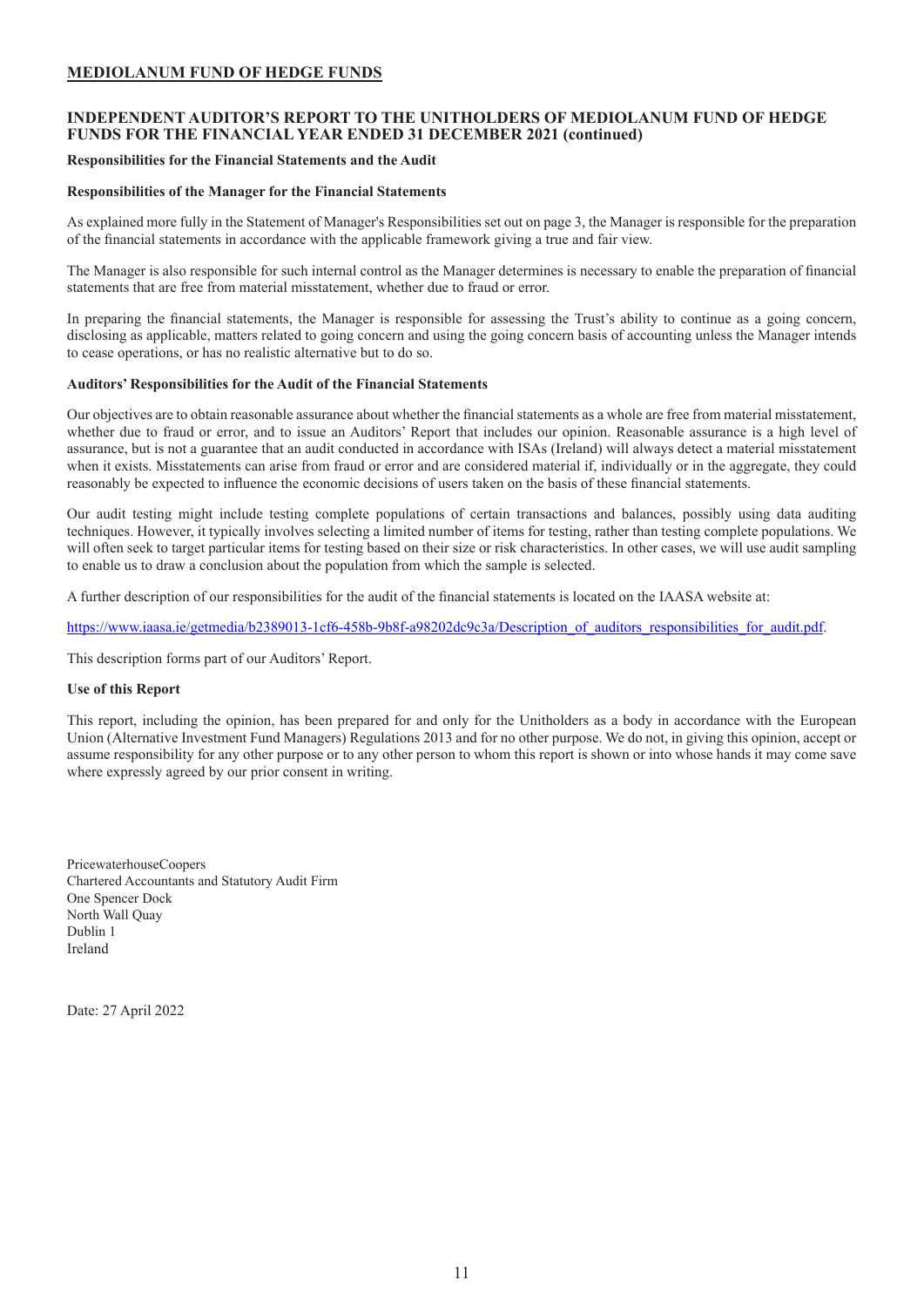### <span id="page-12-0"></span>**STATEMENT OF NET ASSETS as at 31 December 2021**

|                                                                      |             | <b>Alternative</b><br><b>Strategy</b><br><b>Collection</b><br>31 Dec 2021 | <b>Alternative</b><br><b>Strategy</b><br><b>Collection</b><br>31 Dec 2020 |
|----------------------------------------------------------------------|-------------|---------------------------------------------------------------------------|---------------------------------------------------------------------------|
| <b>Assets</b>                                                        | <b>Note</b> | EUR $\epsilon$                                                            | EUR $\epsilon$                                                            |
| Cash at bank                                                         | 4           | 1,574,126                                                                 | 912,242                                                                   |
| Financial assets at fair value through profit or loss                | 9           | 39,138,528                                                                | 48, 103, 745                                                              |
| Sundry receivables and prepayments                                   | 6           | 3,840                                                                     | 2,488,144                                                                 |
| <b>Total assets</b>                                                  |             | 40,716,494                                                                | 51,504,131                                                                |
| <b>Liabilities</b>                                                   |             |                                                                           |                                                                           |
| Administration fee payable                                           | 3           | 9,000                                                                     | 12,000                                                                    |
| Management fee payable                                               |             | 105,680                                                                   | 131,347                                                                   |
| Investment manager fee payable                                       | 3           | 20,520                                                                    | 25,504                                                                    |
| Depositary fee payable                                               | 3           | 10,188                                                                    | 10,734                                                                    |
| Auditors remuneration payable                                        |             | 39,449                                                                    | 19,449                                                                    |
| Accrued interest payable                                             |             | 802                                                                       | 1,649                                                                     |
| Sundry payables and accrued expenses                                 |             | 31,593                                                                    | 34,696                                                                    |
| <b>Total liabilities</b>                                             |             | 217,232                                                                   | 235,379                                                                   |
| Net assets attributable to holders of redeemable participating units |             | 40,499,262                                                                | 51,268,752                                                                |

On behalf of the Manager

Director Director

27 April 2022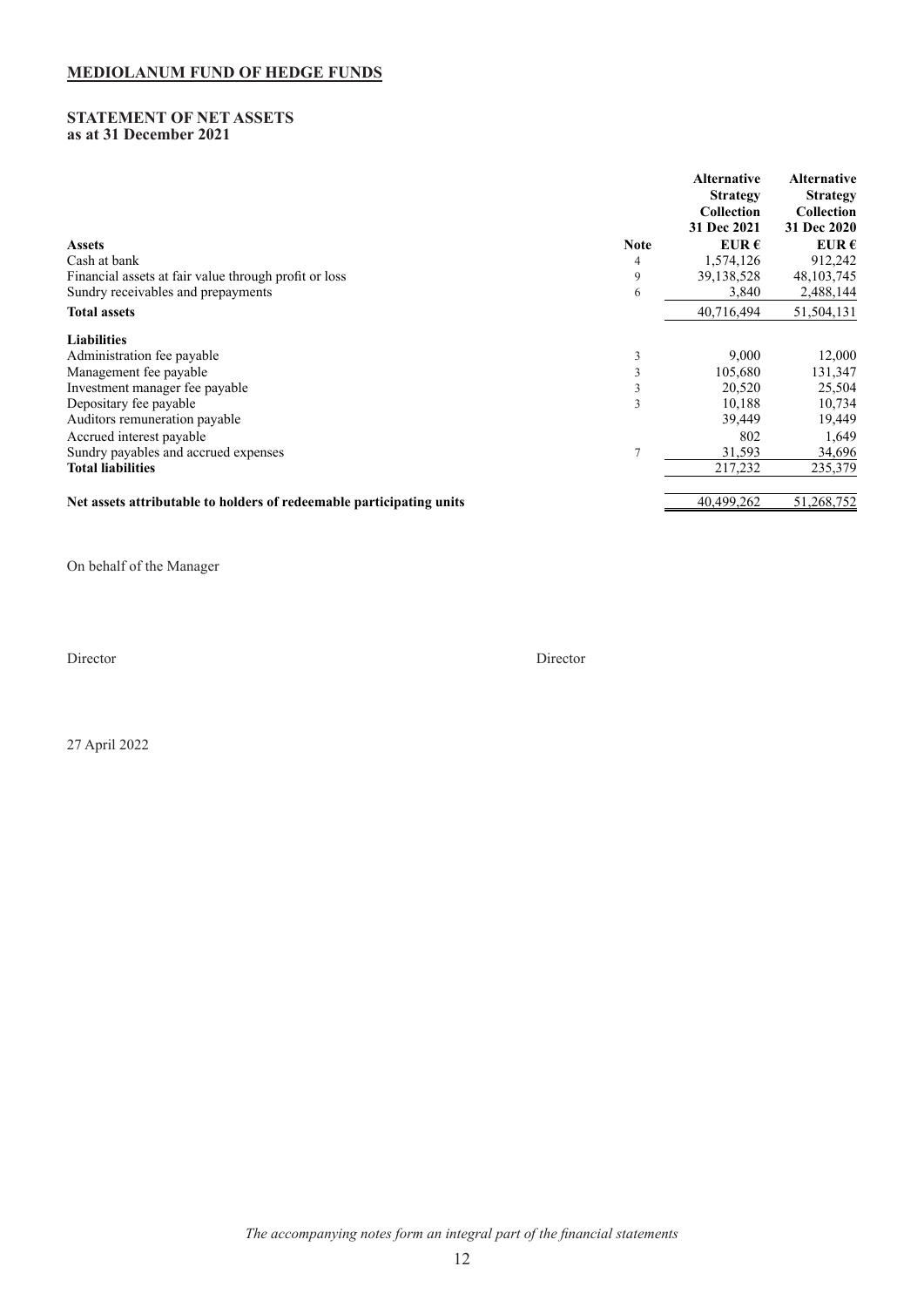### <span id="page-13-0"></span>**INCOME STATEMENT For the financial year ended 31 December 2021**

|                                                                      | <b>Alternative</b><br><b>Strategy</b><br><b>Collection</b><br>31 Dec 2021 | <b>Alternative</b><br><b>Strategy</b><br>Collection<br>31 Dec 2020 |
|----------------------------------------------------------------------|---------------------------------------------------------------------------|--------------------------------------------------------------------|
| <b>Income</b><br><b>Note</b>                                         | EUR $\epsilon$                                                            | EUR $\epsilon$                                                     |
| Interest income                                                      |                                                                           |                                                                    |
| Other income                                                         | 31,737                                                                    | 62,015                                                             |
| Net realised gain/(loss) on financial assets and liabilities at fair |                                                                           |                                                                    |
| value through profit or loss and foreign exchange<br>16              | 3,954,706                                                                 | (314,718)                                                          |
| Net realised loss on forward foreign exchange                        |                                                                           |                                                                    |
| contracts and currency exchange<br>16                                | (38)                                                                      | (163)                                                              |
| Net change in unrealised (loss)/gain:                                |                                                                           |                                                                    |
| - financial assets and liabilities at fair value through profit      |                                                                           |                                                                    |
| or loss and foreign exchange<br>16                                   | (2,713,011)                                                               | 971,970                                                            |
| <b>Total investment income</b>                                       | 1,273,394                                                                 | 719,106                                                            |
| <b>Expenses</b>                                                      |                                                                           |                                                                    |
| Management fee<br>3                                                  | 680,236                                                                   | 793,822                                                            |
| 3<br>Investment management fee                                       | 132,085                                                                   | 154,140                                                            |
| Administration fee<br>3                                              | 36,000                                                                    | 36,000                                                             |
| Depositary fee<br>3                                                  | 25,497                                                                    | 28,761                                                             |
| Interest expense                                                     | 21,796                                                                    | 21,870                                                             |
| Auditors remuneration                                                | 20,000                                                                    | 20,600                                                             |
| Other expenses                                                       | 14,270                                                                    | 7,516                                                              |
| <b>Total expenses</b>                                                | 929,884                                                                   | 1,062,709                                                          |
| Increase/(decrease) in net assets from operations                    |                                                                           |                                                                    |
| attributable to holders of redeemable participating units            | 343,510                                                                   | (343, 603)                                                         |

All profit and loss account items arose from continuing operations for Alternative Strategy Collection during the financial year.

The Trust has no recognised gains and losses other than the results for the financial year above.

On behalf of the Manager

Director Director

27 April 2022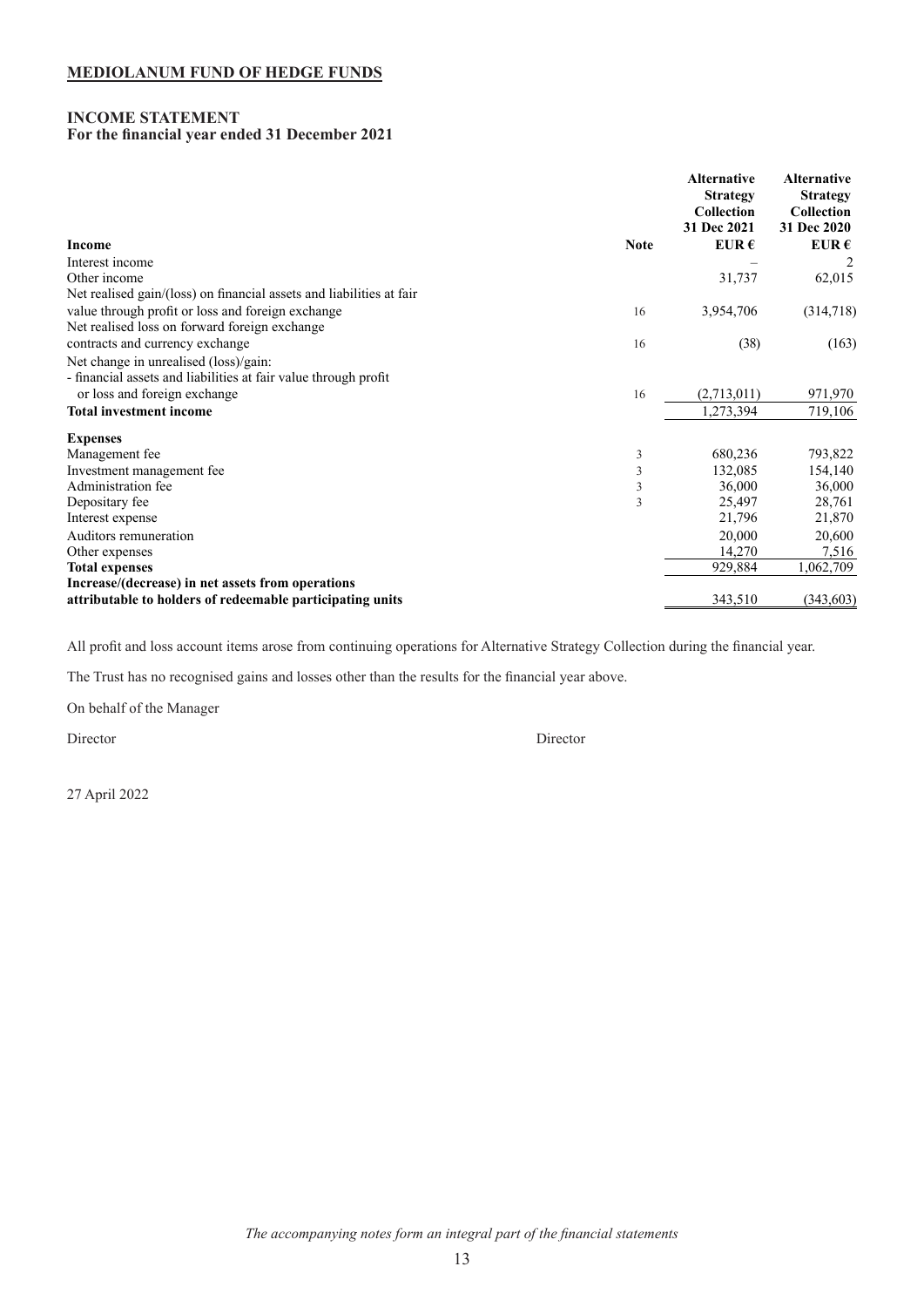### <span id="page-14-0"></span>**STATEMENT OF CHANGES IN NET ASSETS ATTRIBUTABLE TO HOLDERS OF REDEEMABLE PARTICIPATING UNITS**

|                                                           | <b>Alternative</b><br><b>Strategy</b><br><b>Collection</b><br>31 Dec 2021<br>EUR $\epsilon$ | <b>Alternative</b><br><b>Strategy</b><br><b>Collection</b><br>31 Dec 2020<br>EUR $\epsilon$ |
|-----------------------------------------------------------|---------------------------------------------------------------------------------------------|---------------------------------------------------------------------------------------------|
| Net assets attributable to holders of redeemable          |                                                                                             |                                                                                             |
| participating units at start of year                      | 51,268,752                                                                                  | 55,812,355                                                                                  |
| Increase/(decrease) in net assets from operations         |                                                                                             |                                                                                             |
| attributable to holders of redeemable participating units | 343,510                                                                                     | (343,603)                                                                                   |
| Payments on the redemption of units                       | (11, 113, 000)                                                                              | (4,200,000)                                                                                 |
| Net assets attributable to holders of redeemable          |                                                                                             |                                                                                             |
| participating units at end of year                        | 40.499.262                                                                                  | 51,268,752                                                                                  |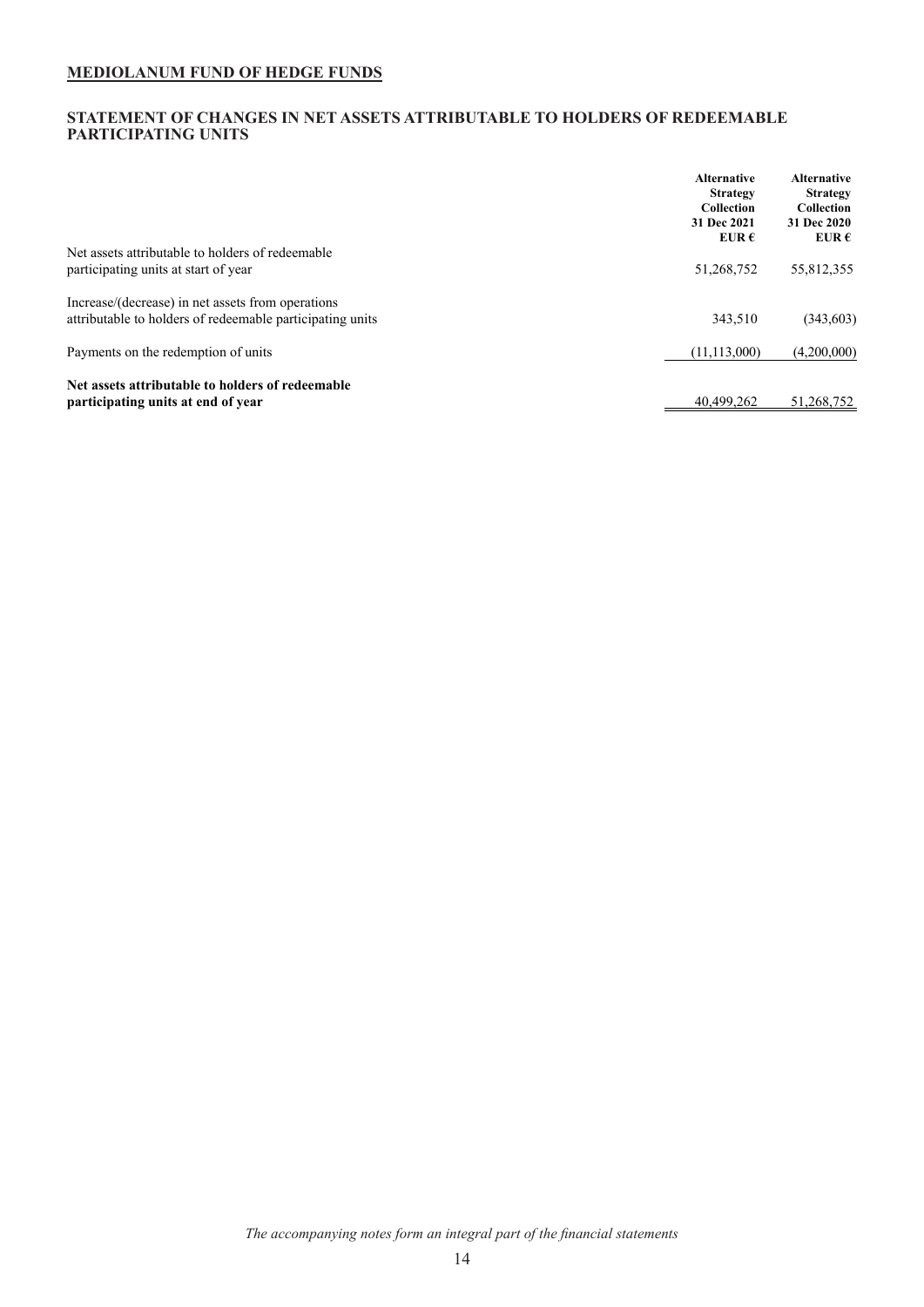### <span id="page-15-0"></span>**STATEMENT OF CASH FLOWS For the financial year ended 31 December 2021**

|                                                                                   | <b>Alternative</b><br><b>Strategy</b><br>Collection<br>31 Dec 2021<br>EUR $\epsilon$ | <b>Alternative</b><br><b>Strategy</b><br>Collection<br>31 Dec 2020<br>EUR $\epsilon$ |
|-----------------------------------------------------------------------------------|--------------------------------------------------------------------------------------|--------------------------------------------------------------------------------------|
| Cash flows from operating activities                                              |                                                                                      |                                                                                      |
| Change in net assets attributable to holders of                                   |                                                                                      |                                                                                      |
| redeemable participating units from operations                                    | 343,510                                                                              | (343,603)                                                                            |
| Adjustments to reconcile net cash generated by operating activities:              |                                                                                      |                                                                                      |
| Movement in financial assets and liabilities at fair value through profit or loss | 8,965,217                                                                            | 5,553,430                                                                            |
| Movement in receivables and prepaid investments                                   | 2,484,304                                                                            | (2,476,869)                                                                          |
| Movement in payables and accrued expenses                                         | (18, 147)                                                                            | (31,077)                                                                             |
| Net cash generated by operating activities                                        | 11,774,884                                                                           | 2,701,881                                                                            |
| Cash flow from financing activities                                               |                                                                                      |                                                                                      |
| Payments on redemption of redeemable participating units                          | (11, 113, 000)                                                                       | (4,200,000)                                                                          |
| Net cash used in financing activities                                             | (11, 113, 000)                                                                       | (4,200,000)                                                                          |
| Net increase/(decrease) in cash and cash equivalents                              | 661,884                                                                              | (1,498,119)                                                                          |
| Opening cash and cash equivalents                                                 | 912,242                                                                              | 2,410,361                                                                            |
| <b>Ending cash and cash equivalents</b>                                           | 1,574,126                                                                            | 912,242                                                                              |
| <b>Supplementary information</b>                                                  |                                                                                      |                                                                                      |
| Interest paid                                                                     | (22, 643)                                                                            | (22, 616)                                                                            |
| Interest received                                                                 |                                                                                      |                                                                                      |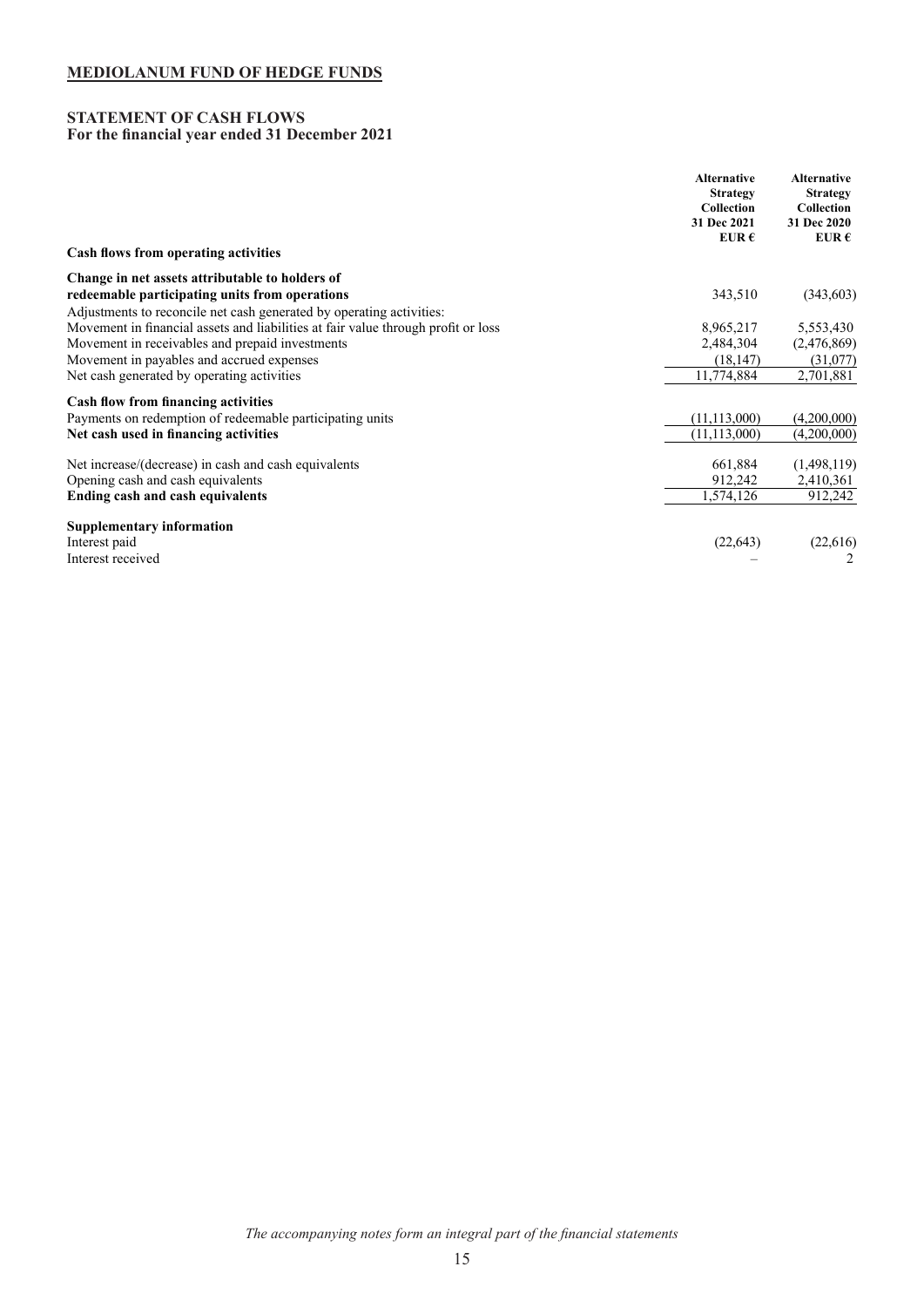### <span id="page-16-0"></span>**NOTES TO THE FINANCIAL STATEMENTS For the financial year ended 31 December 2021**

### **1. General**

Mediolanum Fund of Hedge Funds (the "Trust"), constituted on 11 April 2005, is an open-ended umbrella unit trust and is authorised by the Central Bank of Ireland (the "Central Bank") pursuant to the provisions of the Unit Trusts Act, 1990. The Trust is constituted in the Republic of Ireland with a registered address of 4th Floor, The Exchange, George's Dock, IFSC, Dublin 1, Ireland.

In accordance with Directive 2011/61/EU of the European Parliament and of the Council of 8 June 2011 on Alternative Investment Fund Managers and the European Union (Alternative Investment Fund Managers) Regulations 2013 (S.I.257 of 2013) Mediolanum International Funds Limited has been authorised as the Alternative Investment Fund Manager ("AIFM") of the Trust effective 21 July 2014. In addition, Northern Trust Fiduciary Services (Ireland) Limited has been appointed as Depositary of the Trust effective 21 July 2014.

The Trust is structured as an umbrella scheme and the following Sub-Fund has been authorised by the Central Bank:

• Alternative Strategy Collection currently the only Sub-Fund actively trading.

The investment objective of Alternative Strategy Collection is to seek to achieve medium to long term capital appreciation while attempting to limit investment risk and the year-on-year volatility rate to less than that of the global equity markets. The Sub-Fund will invest primarily in open-ended regulated and non-regulated Collective Investment Schemes which pursue a range of alternative investment strategies thus allowing diversification of financial assets held, with the aim of lowering overall risk.

Class S Unit A automatically reinvests all earnings, dividend and other distributions of whatever kind.

Mediolanum International Funds Limited (the "Manager") is investment manager effective 1 April 2019.

#### **2. Basis of Accounting**

#### **(a) Accounting Convention**

The financial statements are prepared in accordance with Financial Reporting Standard 102 the Financial Reporting Standard applicable in the UK and Republic of Ireland ("FRS 102"), Unit Trusts Act, 1990, AIFM Regulations - European Union (Alternative Investment Fund Managers) Regulations 2013 (SI No 257 of 2013) and the Trust Deed.

#### **(b) Financial Instruments**

#### *(i) Classification*

The Trust classifies its investment securities as "financial assets and liabilities at fair value through profit or loss: held for trading", in accordance with IAS 39 - Financial Instruments: Recognition and Measurement ("IAS 39").

Investments are classified as held for trading if they are acquired for the purpose of selling and/or repurchasing in the near term. This category included equities and derivatives. These investments are acquired principally for the purpose of generating a profit from fluctuations in the price.

#### *(ii) Measurement and Recognition*

The Trust has elected to apply the recognition and measurement provisions of IAS 39 and the disclosures of Section 11 and 12 of FRS 102.

The Trust recognises financial assets held-for-trading on the trade date, being the date it commits to purchase or sell short the instruments. From this date any gains and losses arising from changes in fair value of the assets or liabilities are recognised in the Sub-Fund and Income Statement, where relevant. Other financial assets and liabilities are recognised on the date they are originated.

Financial instruments categorised at fair value through profit or loss are measured initially at fair value, with transaction costs for such instruments being expensed immediately in the Income Statement, where relevant.

Financial assets and liabilities not at fair value through profit or loss are recognised initially at fair value plus transaction costs that are directly attributable to their acquisition or issue.

#### *(iii) Subsequent Measurement*

After initial measurement, the Trust measures financial instruments, which are classified as at fair value through profit or loss, at their fair values.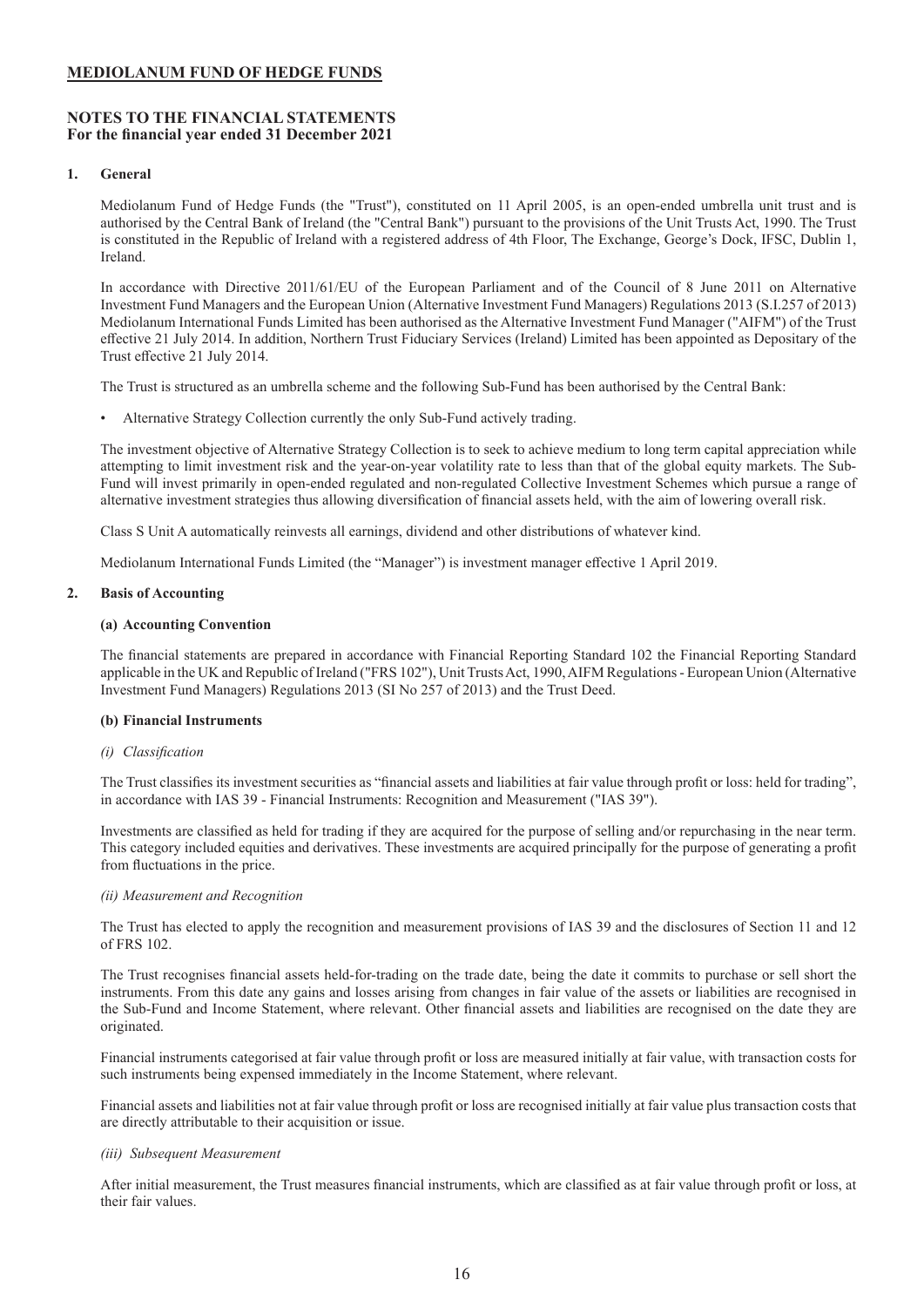### **NOTES TO THE FINANCIAL STATEMENTS (continued) For the financial year ended 31 December 2021**

### **2. Basis of Accounting (continued)**

### **(b) Financial Instruments (continued)**

### *(iii) Subsequent Measurement (continued)*

Fair value is the amount for which an asset could be exchanged, or a liability settled, between knowledgeable, willing parties in an arm's length transaction. The fair value of financial instruments is based on their quoted market prices on a recognised exchange or sourced from a reputable broker/counterparty in the case of non-exchange traded instruments, for example using underlying Fund Administrator's calculation of the Net Asset Value per Unit at the Statement of Net Assets date without any deduction for estimated future selling costs. Financial assets and financial liabilities are priced at their last traded value.

If a quoted market price is not available on a recognised stock exchange or from broker/counterparty, the fair value of the financial instruments may be estimated by a competent person using valuation techniques, including use of recent arm's length market transactions and reference to the current fair value of another instrument that is substantially the same, discounted cash flow techniques, option pricing models or any other valuation technique that provides a reliable estimate of prices obtained in actual market transactions.

Subsequent changes in the fair value of financial instruments at fair value through profit or loss are recognised in the Income Statement, where relevant.

All investments in the Trust's portfolio as at 31 December 2021 were recorded at the fair value.

### *(iv) Derecognition*

The Trust derecognises a financial asset when the contractual rights to the cash flows from the financial asset expire or the Trust has transferred substantially all the risk and rewards of ownership and the transfer qualifies for derecognition in accordance with IAS 39. The Trust derecognises a financial liability when the obligation specified in the contract is discharged, cancelled or expires.

#### *(v) Fair Value Measurement*

FRS 102 requires a reporting entity in accounting for its financial instruments to apply either a) the full requirements of FRS 102 relating to Basic Financial Instruments and Other Financial Instruments, b) the recognition and measurement provisions of IAS 39 Financial Instruments: Recognition and Measurement and only the disclosure requirements of FRS 102 relating to Basic Financial Instruments and Other Financial Instruments, or c) the recognition and measurement provisions of IFRS 9 Financial Instruments and only the disclosure requirements of FRS 102 relating to Basic Financial Instruments and Other Financial Instruments. The Trust has chosen to implement the recognition and measurement provisions of IAS 39 Financial Instruments: Recognition and Measurement and only the disclosure requirements of FRS 102 relating to Basic Financial Instruments and Other Financial Instruments.

#### **(c) Valuation of Investments**

Fair value is the amount for which an asset could be exchanged, or a liability settled, between knowledgeable, willing parties in an arm's length transaction. The fair value of financial instruments is based on their quoted market prices on a recognised exchange at the Statement of Net Assets date without any deduction for estimated future selling costs.

Investments in Collective Investment Schemes are measured at fair value. Fair value is based on the underlying Fund Administrator's calculation of the Net Asset Value per Unit (fair value of the Sub-Fund's assets less liabilities divided by number of units) and adjusting this Net Asset Value per Unit appropriately for any factors that indicate that Net Asset Value per Unit may not be fair value. If, in any case, a Net Asset Value is not ascertainable then fair value is estimated using valuation techniques designed to provide a reliable estimate of prices obtained in actual market transactions.

The Manager is of the view that the most appropriate estimate of fair value of its investments in Collective Investment Schemes is the Net Asset Value as reported by the scheme or its agents. The Manager reviews the valuations using its knowledge of the market and the investments held.

The underlying Collective Investment Schemes may utilise a variety of financial instruments in their trading strategies, including equity and debt securities as well as a variety of derivative instruments. Several of these financial instruments contain varying degrees of off-balance sheet risk whereby changes in market values of the securities underlying the financial instruments may be in excess of the amounts recorded on each Collective Investment Schemes' Balance Sheet.

### **(d) Accounting for Investments**

Investment transactions are accounted for on the trade date. Realised gains and losses on investment disposals are calculated using Average Cost Method.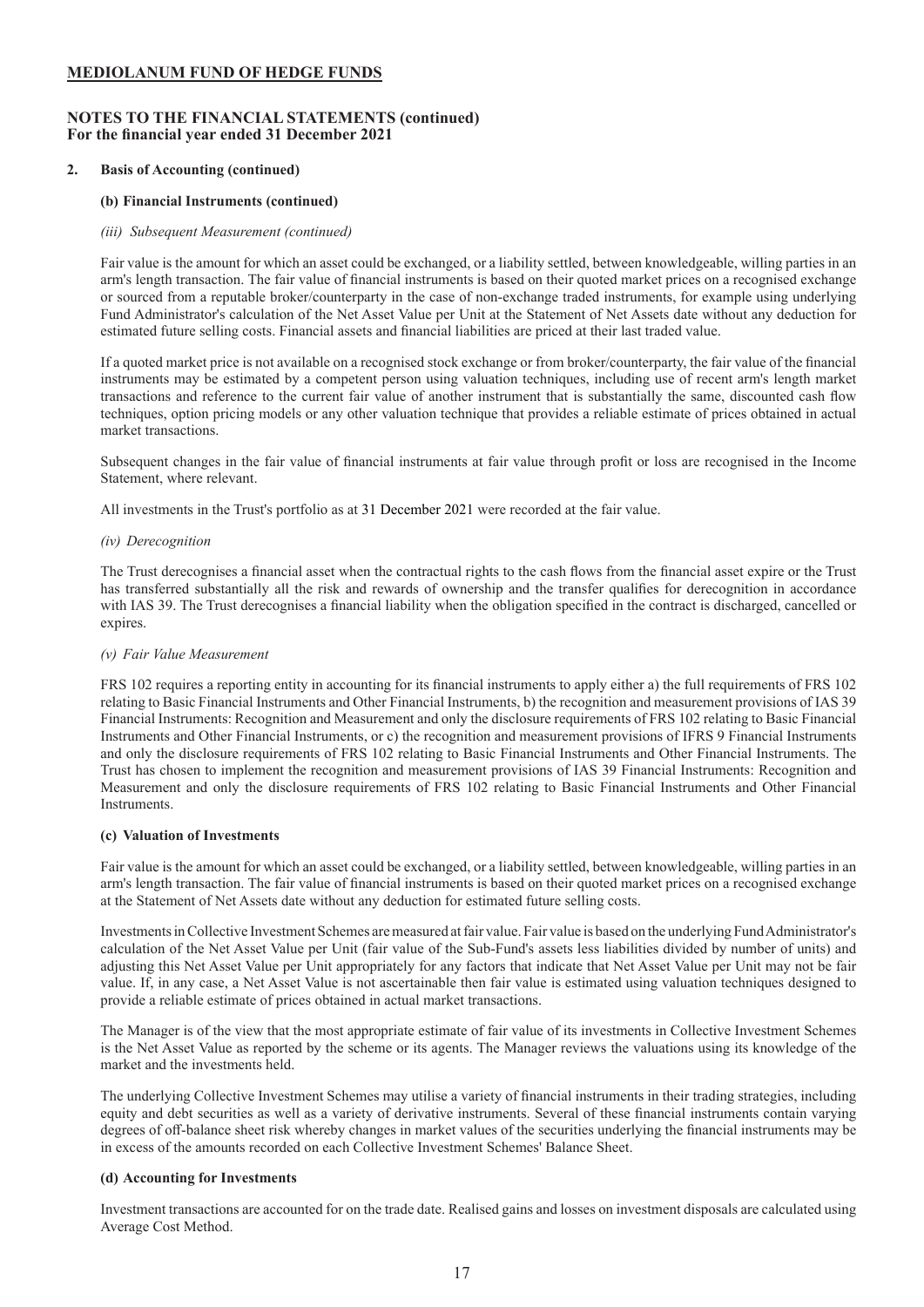### **NOTES TO THE FINANCIAL STATEMENTS (continued) For the financial year ended 31 December 2021**

### **2. Basis of Accounting (continued)**

### **(e) Foreign Currency Translation**

### *(i) Functional and Presentation Currency*

Items included in the Trust's financial statements are measured using the Euro. As in the opinion of the Directors of the Manager, the Euro best represents the economic effects of the underlying transactions, events and conditions applicable to the Trust. The Trust has also adopted the Euro as its presentation currency.

### *(ii) Transactions and Balances*

Monetary assets and liabilities denominated in currencies other than the presentation currency are translated to the presentation currency at the closing rates of exchange at year end. Transactions during the year, including purchases and sales of securities, income and expenses, are translated at the rate of exchange prevailing on the date of the transaction. Foreign currency transaction gains and losses are included in the Income Statement.

### **(f) Income**

Income arising from investments is accounted for on an accruals basis and is shown gross of irrecoverable withholding taxes, where applicable.

### **(g) Forward Foreign Exchange Contracts**

The unrealised gain or loss on open forward currency contracts is calculated as the difference between the original contracted rate and the rate to close out the contract. Realised gains or losses on currency as reflected in the Income Statement include net gains and losses on forward currency contracts that have not settled.

### **(h) Taxation**

The Trust qualifies as an investment undertaking as defined in Section 739B (1) of the Taxes Act. Under current Irish Law and practice, it is not chargeable to Irish tax on its income and capital gains. Tax may arise on the happening of a chargeable event. A chargeable event includes any distribution payments to Unitholders or any encashment, redemption or transfer of units. No tax will arise on the Trust in respect of chargeable events in respect of:

- i) a Unitholder who is not Irish resident and not ordinarily resident in Ireland for tax purposes at the time of the chargeable event; or
- ii) certain exempted Irish resident investors who have provided the Trust with the necessary signed statutory declarations; or
- iii) units held in a recognised clearing system as designed by the order of the Irish Revenue Commissioners.

Distributions and interest on securities issued in countries other than Ireland may be subject to taxes including withholding taxes imposed by such countries. The Trust may not be able to benefit from a reduction in the rate of withholding tax by virtue of the double taxation agreement in operation between Ireland and other countries. The Trust may not, therefore, be able to reclaim withholding tax suffered by it in particular countries.

To the extent that a chargeable event arises in respect of an Irish Unitholder, the Trust may be required to deduct tax in connection with that chargeable event and pay the tax to the Irish Revenue Commissioners. A chargeable event can include dividend payments to Unitholders, appropriation, cancellation, redemption, repurchase or transfer of units, or a deemed disposal of units every 8 years beginning from the date of acquisition of those units. Certain exemptions can apply to tax exempt Irish investors to the extent that these Unitholders have appropriate tax declarations in place with the Trust in which case there may be no requirement to deduct tax.

### **(i) Equalisation on Investments**

Many investment funds operate an Equalisation Policy that applies to the purchase of units made on a dealing day during the accounting period. When the Net Asset Value per Unit is more than the value at the beginning of the accounting period ("Peak Net Asset Value"), the offering price of units in the Trust is the sum of the Net Asset Value per Unit and the "Equalisation Factor". The Trust does not operate an Equalisation Policy on the issue and redemption of units to its Unitholders.

### **(j) Redeemable Participating Units**

Redeemable Participating Units are redeemable at the Unitholder's option and are classified as financial liabilities. Any distributions on these participating units are recognised in the Income Statement.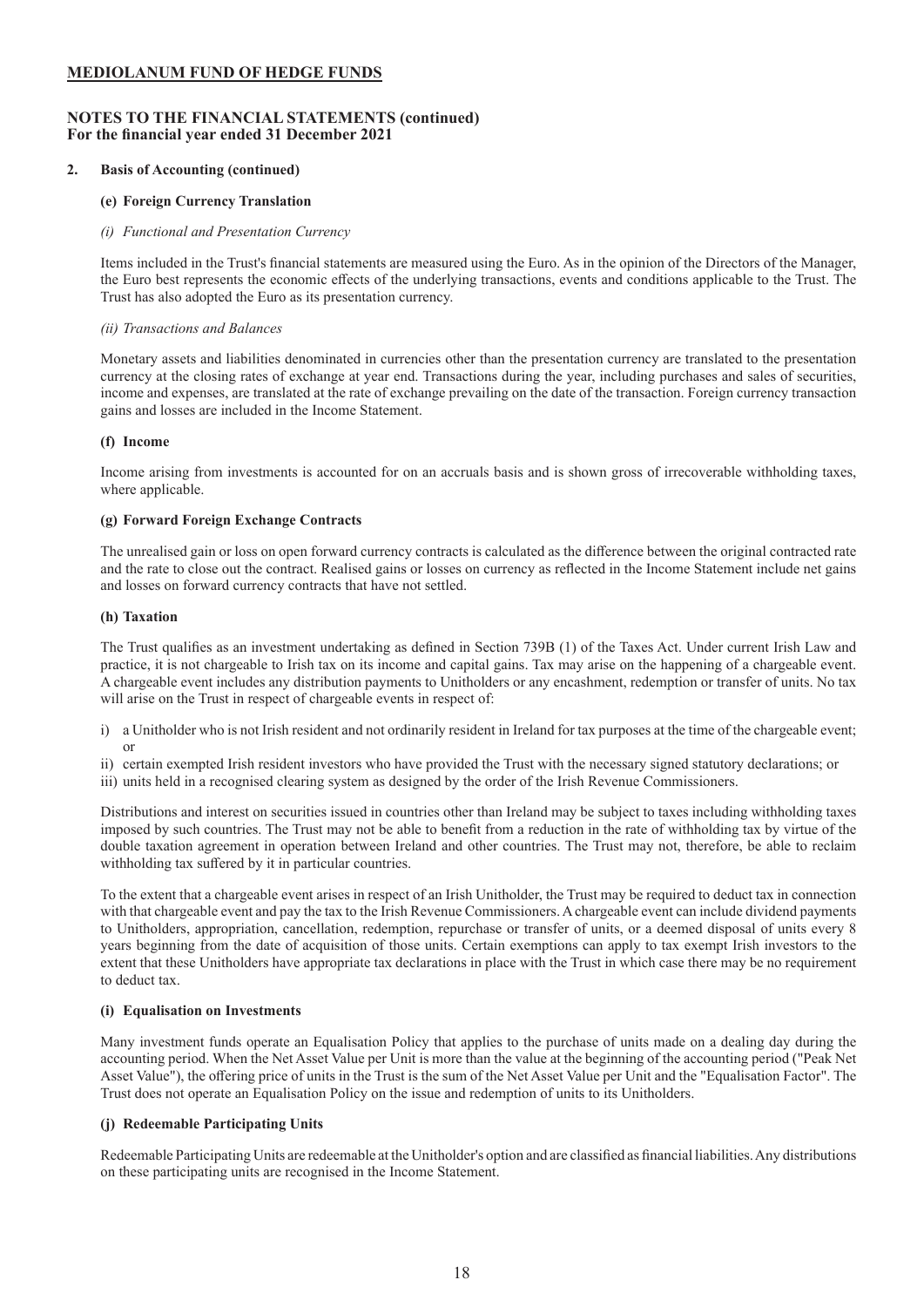### **NOTES TO THE FINANCIAL STATEMENTS (continued) For the financial year ended 31 December 2021**

### **2. Basis of Accounting (continued)**

### **(k) Classification of Redeemable Participating Units**

The Trust provides Unitholders with the right to redeem their interest in the Sub-Fund at any dealing date for cash equal to their proportionate share of the Net Asset Value of the Sub-Fund. Under FRS 102, this right represents in substance a liability of the Trusts to Unitholders.

### **(l) Significant Accounting Judgements and Estimates**

The preparation of financial statements in accordance with FRS 102 requires management to make estimates, judgements and assumptions that affect the reported amounts of assets and liabilities and disclosure of contingent assets and liabilities at the date of the financial statements and the reported amount of income and expenses during the year. Actual results could differ from those estimates.

The areas of estimates which have the most significant effect on the amounts recognised in the financial statements are valuation of investments which are disclosed within note 9 ''Derivatives and Other Financial Instruments''.

### **3. Fees and Expenses**

### **(a) Management Fees**

Mediolanum International Funds Limited (the "Manager") is entitled to an annual fee accrued and payable monthly in arrears of 1.50% of the Net Asset Value of the Sub-Fund. The Manager is also entitled to be repaid all of its administration fee out of the assets of the Sub-Fund, which include an annual fee accrued at each valuation point and payable monthly in arrears of 0.045% of the Net Asset Value of the Sub-Fund. A fee of EUR €10 is charged (gross of any relevant taxes) per Class in which a Unitholder holds less than 25 Units. The appropriate number of Units of each such Unitholder will be automatically redeemed to pay these administrative charges. If a Unitholder holds a number of Units in any Class with a value of less than EUR  $E10$  (gross of any relevant taxes), then his/her entire holding shall be automatically redeemed and paid to the Manager. This administrative charge shall be adjusted periodically in accordance with the Eurostat All Items Harmonised Index of Consumer Prices (HICP). This administrative charge is chargeable on the first Dealing Day in December of each year. The Manager received management fees of EUR €680,236 (2020: EUR €793,822) for the financial year ended 31 December 2021, EUR €105,680 was payable at 31 December 2021 (2020: EUR €131,347).

### **(b) Investment Manager Fees**

Mediolanum International Funds Limited (the "Manager") is entitled to receive out of the assets of the Sub-Fund an annual fee, accrued at each Valuation Point and payable monthly in arrears of 0.30% of the Net Asset Value of the Sub-Fund (plus VAT, if any), subject to a minimum annual fee of EUR  $\epsilon$ 75,000 per Sub-Fund. The Investment Manager received management fees of EUR €132,085 (2020: EUR €154,140) for the financial year ended 31 December 2021, EUR €20,520 was payable at 31 December 2021 (2020: EUR €25,504).

The Manager is not entitled to be repaid for any out-of-pocket expenses out of the assets of a Sub-Fund.

The fees relating to the Delegate Investment Manager appointed in respect of the Sub-Fund shall be borne by the Manager and shall not be charged to the Sub-Fund. A Delegate Investment Manager shall not be entitled to be repaid for any out-of-pocket expenses out of the assets of the Sub-Fund.

### **(c) Performance Fees**

The Manager is also entitled to a performance fee of up to 10% of the increase in the Net Asset Value of the Sub-Fund, calculated on a monthly basis. The calculation of the performance fee will be verified by the Depositary. No performance fees were received for the financial years ended 31 December 2021 and 31 December 2020 in relation to the Alternative Strategy Collection.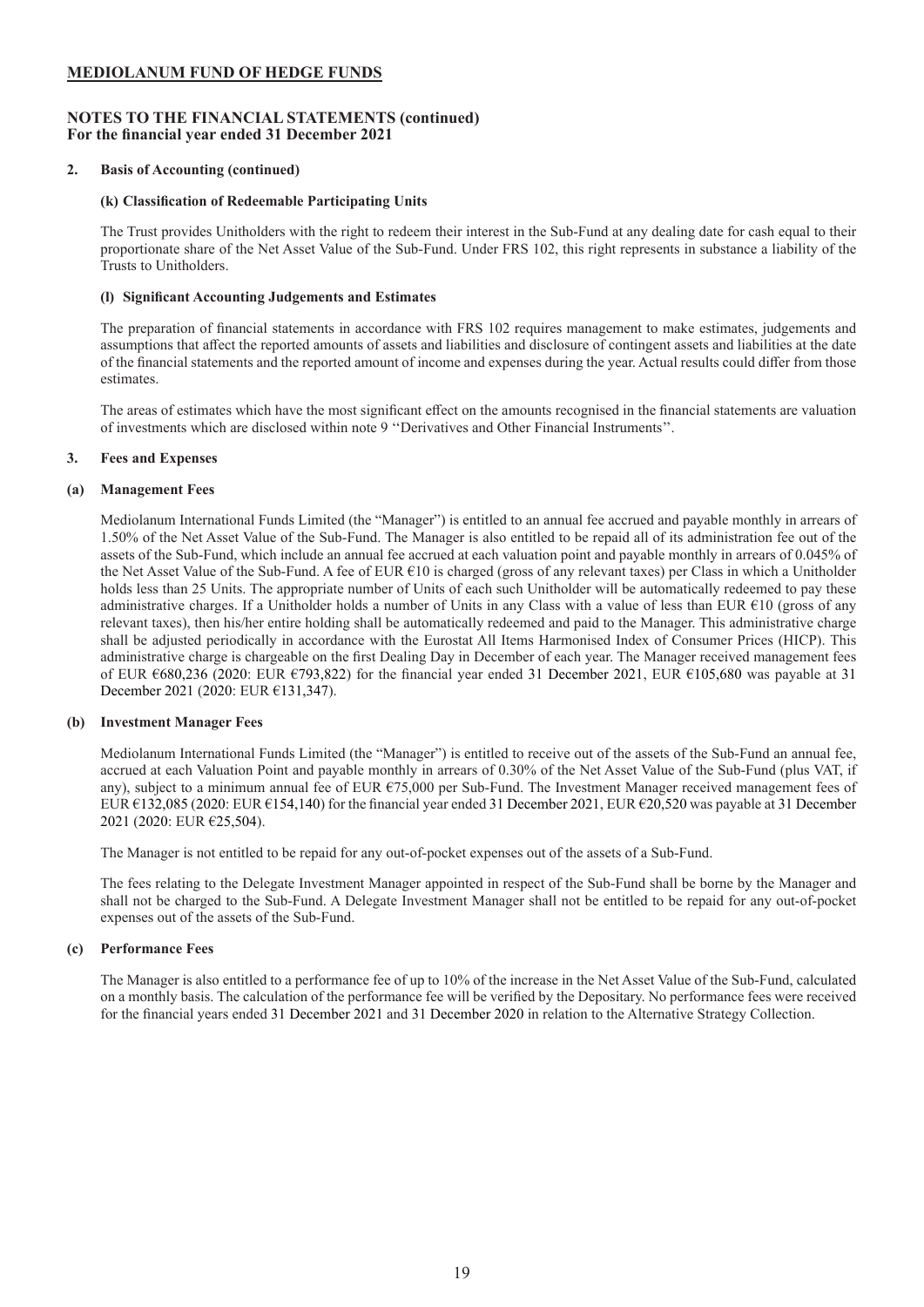### **NOTES TO THE FINANCIAL STATEMENTS (continued) For the financial year ended 31 December 2021**

### **3. Fees and Expenses (continued)**

### **(d) Administration Fee**

Northern Trust International Fund Administration Services (Ireland) Limited, the Administrator, is entitled to receive out of the assets of the Sub-Fund an annual fee accrued at each Valuation Point at the following rates:

- EUR  $60-200$  million the fee shall be 0.04% per annum of the Net Asset Value of the Sub-Fund;
- EUR  $\epsilon$ 200-400 million the fee shall be 0.03% per annum of the Net Asset Value of the Sub-Fund;
- $\bullet$  in excess of EUR  $\epsilon$ 400 million the fee shall be 0.025% per annum of the Net Asset Value of the Sub-Fund and payable monthly in arrears.

Such a fee is subject to a minimum monthly fee of EUR  $63,000$  per Sub-Fund or, where the Sub-Fund has multiple Classes, a minimum monthly fee of EUR  $63.250$  applies.

If at any time during a calendar year there are ten or more Unitholders in the Sub-Fund, the following transfer agency fees will apply:

- i) an annual Unitholder register fee of EUR  $E25$  per Unitholder; and
- ii) a transaction fee of EUR €25 for each subscription, conversion, redemption or transfer of Units.

The Administrator is entitled to receive a termination fee of EUR  $\epsilon$ 2,500 for the termination of the Sub-Fund within the Trust and a monthly fee of EUR  $\epsilon$ 1,000 for the establishment and maintenance of any Side Pocket within the Trust.

The Administrator is entitled to be repaid out of the assets of the Sub-Fund all of its reasonable out-of-pocket expenses incurred on behalf of the Sub-Fund which shall include legal fees, couriers' fees and telecommunications costs and expenses. The Sub-Fund will bear its proportion of the fees and expenses of the Administrator. The Administrator received fees of EUR €36,000 (2020: EUR €36,000) for the financial year ended 31 December 2021, EUR €9,000 was payable at 31 December 2021 (2020: EUR €12,000) and Administrator fee paid for the year ended 31 December 2021 was EUR €39,000 (2020: EUR €42,200).

### **(e) Depositary Fee**

Northern Trust Fiduciary Services (Ireland) Limited, the Depositary, is entitled to receive out of the assets of the Sub-Fund an annual fee accrued at each Valuation Point at the following rates:

- EUR  $\epsilon$ 0-200 million and the fee shall be 0.04% per annum of the Net Asset Value of the Sub-Fund;
- in excess of EUR  $\epsilon$ 200 million the fee shall be 0.03% per annum of the Net Asset Value of the Sub-Fund as a whole and payable monthly in arrears.

The Depositary is entitled to a transaction charge of EUR €150 per Sub-Fund investment transaction and electronic transfer charge of EUR €25 per transaction.

The Sub-Fund is responsible for sub-custodian fees and charges (which will be charged at normal commercial rates).

The Depositary shall be entitled to be repaid all of its disbursements out of the assets of the Sub-Fund.

The Depositary received fees of EUR €25,497 (2020: EUR €28,761) for the financial year ended 31 December 2021, EUR €10,188 was payable at 31 December 2021 (2020: EUR €10,734).

### **(f) Underlying Fund Fees**

The Alternative Strategy Collection invests in underlying funds which incur their own fees. The details of the fees charged by the underlying funds are detailed in the Fund of Funds Disclosure on page 30. Where the Manager has negotiated a rebate on the management fee charged on its investment into other funds, this rebate is paid directly to the Sub-Fund.

### **4. Cash at Bank**

The Depositary to the Trust is Northern Trust Fiduciary Services (Ireland) Limited, an indirect wholly-owned subsidiary of Northern Trust Corporation ("NTC"). NTC is publicly traded and a constituent of the S&P 500. NTC has a credit rating of A+ (2020: A+) from Standard & Poor's. The Northern Trust Company ("TNTC") is also wholly owned by NTC. TNTC has a credit rating of AA- (2020: AA-) from Standard & Poor's and Aa2 (2020: Aa2) from Moody's.

All of the cash assets are held with the Northern Trust Company.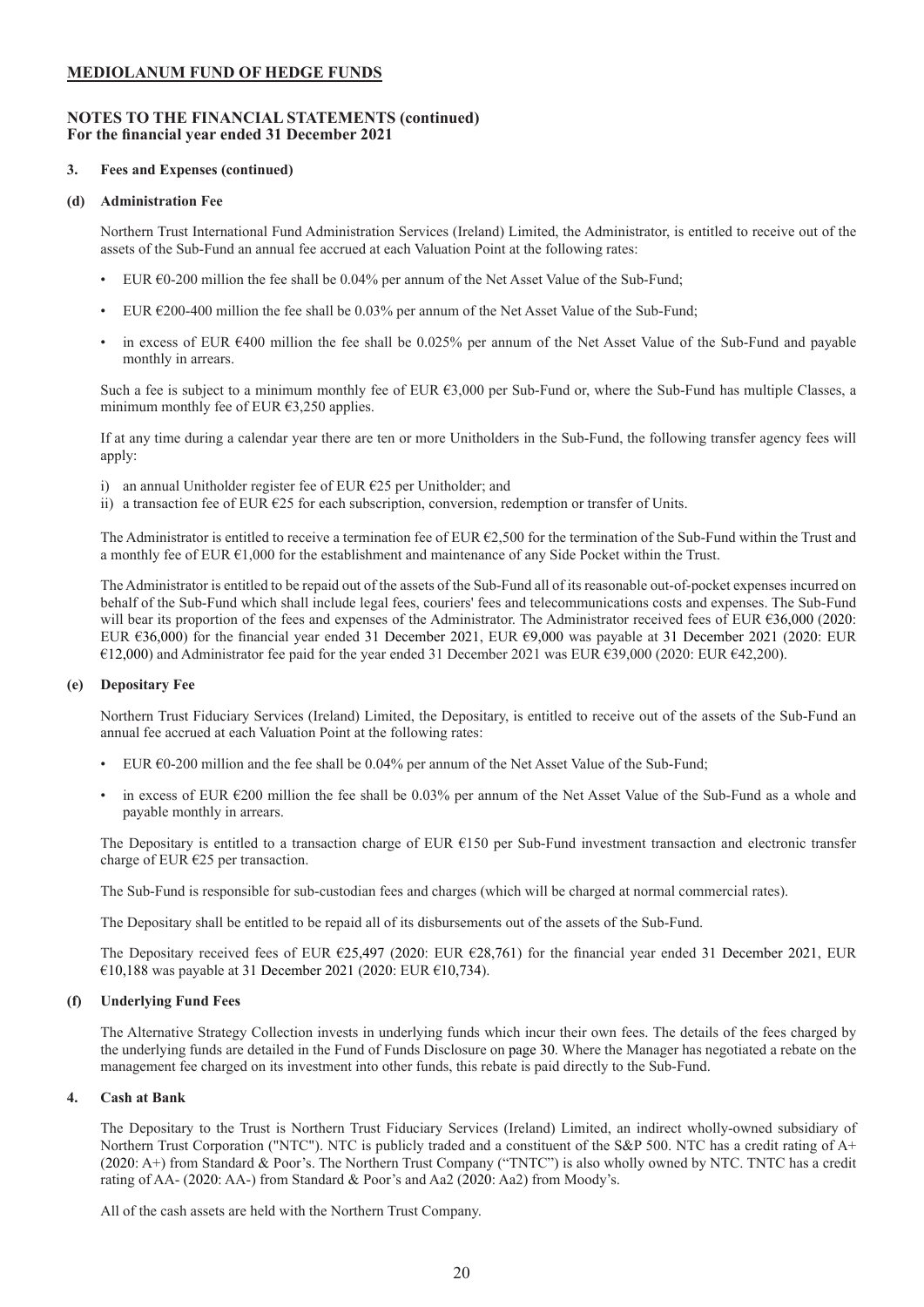### **NOTES TO THE FINANCIAL STATEMENTS (continued) For the financial year ended 31 December 2021**

### **4. Cash at Bank (continued)**

As at 31 December 2021 and 31 December 2020, the Alternative Strategy Collection had a cash balance representing less than 10% of the Net Assets of the Sub-Fund.

### **5. Redeemable Participating Units**

|                              | <b>Alternative</b><br><b>Strategy</b><br><b>Collection</b><br>31 Dec 2021 | <b>Alternative</b><br><b>Strategy</b><br><b>Collection</b><br>31 Dec 2020 |
|------------------------------|---------------------------------------------------------------------------|---------------------------------------------------------------------------|
| Participating units in issue |                                                                           |                                                                           |
| Class S Unit A               |                                                                           |                                                                           |
| At the beginning of the year | 5,132,318                                                                 | 5,569,056                                                                 |
| Units redeemed               | (1,105,942)                                                               | (436, 738)                                                                |
| Units at the end of the year | 4,026,376                                                                 | 5,132,318                                                                 |

Units of the Sub-Fund are all freely transferable, designated as 'A' or 'B' units and, subject to such designation, are all entitled to participate equally in the profits and distributions (if any) of that Sub-Fund and in its assets in the event of termination. The Units, which are of no par value and which must be fully paid for upon issue, carry no preferential or pre-emptive rights. Fractions of Units may be issued up to three decimal places.

A Unit in a Sub-Fund represents the beneficial ownership of one undivided unit in the assets of the relevant Sub-Fund attributable to the relevant Class.

The Trust is made up of the one Sub-Fund, a Sub-Fund being a single pool of assets. The Manager may, whether on the establishment of a Sub-Fund or from time to time, create more than one Class of Units in a Sub-Fund to which different levels of subscription fees and expenses (including the management fee), minimum holding, designated currency, hedging strategy (if any) applied to the designated currency of the Class, Distribution Policy, minimum subscription and such other features as the Manager may determine may be applicable. Creation of further Classes in a Sub-Fund must be notified in advance to the Central Bank. A separate pool of assets will not be maintained for each Class. Units shall be issued to investors as Units in a Class.

The net assets attributable to holders of redeemable participating units are at all times equal to the Net Asset Value of the Sub-Fund. The participating units are in substance a liability of the Sub-Fund to Unitholders under FRS 102 as they can be redeemed at the option of the Unitholder.

All redemption requests must be received by letter or by facsimile, by the Administrator no later than 12.00 noon (Irish time) 35 calendar days prior to the relevant Dealing Day. The Manager at its discretion may accept any redemption requests received after the time as referred to above but before the relevant Valuation Point, otherwise such redemption requests will be deemed to be made in respect of the Dealing Day next following the relevant Dealing Day.

### **6. Sundry Receivables and Prepayments**

| <b>Strategy</b><br><b>Collection</b><br>31 Dec 2021<br>EUR $\epsilon$ | <b>Strategy</b><br>Collection<br>31 Dec 2020<br>EUR $\epsilon$ |
|-----------------------------------------------------------------------|----------------------------------------------------------------|
| Management fee rebate from investments<br>3,840                       | 31,753                                                         |
| Receivable for sale of investments                                    | 2,456,391                                                      |
| 3,840                                                                 | 2,488,144                                                      |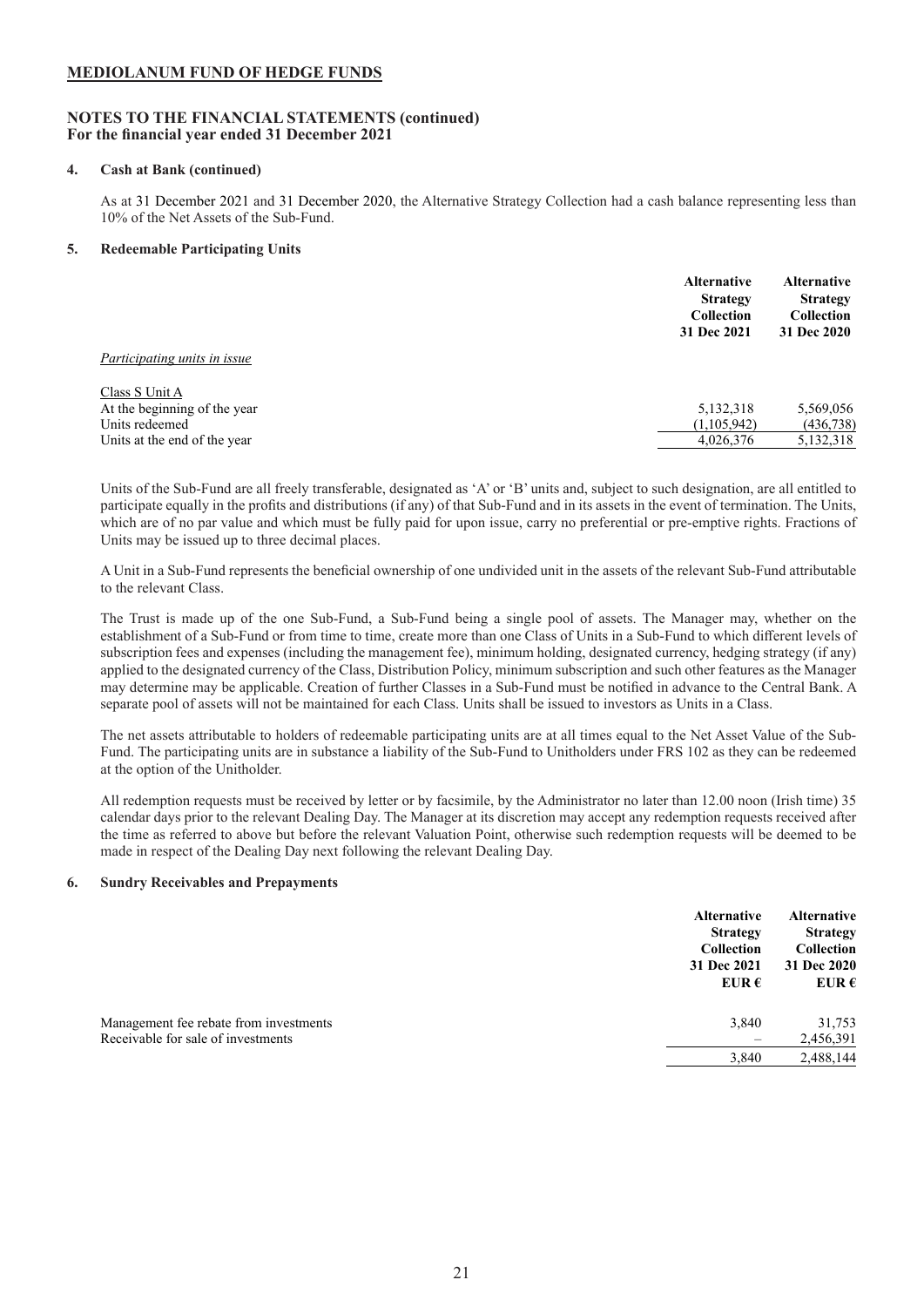### **NOTES TO THE FINANCIAL STATEMENTS (continued) For the financial year ended 31 December 2021**

### **7. Sundry Payables and Accrued Expenses**

|                                      | <b>Alternative</b><br><b>Strategy</b><br><b>Collection</b><br>31 Dec 2021<br>EUR $\epsilon$ | Alternative<br><b>Strategy</b><br><b>Collection</b><br>31 Dec 2020<br>EUR $\epsilon$ |
|--------------------------------------|---------------------------------------------------------------------------------------------|--------------------------------------------------------------------------------------|
| Legal fees payable<br>Other payables | 10,000<br>21,593                                                                            | 14,031<br>20,665                                                                     |
|                                      | 31,593                                                                                      | 34,696                                                                               |

### **8. Distributions**

The income and gains will be accumulated and reinvested in the Sub-Fund on behalf of Unitholders. The Manager may make distributions in respect of Class S Unit B out of that proportion of the Net Asset Value of the Sub-Fund attributable to Class S Unit B. No Unit B Share-Class is currently active within the Sub-Fund.

#### **9. Derivatives and Other Financial Instruments**

A Sub-Fund may invest in Collective Investment Schemes ("underlying schemes") which are unregulated and which will not provide a level of investor protection equivalent to funds authorised by the Central Bank of Ireland.

Risks for the Sub-Fund arise both directly from the investment in financial instruments and indirectly from investing in underlying schemes. Therefore all risks listed below may arise not only at Sub-Fund level but also at the underlying scheme level.

The Trust is exposed to a variety of financial risks in pursuing its stated investment objective and policy. These risks are defined in FRS 102 as market risk (which in turn includes price risk, foreign currency risk, and interest rate risk), liquidity risk and credit risk. The Trust takes exposure to these risks to generate investment returns on its portfolio, although these risks can also potentially result in a reduction in the Trust's net assets. The Manager will use its best endeavors to minimise the potentially adverse effects of these risks on the Trust's performance where it can do so while still managing the investments of the Trust in a way that is consistent with the Trust's investment objective and policy.

The risks, and the measures adopted by the Trust for managing these risks, are detailed as follows:

### **(a) Market Price Risk**

Market price risk is defined in FRS 102 as the risk that the fair value of a financial instrument or its future cash flows will fluctuate because of changes in market prices.

Market Price risk arises mainly from uncertainty about future prices of financial instruments held. It represents the potential loss the Sub-Fund might suffer through holding market positions in the face of price movements. The Manager and the Delegate Investment Manager consider the asset allocation of the portfolio of invested funds in order to minimise the risk associated with particular countries to follow the Sub-Fund's investment objective. The fair value of the non-listed Collective Investment Schemes in funds are valued on the basis of the latest available unaudited Net Asset Value provided by the relevant fund manager or independent administrators. The diversification of the portfolio, with a large number of underlying positions in the Collective Investment Schemes, provides relevant risk mitigation within the Sub-Fund. 16 strategies are identified through the Sub-Fund to offer a low correlation between each Collective Investment Scheme. A correlation matrix is used to provide an overview over all the funds and help to highlight similar price impact. In addition to a list of risk metrics performed monthly to monitor mainly the volatility of the assets, stress tests are used on a regular basis. Some historical stress tests are performed to ensure the monitoring under a proactive management, all the main market events are used to cover a full range of possible evolution and highlight any significant evolution. Hypothetical stress tests related to Rate Evolution, Volatility and Equity market are used to provide an insight on possible evolution of prices sensitivity.

If the price of each of the securities and derivatives to which the Mediolanum Alternative Strategy Collection had exposure to at 31 December 2021 had increased by 5%, with all other variables held constant, this would have increased net assets attributable to holders of redeemable participating units of the Mediolanum Alternative Strategy Collection by approximately EUR €1,956,926 (2020: EUR  $\epsilon$ 2,405,187) and on a per unit basis by EUR  $\epsilon$ 0.49 (2020: EUR  $\epsilon$ 0.47). Conversely, if the price of each of the securities and derivatives to which the Mediolanum Alternative Strategy Collection had exposure had decreased by 5%, this would have decreased net assets attributable to holders of redeemable participating units of the Mediolanum Alternative Strategy Collection by EUR  $\epsilon$ 1,956,926 (2020: EUR  $\epsilon$ 2,405,187) and on a per unit basis by EUR  $\epsilon$ 0.49 (2020: EUR  $\epsilon$ 0.47).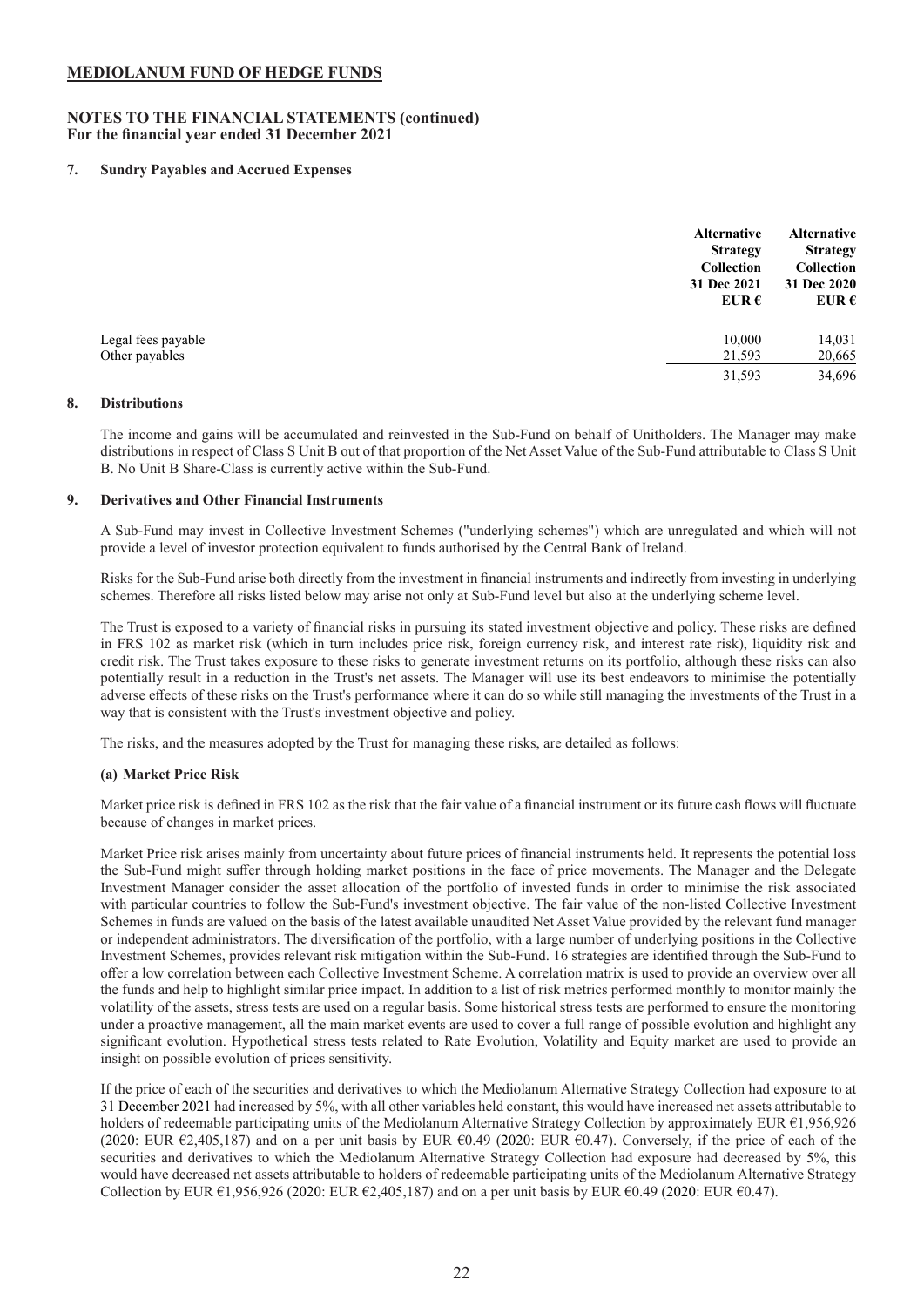### **NOTES TO THE FINANCIAL STATEMENTS (continued) For the financial year ended 31 December 2021**

### **9. Derivatives and Other Financial Instruments (continued)**

### **(b) Credit Risk**

Credit risk is defined in FRS 102 as the risk that one party to a financial instrument will cause a financial loss for the other party by failing to discharge an obligation.

Financial assets which potentially expose the Sub-Fund to credit risk consist principally of investments and cash balances held with the Depositary. The extent of the Sub-Fund's exposure to credit risk in respect of these financial assets approximates their carrying value as recorded in the Sub-Fund's Balance Sheet. The Sub-Fund will be exposed to a credit risk on parties with whom it trades and will also bear the risk of settlement default. Credit risk exposure can also arise indirectly through the investment in financial instruments at the underlying fund level. Such risk is to a certain extent diversified away by investing in a number of underlying funds that can be diversified in terms of investment style, asset selection, geographic allocation, etc.

It is important to note that by investing in underlying funds that can have brokerage and custody accounts that are not segregated; the Sub-Fund can be indirectly exposed to additional credit and custody risks.

Northern Trust Fiduciary Services (Ireland) Limited ("NTFSIL") is the appointed Depositary of the Trust, responsible for the safe-keeping of assets. NTFSIL has appointed The Northern Trust Company ("TNTC") as its global sub-custodian. Both NTFSIL and TNTC are wholly owned subsidiaries of Northern Trust Corporation ("NTC"). As at year end date 31 December 2021 NTC had a long term credit rating from Standard & Poor's of  $(A+)$  (2020: A+).

TNTC (as global sub-custodian of NTFSIL) does not appoint external sub-custodians within the U.S., the U.K., Ireland, Canada, Belgium, France, Germany, Netherlands and Saudi Arabia. However, in all other markets, TNTC appoints local external subcustodians.

NTFSIL, in the discharge of its depositary duties, verifies the Trust's ownership of Other Assets, (as defined under Other Assets, Art 21 (8)(b) of Directive 2011/61/EU), by assessing whether the Trust holds the ownership based on information or documents provided by the Sub-Fund or where available, on external evidence.

TNTC, in the discharge of its delegated depositary duties, holds in custody (i) all financial instruments that may be registered in a financial instruments account opened on the books of TNTC and (ii) all financial instruments that can be physically delivered to TNTC. TNTC ensures all financial instruments (held in a financial instruments account on the books of TNTC) are held in segregated accounts in the name of the Trust, clearly identifiable as belonging to the Trust, and distinct and separately from the proprietary assets of TNTC, NTFSIL and NTC.

In addition TNTC, as banker, holds cash of the Trust on deposit. Such cash is held on the Statement of Financial Position of TNTC. In the event of insolvency of TNTC, in accordance with standard banking practice, the Sub-Fund will rank as an unsecured creditor of TNTC in respect of any cash deposits.

Insolvency of NTFSIL and or one of its agents or affiliates may cause the Trust's rights with respect to its assets to be delayed.

The Manager manages risk by monitoring the credit quality and financial position of the Depositary and such risk is further managed by the Depositary monitoring the credit quality and financial positions of sub-custodian appointments.

### **(c) Foreign Currency Risk**

Currency risk is defined in FRS 102 as the risk that the fair value or future cash flows of a financial instrument will fluctuate because of changes in foreign exchange rates. The Trust is exposed to currency risk as assets and liabilities of the Trust may be denominated in a currency other than the functional currency of the Trust, which is its functional and presentation currency, the Euro.

The underlying Collective Investment Schemes may invest in a variety of securities denominated in both USD and foreign currencies and accordingly the Sub-Fund may be indirectly exposed to currency risk. The underlying funds may not necessarily hedge such foreign currency.

The Sub-Fund invests in securities denominated in currencies other than its reporting currency (EUR  $\epsilon$ ). Consequently, the Sub-Fund is exposed to risks that the exchange rate of its currency relative to other currencies may change in a manner which has an adverse effect on the value of that portion of the Sub-Fund's assets or units which are denominated in currencies other than its own currency. The Manager and the Delegate Investment Manager may follow a policy of hedging its foreign currency exposure of the portfolio into Euro in order to limit the risk of this exposure.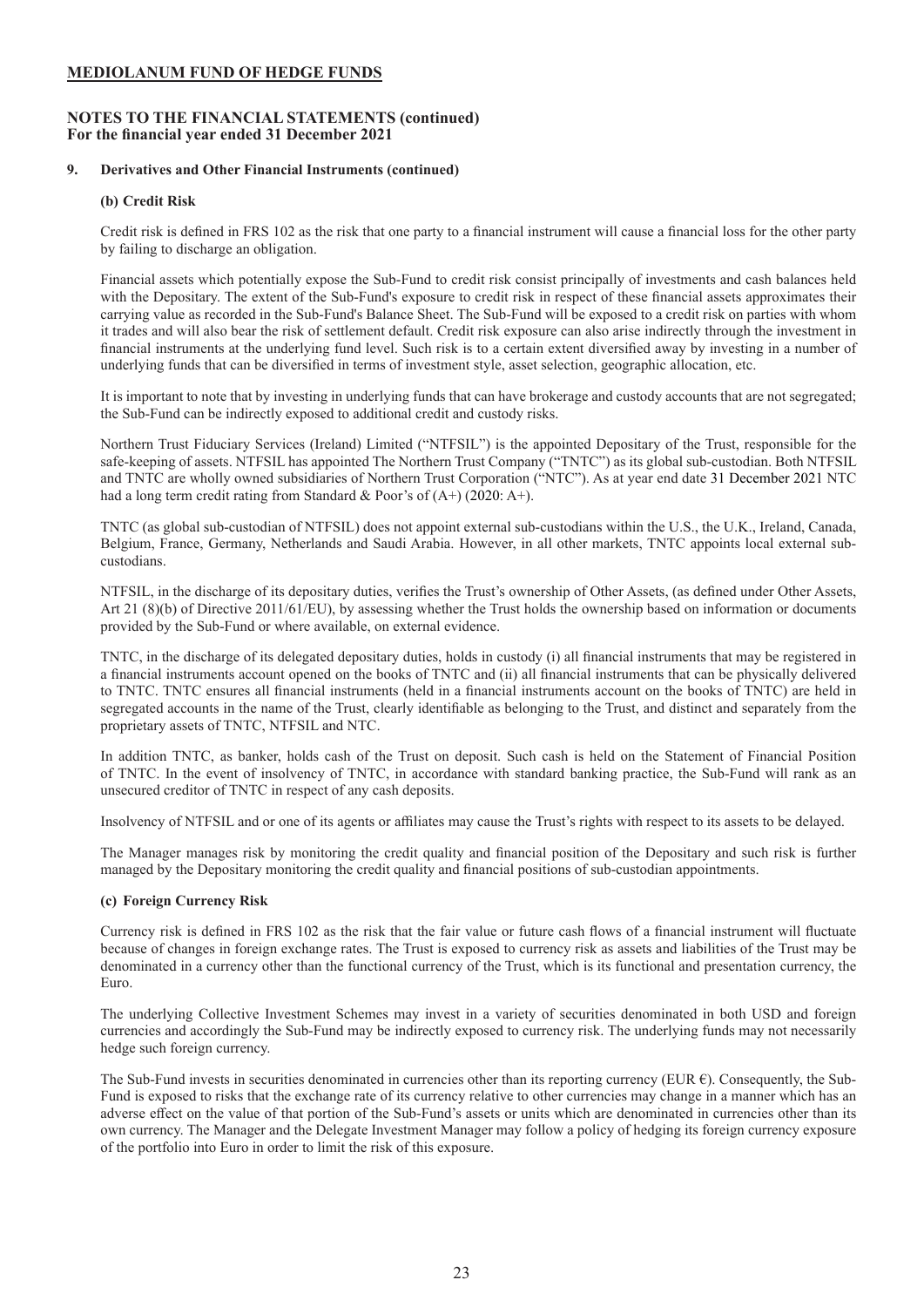### **NOTES TO THE FINANCIAL STATEMENTS (continued) For the financial year ended 31 December 2021**

### **9. Derivatives and Other Financial Instruments (continued)**

### **(c) Foreign Currency Risk (continued)**

The foreign currency risk listed below is substantially made up of foreign currency denominated securities. A positive balance represents a net asset foreign currency exposure while a negative balance represents a net liability foreign currency exposure. As at 31 December 2021 and 31 December 2020 the total exposure to foreign currency risk was as follows:

|            | <b>Alternative</b><br><b>Strategy</b><br>Collection<br>31 Dec 2021<br>EUR $\epsilon$ | <b>Alternative</b><br><b>Strategy</b><br>Collection<br>31 Dec 2020<br>EUR $\epsilon$ |
|------------|--------------------------------------------------------------------------------------|--------------------------------------------------------------------------------------|
| <b>USD</b> | 63,047                                                                               | 17,511                                                                               |
|            | 63,047                                                                               | 17,511                                                                               |
|            |                                                                                      |                                                                                      |

The currency exposure of the Alternative Strategy Collection as at 31 December 2021 and 31 December 2020 is as follows:

#### **Alternative Strategy Collection**

| As at 31 December 2021 | <b>Foreign Currency</b><br>EUR $\epsilon$ | <b>Foreign Currency</b><br><b>Monetary Assets Monetary Liabilities</b><br>EUR $\epsilon$ | <b>Net Foreign</b><br>Currency<br><b>Monetary Assets/</b><br><b>Liabilities</b><br>EUR $\epsilon$ | Sensitivity*<br>EUR $\epsilon$ |
|------------------------|-------------------------------------------|------------------------------------------------------------------------------------------|---------------------------------------------------------------------------------------------------|--------------------------------|
| <b>USD</b>             | 63,047                                    |                                                                                          | 63,047                                                                                            | 3,152                          |
|                        | 63,047                                    |                                                                                          | 63,047                                                                                            | 3,152                          |
|                        | <b>Foreign Currency</b>                   | <b>Foreign Currency</b><br><b>Monetary Assets Monetary Liabilities</b>                   | <b>Net Foreign</b><br>Currency<br><b>Monetary Assets/</b><br><b>Liabilities</b>                   | Sensitivity*                   |
| As at 31 December 2020 | EUR $\epsilon$                            | EUR $\epsilon$                                                                           | EUR $\epsilon$                                                                                    | EUR $\epsilon$                 |
| <b>USD</b>             | 17,511                                    |                                                                                          | 17,511                                                                                            | 876                            |
|                        | 17,511                                    |                                                                                          | 17,511                                                                                            | 876                            |

\*The effect of a 5% increase/decrease in the exchange rate between the Euro and the other currencies to which the Sub-Fund is exposed with all other variables held constant.

### **(d) Foreign Currency Forward Exchange Contracts**

As at 31 December 2021 and 31 December 2020, the Alternative Strategy Collection Fund held no forward foreign exchange contracts.

#### **(e) Liquidity Risk**

Liquidity risk is defined in FRS 102 as the risk that an entity will encounter difficulty in meeting obligations associated with financial liabilities that are settled by delivering cash or another financial asset.

Under certain circumstances the markets in which the portfolio of the Sub-Fund will trade may become illiquid making it difficult to acquire or sell contracts at the price quoted on different markets. Many of the schemes in which the portfolios shall invest do not provide for frequent redemptions. Accordingly, the portfolios ability to respond to market movements may be impaired, and the portfolios may experience adverse price movements upon liquidation of its investments.

The Manager has established a Liquidity Management Policy which enables it to identify, monitor and manage the liquidity risks of the Trust and the Sub-Fund. The Liquidity Management Policy monitors the profile of investments held by the Sub-Fund and ensures that such investments are appropriate to the Redemption Policy as stated in the Prospectus and will facilitate compliance with the Trust's underlying obligations.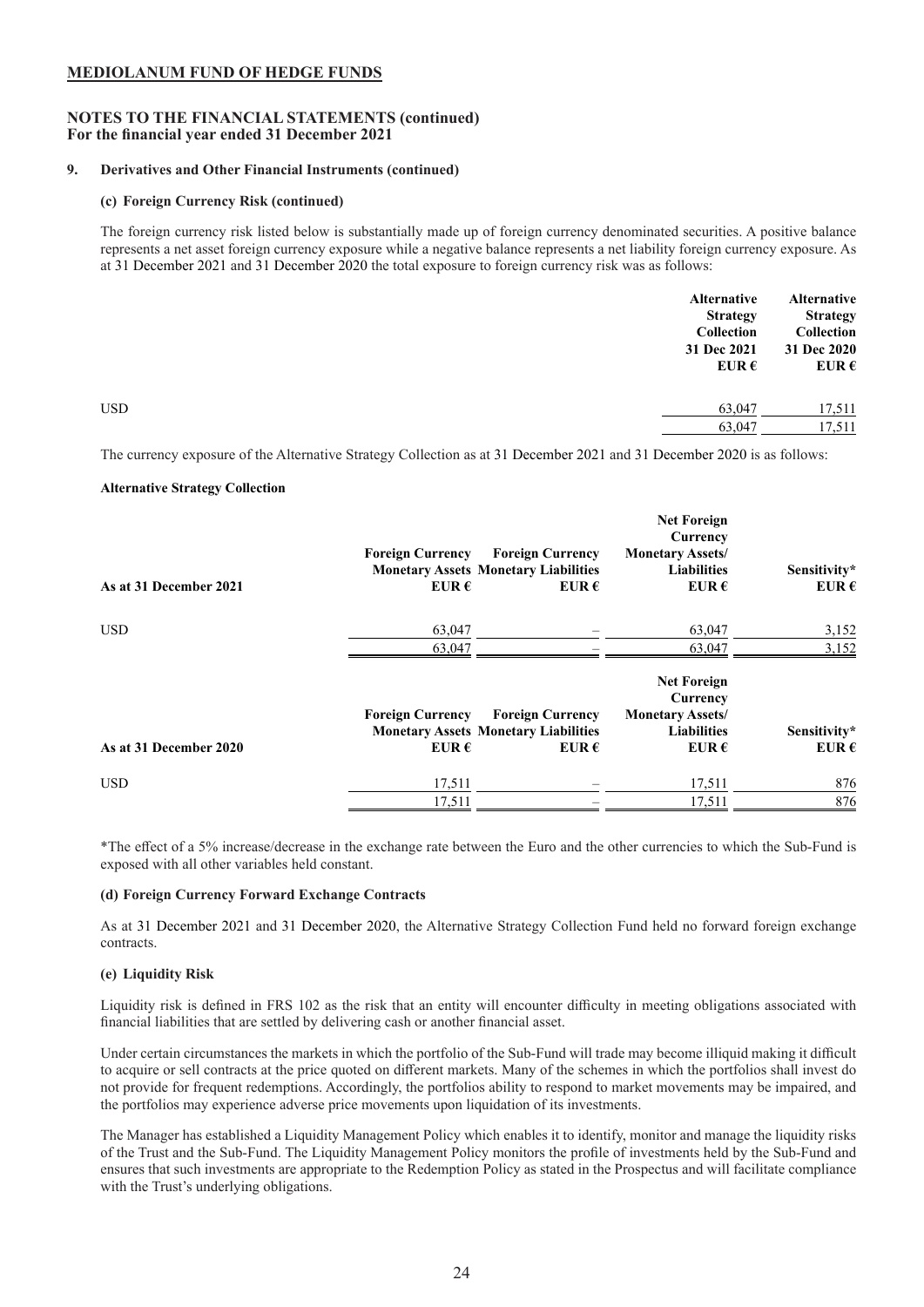### **NOTES TO THE FINANCIAL STATEMENTS (continued) For the financial year ended 31 December 2021**

### **9. Derivatives and Other Financial Instruments (continued)**

### **(e) Liquidity Risk (continued)**

There were no suspended/gated redemptions or investments in side pockets in the Alternative Strategy Collection as at 31 December 2021 or 31 December 2020 except for Kingate which was written down to zero on 30 November 2009 (please see the Schedule of Investments on pages 8 and 9).

The liquidity profile of the Sub-Fund's liabilities as at 31 December 2021 and 31 December 2020 was as follows:

### **As at 31 December 2021**

|                                                                | Less than 1    | 1 to 3 months 3 months to 1 |                | <b>Total</b>   |
|----------------------------------------------------------------|----------------|-----------------------------|----------------|----------------|
|                                                                | month          |                             | year           |                |
|                                                                | EUR $\epsilon$ | EUR $\epsilon$              | EUR $\epsilon$ | EUR $\epsilon$ |
| Administration fee payable                                     |                | 9,000                       |                | 9,000          |
| Management fee payable                                         | 53,452         | 52,228                      |                | 105,680        |
| Investment manager fee payable                                 |                | 20,520                      |                | 20,520         |
| Depositary fee payable                                         |                | 10,188                      |                | 10,188         |
| Auditors remuneration payable                                  |                |                             | 39.449         | 39,449         |
| Accrued interest payable                                       |                | 802                         |                | 802            |
| Sundry payables and accrued expenses                           |                | 31,593                      |                | 31,593         |
| Net assets attributable to holders of redeemable participating |                | 40,499,262                  |                | 40,499,262     |
| units                                                          |                |                             |                |                |
|                                                                | 53,452         | 40.623.593                  | 39.449         | 40.716.494     |

### **As at 31 December 2020**

|                                                                | Less than 1    | 1 to 3 months 3 months to 1 |                | <b>Total</b>   |
|----------------------------------------------------------------|----------------|-----------------------------|----------------|----------------|
|                                                                | month          |                             | year           |                |
|                                                                | EUR $\epsilon$ | EUR $\epsilon$              | EUR $\epsilon$ | EUR $\epsilon$ |
| Administration fee payable                                     |                | 12,000                      |                | 12,000         |
| Management fee payable                                         | 65,230         | 66,117                      |                | 131,347        |
| Investment manager fee payable                                 |                | 25,504                      |                | 25,504         |
| Depositary fee payable                                         |                | 10,734                      |                | 10,734         |
| Auditors remuneration payable                                  |                |                             | 19.449         | 19,449         |
| Accrued interest payable                                       |                | 1,649                       |                | 1,649          |
| Sundry payables and accrued expenses                           |                | 34,696                      |                | 34,696         |
| Net assets attributable to holders of redeemable participating |                | 51,268,752                  |                | 51,268,752     |
| units                                                          |                |                             |                |                |
|                                                                | 65,230         | 51,419,452                  | 19.449         | 51,504,131     |

#### **(f) Interest Rate Risk**

Interest rate risk is defined in FRS 102 as the risk that the fair value or future cash flows of a financial instrument will fluctuate because of changes in market interest rates.

Interest rate risk arises from the possibility that changes in interest rates will affect future cash flows or the fair values of financial instruments. Interest rate risk in the Sub-Fund arose from cash balances that were held in the Alternative Strategy Collection.

The majority of the Sub-Fund's financial assets and liabilities were non-interest bearing and as a result the Sub-Fund was not subject to significant amounts of risk due to fluctuations in the prevailing levels of market interest rates. Any excess cash and cash equivalents of the Sub-Fund were invested at short-term market interest rates.

### **(g) Layering of Fees**

The Sub-Fund's portfolio is subject to a level of fees payable both directly by the portfolio and by the portfolio as an investor in other schemes.

### **(h) Fair Value Hierarchy**

Inputs are used in applying the various valuation techniques and broadly refer to the assumption that market participants use to make valuation decisions including assumptions about risk. Inputs may include price information, volatility statistics, specific and broad credit data, liquidity statistics, and other factors. A financial instrument's levels with the fair value hierarchy is based on the lowest level of any input that is significant to the fair value measurement (lowest being level 3).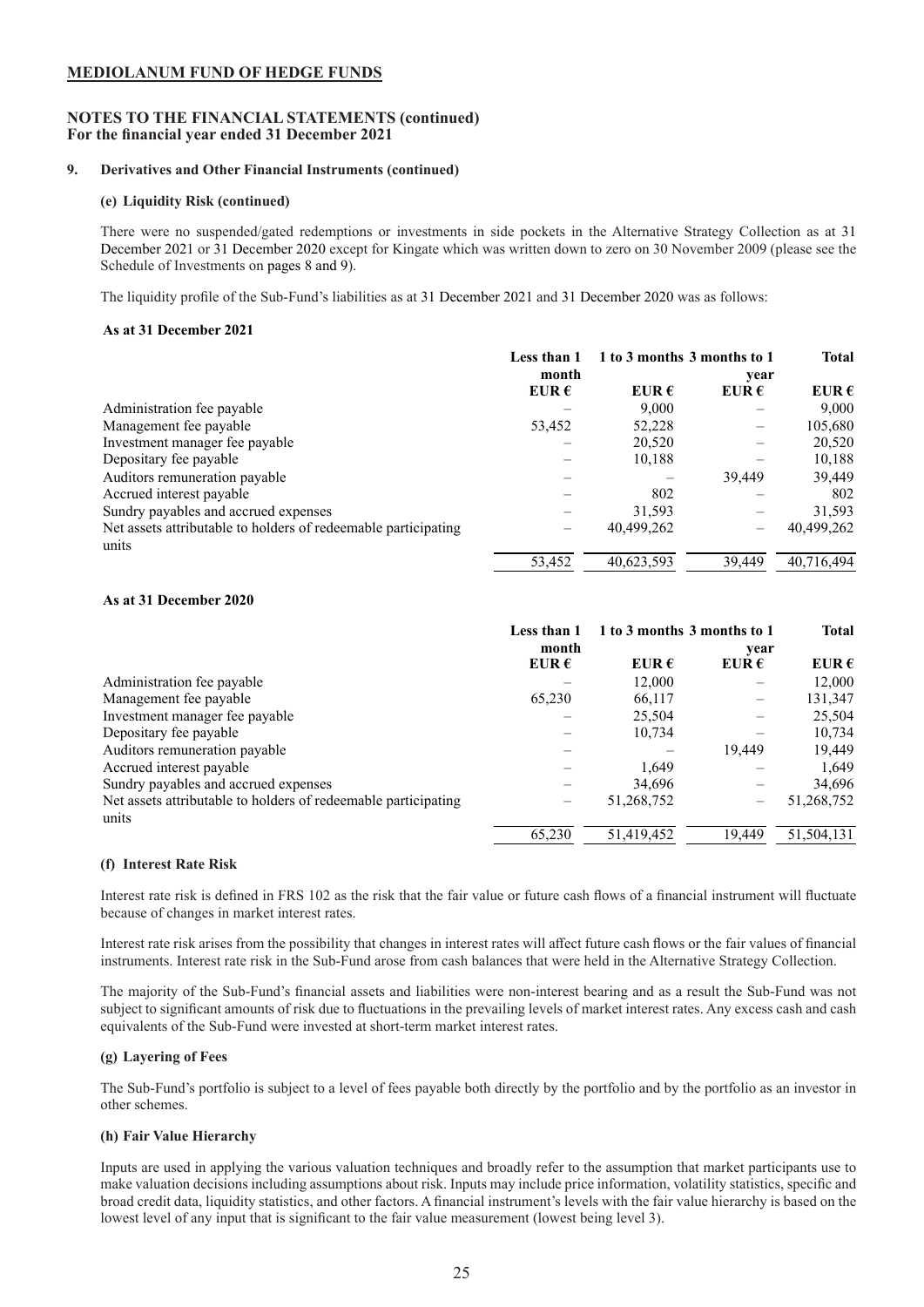### **NOTES TO THE FINANCIAL STATEMENTS (continued) For the financial year ended 31 December 2021**

### **9. Derivatives and Other Financial Instruments (continued)**

### **(h) Fair Value Hierarchy (continued)**

Observable Inputs are those that market participants would use in pricing the asset or liability based on market data obtained from sources independent of the Trust. Unobservable inputs reflect the AIFM's assumptions, made in good faith about the inputs market participants would use in pricing the asset or liability developed based on the best information available in the circumstances. The determination of what constitutes "observable" requires significant judgment by the AIFM. The AIFM considers observable data to be that market data which is readily available, regularly distributed or updated, reliable and verifiable not proprietary, and provided by independent sources that are actively involved in the relevant market.

The categorisation of financial instruments within the hierarchy is based upon the pricing transparency of the instrument and does not necessarily correspond to the AIFM's perceived risk for this instrument.

Fair value is a market-based measure considered from the perspective of a market participant rather than an entity-specific measure. Therefore, even when market assumptions are not readily available, the AIFM's own assumptions are set to reflect those that market participants would use in pricing the asset or liability at the measurement date. The AIFM uses prices and inputs that are current as of the measurement date including periods of market dislocation. In periods of market dislocation, the observability of prices and inputs may be reduced for many securities. This condition could cause a security to be reclassified to a lower level within the fair value hierarchy.

FRS 102 requires the Trust to classify financial instruments at fair value into the following hierarchy:

Level 1 - The unadjusted quoted price in active markets for identical assets or liabilities that the entity can access at the measurement;

Level 2 - Inputs other than quoted prices included within level 1 that are observable (i.e. developed using market data) for the asset or liability either directly or indirectly; and

Level 3 - Inputs that are unobservable (i.e. for which market data is unavailable) for the asset or liability.

The following is a summary of the inputs used to value the assets and liabilities carried at fair value as at 31 December 2021 and 31 December 2020:

| <b>Alternative Strategy Collection</b><br>As at 31 December 2021 | Level 1<br>EUR $\epsilon$ | Level 2<br>EUR $\epsilon$ | Level 3<br>EUR $\epsilon$      | <b>Total</b><br>EUR $\epsilon$ |
|------------------------------------------------------------------|---------------------------|---------------------------|--------------------------------|--------------------------------|
| <b>Financial Assets at fair value through</b>                    |                           |                           |                                |                                |
| <b>Profit or Loss</b>                                            |                           |                           |                                |                                |
| Collective Investment Schemes                                    | $\overline{\phantom{0}}$  | 39,138,528                | $\qquad \qquad \longleftarrow$ | 39,138,528                     |
|                                                                  | $\qquad \qquad -$         | 39,138,528                | $\overline{\phantom{a}}$       | 39,138,528                     |
| <b>Alternative Strategy Collection</b><br>As at 31 December 2020 | Level 1<br>EUR $\epsilon$ | Level 2<br>EUR $\epsilon$ | Level 3<br>EUR $\epsilon$      | <b>Total</b><br>EUR $\epsilon$ |
| Financial Assets at fair value through                           |                           |                           |                                |                                |
| <b>Profit or Loss</b>                                            |                           |                           |                                |                                |
| Collective Investment Schemes                                    | -                         | 48, 103, 745              |                                | 48, 103, 745                   |
|                                                                  | -                         | 48, 103, 745              | $\qquad \qquad \longleftarrow$ | 48.103.745                     |

Alternative Strategy Collection holds a single Level 3 investment which is nil priced in accordance with the fair value pricing.

### **10. Related Party Transactions**

The Trust is constituted by means of a Trust Deed to which Mediolanum International Funds Limited is party, as Manager. The fees paid to Mediolanum International Funds Limited are outlined in note 3.

Northern Trust Fiduciary Services (Ireland) Limited is the Depositary of the Trust and received the fees as outlined in note 3. Northern Trust International Fund Administration Services (Ireland) Limited is the Administrator of the Trust and received the fees as outlined in note 3.

The Directors, the AIFM, the Manager, the Administrator and the Depositary and their respective affiliates, officers, directors and Unitholders, employees and agents (collectively the "Parties") are or may be involved in other financial, investment and professional activities which may on occasion cause a conflict of interest with the management of the Trust and/or their respective roles with respect to the Trust.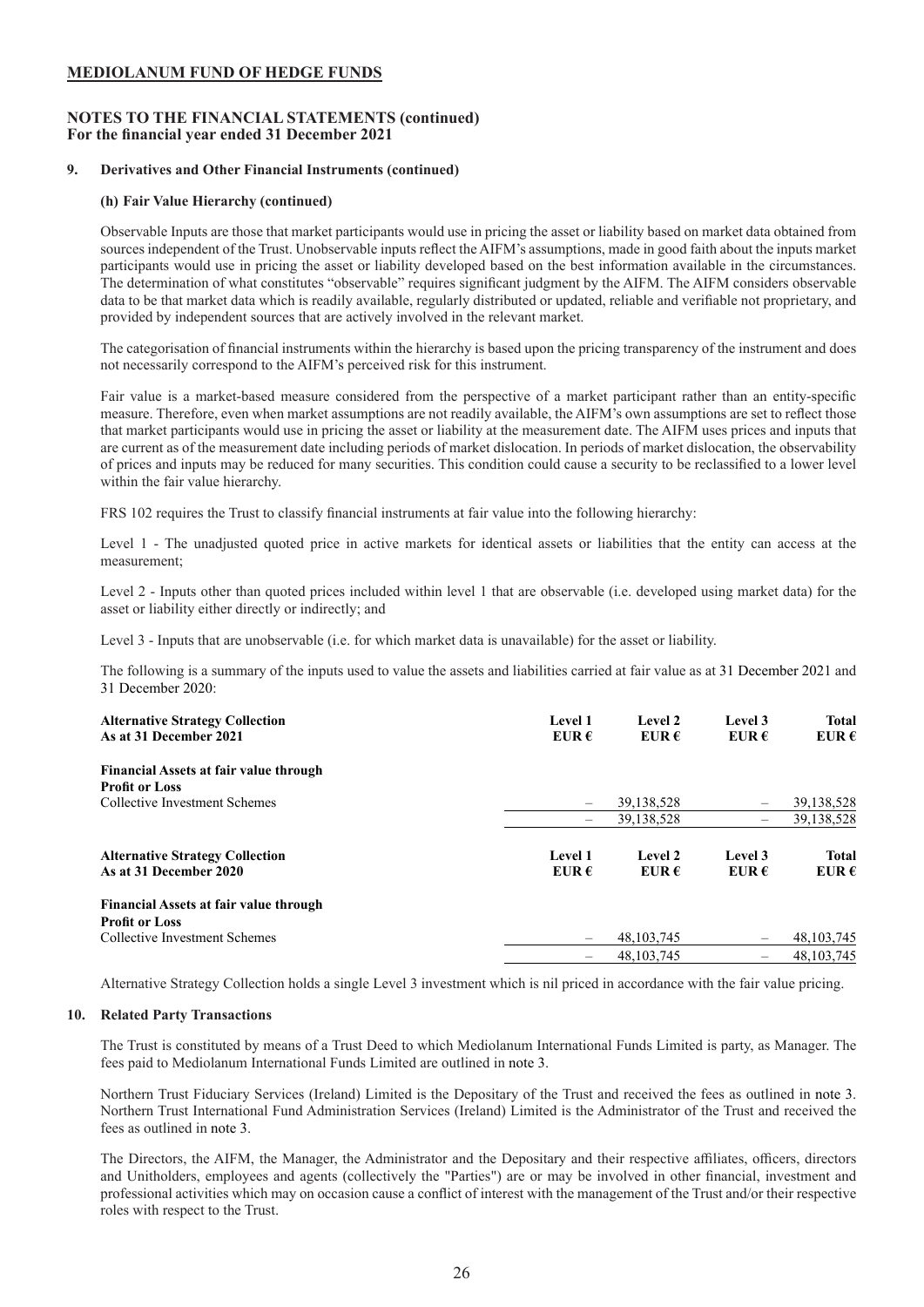### **NOTES TO THE FINANCIAL STATEMENTS (continued) For the financial year ended 31 December 2021**

### **10. Related Party Transactions (continued)**

These activities may include managing or advising other funds (including other Collective Investment Schemes), purchases and sales of securities, banking and investment management services, brokerage services, valuation of unlisted securities (in circumstances in which fees payable to the entity valuing such securities may increase as the value of assets increases) and serving as directors, officers, advisers or agents of other funds or companies, including funds or companies in which the Unit Trust may invest. In particular, the AIFM and other companies within the Mediolanum Group may be involved in advising or managing other investment funds (including other Collective Investment Schemes) or other real estate portfolios which have similar or overlapping investment objectives to or with the Unit Trust. Subject to the next succeeding paragraphs, each of the Parties will use its reasonable endeavors to ensure that the performance of their respective duties will not be impaired by any such involvement they may have and that any conflicts which may arise will be resolved fairly and in the best interests of Unitholders.

The underlying Unitholder in the Sub-Fund, Mediolanum International Life DAC, is connected to the Manager. As at 31 December 2021 Mediolanum International Life DAC holds 100% (2020: 100%) of the Class S Unit A in the Alternative Strategy Collection.

Mr. Andrew Bates was a Non-Executive member of the Mediolanum International Funds Limited Board until 28 April 2021. He was also a Consultant in Dillion Eustace during this period. Total legal fees paid to Dillon Eustace until 28 April 2021 were EUR €757 (2020: EUR €1,715).

At 31 December 2021, Alternative Strategy Collection did not invest into funds managed by Tages Capital LLP, the Delegate Investment Manager (2020: Nil).

### **11. Soft Commission Arrangements**

For the financial year ended 31 December 2021, there were no investment research fees paid by the Sub-Fund.

### **12. Exchange Rates**

The following exchange rates were used to translate assets and liabilities into the reporting currency (Euro  $\epsilon$ ) at 31 December 2021 and 31 December 2020:

|          | <b>EUR Rate</b> | <b>EUR Rate</b> |
|----------|-----------------|-----------------|
| Currency | 31 Dec 2021     | 31 Dec 2020     |
| USD      | 0.8794          | 0.8173          |

#### **13. Changes in the Portfolio**

A list, specifying for each investment the total purchases and sales which took place during the year under review may be obtained, upon request, at the registered office of the Manager.

#### **14. Contingent Liabilities**

There were no significant contingent liabilities at the Statement of Net Assets date or as at 31 December 2021.

#### **15. Net Asset Value**

|                                                                                                           | <b>Alternative</b><br><b>Strategy</b><br><b>Collection</b><br>31 Dec 2021<br>EUR $\epsilon$ | <b>Alternative</b><br><b>Strategy</b><br><b>Collection</b><br>31 Dec 2020<br>EUR $\epsilon$ | <b>Alternative</b><br><b>Strategy</b><br><b>Collection</b><br>31 Dec 2019<br>EUR $\epsilon$ |
|-----------------------------------------------------------------------------------------------------------|---------------------------------------------------------------------------------------------|---------------------------------------------------------------------------------------------|---------------------------------------------------------------------------------------------|
| Net assets attributable to holders of redeemable participating units:<br>Class S Unit A Euro $(\epsilon)$ | 40,499,262                                                                                  | 51,268,752                                                                                  | 55,812,355                                                                                  |
| Number of redeemable participating units outstanding:<br>Class S Unit A Euro $(\epsilon)$                 | 4,026,376                                                                                   | 5,132,318                                                                                   | 5,569,056                                                                                   |
| Net asset value per redeemable participating unit:<br>Class S Unit A Euro $(\epsilon)$                    | €10.06                                                                                      | €9.99                                                                                       | €10.02                                                                                      |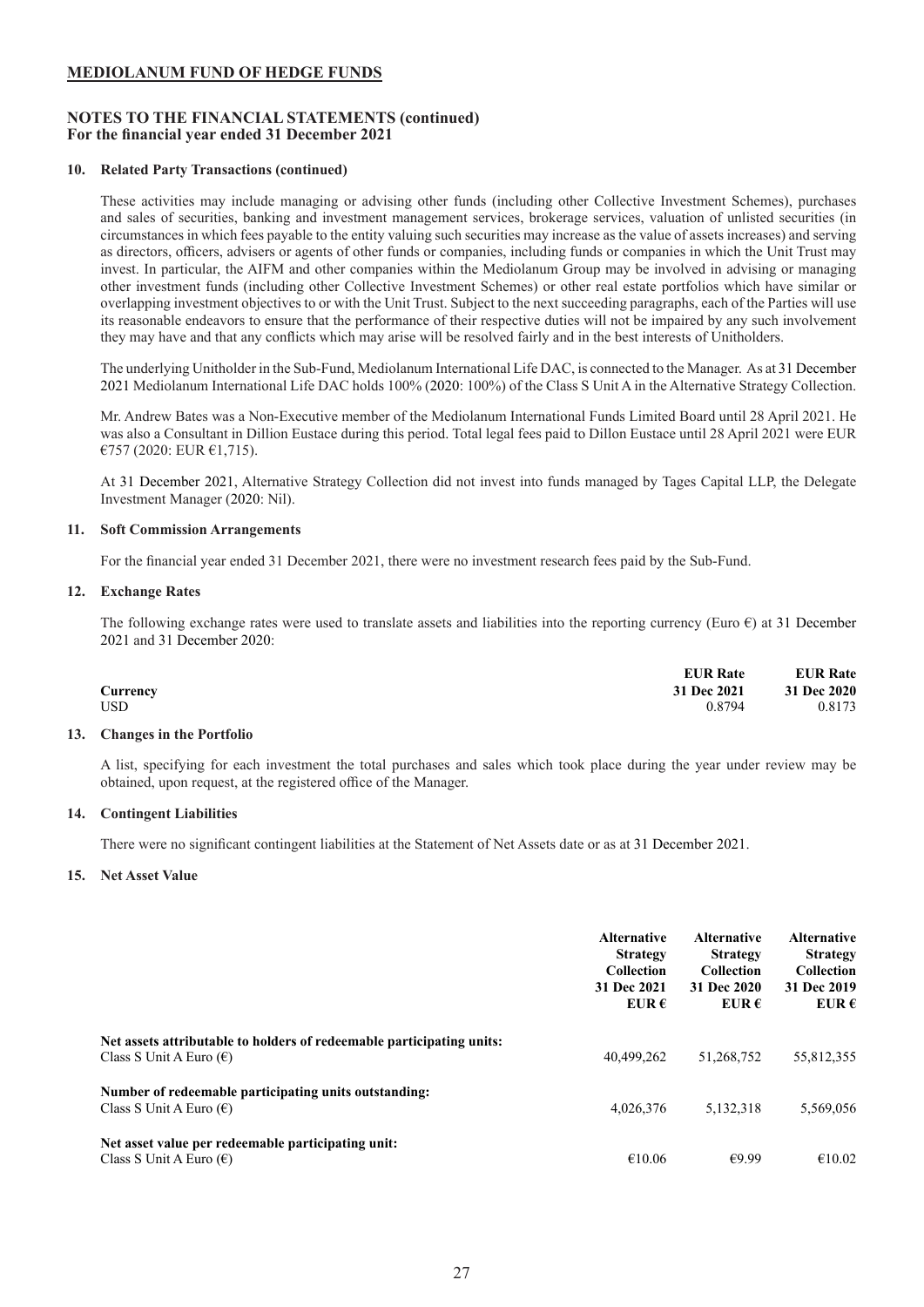### **NOTES TO THE FINANCIAL STATEMENTS (continued) For the financial year ended 31 December 2021**

### **16. Realised and Unrealised Gains in Investments**

|                                                              | <b>Alternative</b><br><b>Strategy</b> | <b>Alternative</b><br><b>Strategy</b> |
|--------------------------------------------------------------|---------------------------------------|---------------------------------------|
|                                                              | <b>Collection</b>                     | <b>Collection</b>                     |
|                                                              | 31 Dec 2021                           | 31 Dec 2020                           |
|                                                              | EUR $\epsilon$                        | EUR $\epsilon$                        |
| Realised gain/(loss) on investments                          |                                       |                                       |
| Realised gain on investments                                 | 4.305.215                             | 451,652                               |
| Realised loss on investments                                 | (350, 509)                            | (766,370)                             |
| Realised loss on forward foreign exchange contracts          | (38)                                  | (163)                                 |
| Total realised gain/(loss) on investments                    | 3,954,668                             | (314, 881)                            |
| Unrealised gain/(loss) on investments                        |                                       |                                       |
| Movement in unrealised gain on investments                   | 1,657,413                             | 3,088,334                             |
| Movement in unrealised loss on investments                   | (4,374,054)                           | (2,114,919)                           |
| Unrealised gain/(loss) on forward foreign exchange contracts | 3.630                                 | (1,445)                               |
| Total unrealised (loss)/gain on investments                  | (2,713,011)                           | 971,970                               |

### **17. Efficient Portfolio Management Techniques**

The Sub-Fund may employ investment techniques and instruments relating to its investments for the purpose of efficient portfolio management under the conditions and within the limits stipulated from time to time by the Central Bank. The Sub-Fund may use the various investment techniques and instruments for efficient portfolio management such as taking long or short positions in derivative instruments including forward foreign contracts so as to alter the interest rates, credit and or currency exposure of the portfolio. Derivative instruments may be purchased for the purpose of efficient portfolio management only and in accordance with the Central Bank's guidelines. As at 31 December 2021 the Sub-Fund held no forward foreign exchange contracts. The realised and unrealised gain/(loss) on forward foreign exchange contracts are disclosed in the Income Statement on page 13.

#### **18. Significant Events During the Year**

#### **(a) COVID-19 Impact**

COVID-19 continues to negatively impact the global economy. Despite the large scale roll out of the vaccines in 2021 the emergence of two new variants last year pushed back the full re-opening of the global economy. Given the stop start nature of the recovery, large parts of the global supply chain remain out of equilibrium with supply not keeping up with demand, which in turn is putting upward pressure on prices across a range of different products and services.

As a result, alongside COVID-19 inflation has emerged as one of the biggest threats to the recovery. Inflation has risen to its highest levels in decades. As measured by US Consumer Price Inflation ("CPI"), inflation jumped to 7% in December compared to a year ago, while US core CPI (excluding volatile food and energy prices) hit 5.4%, the highest rate in 40 years, as the combination of supply chain bottlenecks and improving demand have caused prices to move higher. We are seeing a similar dynamic in most parts of the world with Eurozone inflation rising to 5% year on year in December.

#### **(b) Changes to the Prospectus**

On 3 March 2021, the Prospectus was updated with non-material changes related to SFDR level 1 disclosure requirements via an Addendum on the Integration of Sustainability Risks.

On 31 December 2021, the Prospectus was updated with several non-material changes including updating the Company Secretary and the Directors section, Taxonomy Regulation updates, enhancing the disclosure of Applications of Units and Anti-Money Laundering sections. Updating the fees section (mainly by clarifying the "Performance and Risk Services Fee" and "Administrative Expenses/Charges" sections), removing the Mediolanum High Volatility Fund and enhancing the performance fee disclosures which also includes an illustrative example.

#### **(c) Appointment/Resignation of Directors and Chairperson**

Michael Hodson was appointed as a Director of the Manager effective 1 January 2021.

Andrew Bates resigned as a Director and Chairperson of the Manager effective 28 April 2021.

Karen Zachary was appointed as a Director and Chairperson of the Manager effective 28 April 2021.

No other events have occurred subsequent to the period end which impact on the financial statements for the year ended 31 December 2021.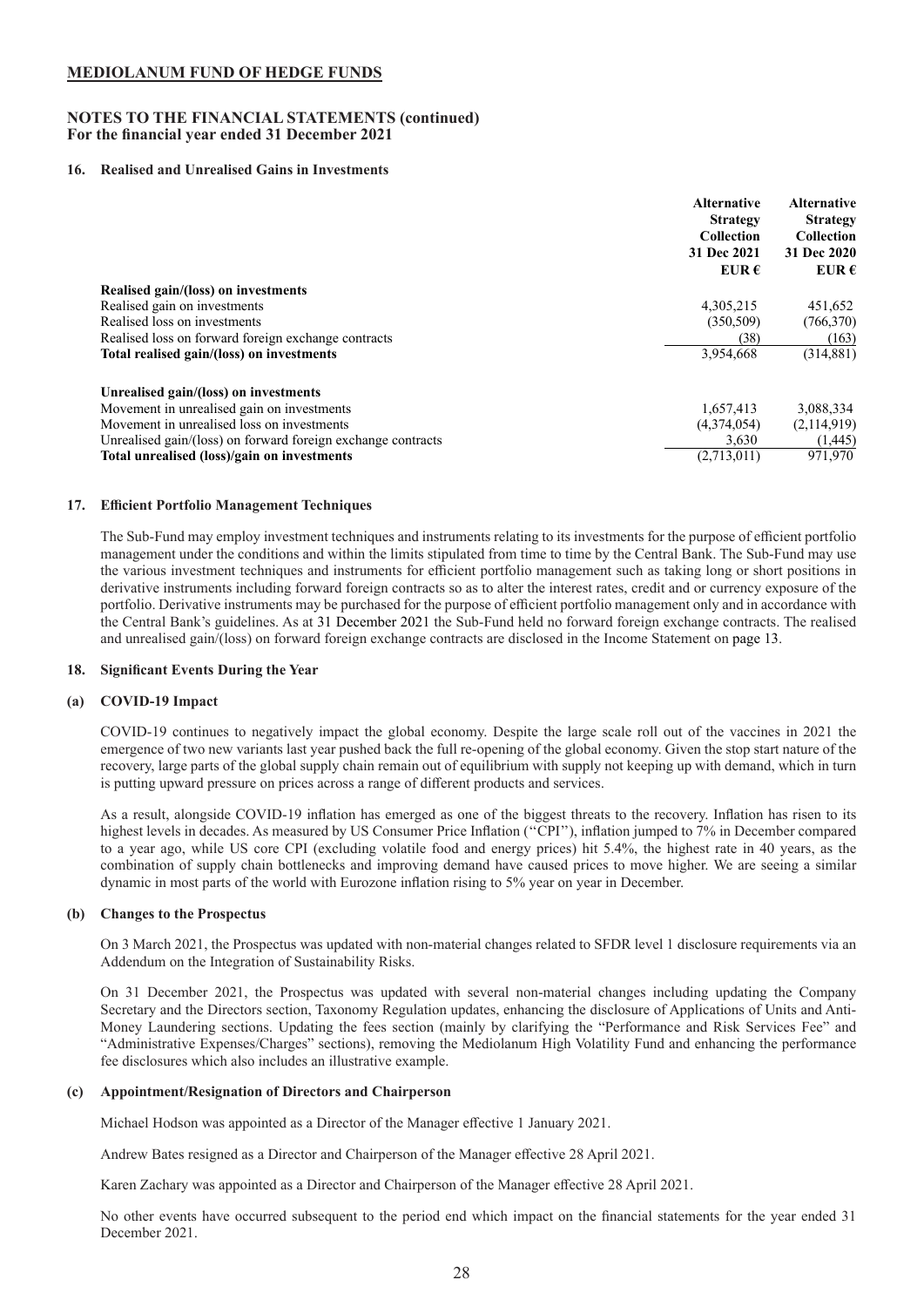### **NOTES TO THE FINANCIAL STATEMENTS (continued) For the financial year ended 31 December 2021**

### **19. Post Balance Sheet Events**

### **(a) COVID-19 Outlook**

To combat the threat that higher inflation could have on the recovery central banks have become more hawkish in their assessment of how transitory inflation will be. The Federal Reserve have signaled they will raise rates several times this year, while the Bank of England have already begun to raise rates. The European Central Bank continue to take a more cautious assessment as the rise in inflation in the Eurozone can largely be traced back to surging oil and gas prices on the continent, which rate increases will do little to curtail. Ultimately, however the pace of the recovery is still largely dependent on the ability to control COVID-19 and given the unpredictable nature of the virus, there remains a high degree of risk. Should another wave or variant of COVID-19 emerge that proves resistant to the current vaccines, it could delay the re-opening of the global economy and in turn could lead to another period of high volatility, and indeed even higher inflation.

In this environment it could potentially have an adverse impact on the value of the Fund's investments and the ability of the Manager to access markets or implement the Fund's Investment Policy in the manner originally contemplated. Government interventions or other limitations or bans introduced by regulatory authorities or exchanges and trading venues as temporary measures in light of significant market volatility, may also negatively impact on the Manager's ability to implement the Fund's Investment Policy. The Fund's access to liquidity could also be impaired in circumstances where the need for liquidity to meet redemption requests may rise significantly. Services required for the operation of the Fund may in certain circumstances be interrupted as a result of the pandemic.

### **(b) Russia/Ukraine Conflict**

In February 2022, a number of countries (including the US, UK and EU) imposed sanctions against certain entities and individuals in Russia as a result of the official recognition of the Donetsk People Republic and Lugansk People Republic by the Russian Federation. Announcements of additional sanctions have been made following the invasion by Russia of the Ukraine on 24 February 2022.

The situation, together with growing turmoil from fluctuations in commodity prices and foreign exchange rates, and the potential to adversely impact global economies, has driven a sharp increase in volatility across markets. The Board of Directors regards these events for the Fund and its sub-fund as non-adjusting events after the reporting period.

Although neither the Fund's and of its sub-fund's performance and going concern nor operations, at the date of this report, have been significantly impacted by the above, the Board of Directors continues to monitor the evolving situation and its impact on the financial position of the Fund and of its sub-fund.

No other events have occurred subsequent to the year end which impact on the financial statements for the financial year ended 31 December 2021.

### **20. Approval of the Financial Statements**

The financial statements were approved by the Directors of the Manager on 27 April 2022.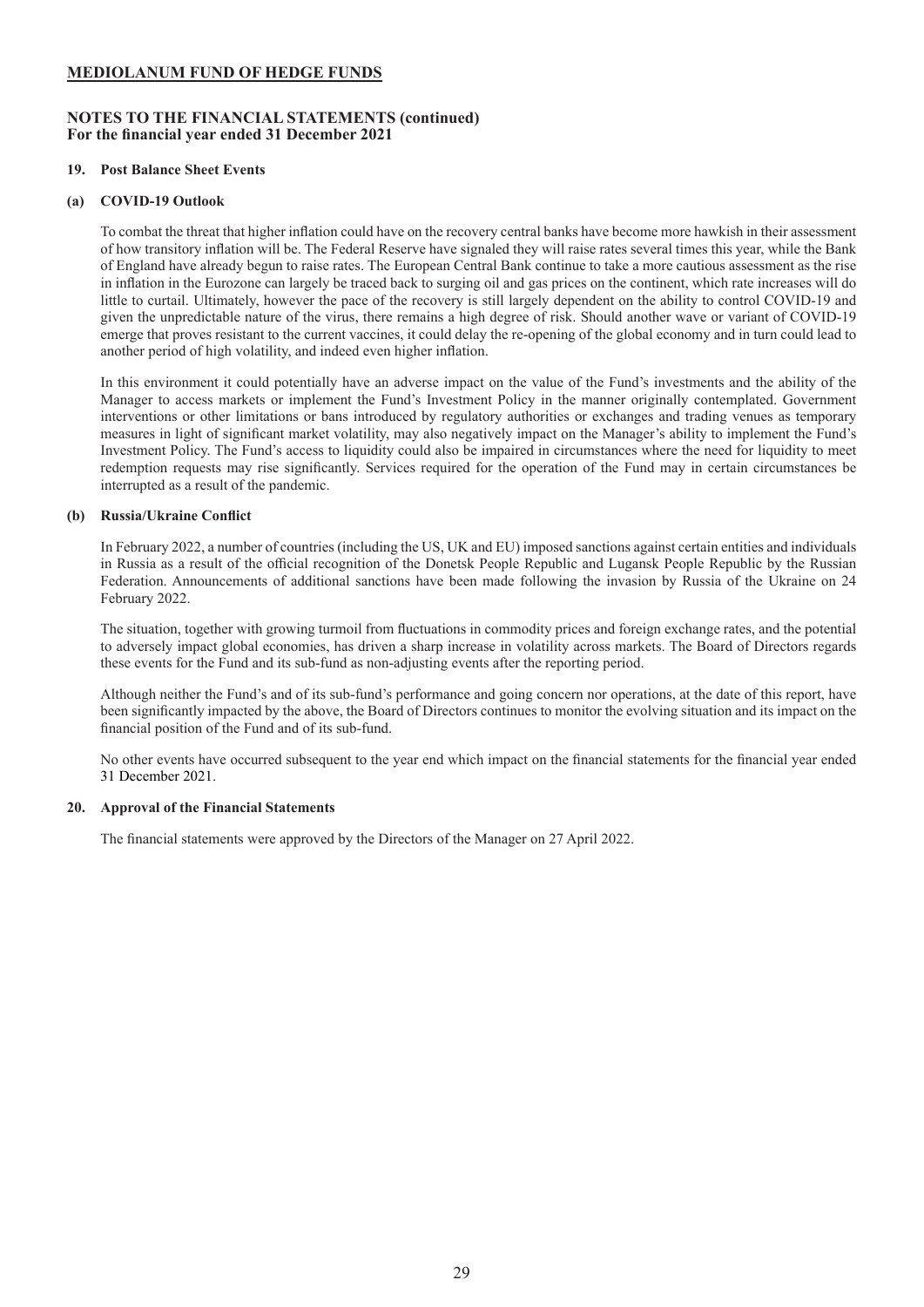# <span id="page-30-0"></span>**FUND OF FUNDS DISCLOSURE (UNAUDITED)**

### **Alternative Strategy Collection**

| <b>Fund Name</b>                                             | Domicile                      | <b>Management</b> | <b>Incentive</b> |
|--------------------------------------------------------------|-------------------------------|-------------------|------------------|
|                                                              |                               | Fee $%$           | Fee %            |
| Kingate Global Fund $-Vi^*$                                  | <b>British Virgin Islands</b> | 1.50%             | $0.00\%$         |
| Ako UCITS Fund ICAV - Ako Global UCITS Class EUR 07/2021     | Cayman Islands                | 1.50%             | 15.00%           |
| Ako UCITS Fund ICAV - Ako Global UCITS Class EUR 09/2021     | Cayman Islands                | 1.50%             | 15.00%           |
| AlphaQuest UCITS Fund Class F EUR Series 01/2020             | Cayman Islands                | 1.50%             | 20.00%           |
| AlphaQuest UCITS Fund Class F EUR Series 01/2021             | Cayman Islands                | 1.50%             | 20.00%           |
| Alvento Long/Short Equity Fund Class F EUR 10/2015           | Cayman Islands                | 1.50%             | 15.00%           |
| Am Asia Strategies Fund Class C EUR                          | Cayman Islands                | 1.50%             | 20.00%           |
| Am Asia Strategies Fund Class C EUR Series 11/2021           | Cayman Islands                | 1.50%             | 20.00%           |
| Am Asia Strategies Fund Class C EUR Series 12/2021           | Cayman Islands                | 1.50%             | 20.00%           |
| Aslan House Fund Series Class A (Ot) Standard Series 03/2021 | Cayman Islands                | 1.75%             | 20.00%           |
| Aslan House Fund Series Class A (Ot) Standard Series 05/2021 | Cayman Islands                | 1.75%             | 20.00%           |
| Aslan House Fund Series Class A (Ot) Standard Series 07/2021 | Cayman Islands                | 1.75%             | 20.00%           |
| EDL Global Opportunities Fund Class I-R EUR Series 1         | Cayman Islands                | 1.50%             | 15.00%           |
| Ennismore Global Equity Fund EUR I Series 09/2021            | Cayman Islands                | 2.00%             | 20.00%           |
| Palmerston Credit Feeder Fund Class A EUR Series 07/2016     | Cayman Islands                | 1.50%             | 15.00%           |
| Palmerston Credit Feeder Fund EUR Series 02/2021             | Cayman Islands                | 1.50%             | 20.00%           |
| Selwood Asset Management Class A EUR                         | Cayman Islands                | 1.00%             | 15.00%           |
| TT Mid-Cap Europe Long/Short Fund Class A EUR                | Cayman Islands                | 1.50%             | 20.00%           |
| AKO UCITS Fund ICAV - AKO Global UCITS Class B2 EUR          | Ireland                       | 1.50%             | 15.00%           |
| DMS UCITS Platform ICAV - Alkeon UCITS Fund                  | Ireland                       | 1.50%             | 20.00%           |
| Ennismore Smaller Companies - Ennismore Global Equity Fund   | Ireland                       | 2.00%             | 20.00%           |
| <b>DB Platinum Quantica Managed Futures</b>                  | Luxembourg                    | 0.50%             | 15.00%           |
| Global Evolution Funds - Frontier Markets Class I            | Luxembourg                    | 0.75%             | 8.00%            |
| Helium Fund - Selection Class A                              | Luxembourg                    | 1.46%             | 20.00%           |
| Hellebore Credit Arbitrage Class B EUR                       | Luxembourg                    | 2.00%             | 20.00%           |
| Maniyar Macro Fund Sub Class I Euro 02/2021                  | <b>United States</b>          | 1.75%             | 20.00%           |
| Maniyar Macro Fund Sub Class I Euro 03/2021                  | <b>United States</b>          | 1.75%             | 20.00%           |

\*Fair value of investment written down to zero on 30 November 2009.

Where the Manager has negotiated a rebate on the management fee charged on its investment into other funds, this rebate is paid directly to the Sub-Fund.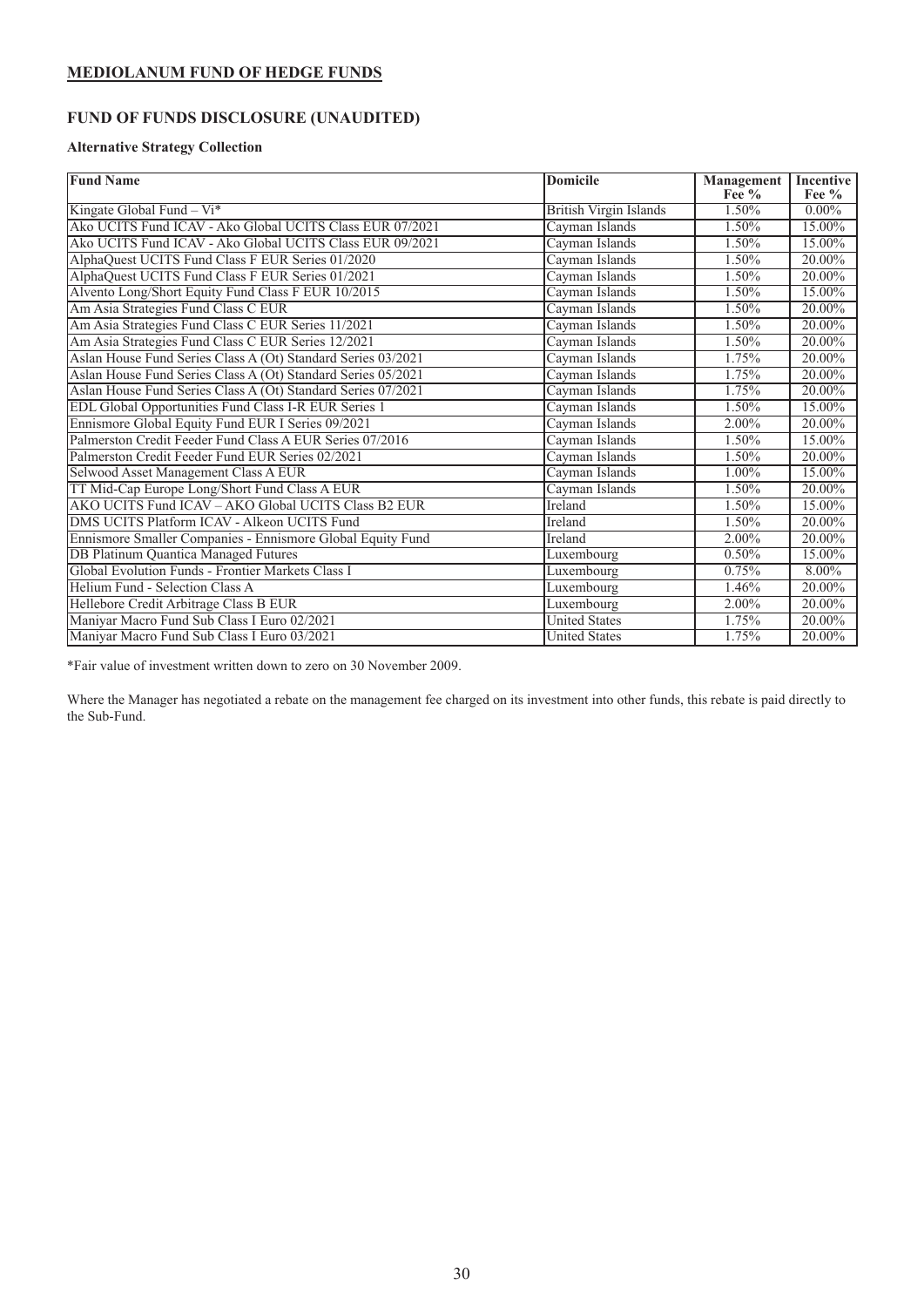### <span id="page-31-0"></span>**APPENDIX OF ADDITIONAL INFORMATION (UNAUDITED)**

### **Leverage**

Leverage is considered in terms of the Sub-Fund's overall "exposure" and includes any method by which the exposure of the Sub-Fund is increased whether through borrowings of cash or securities, or leverage embedded in derivative positions or by any other means. The Manager as the AIFM is required to calculate and monitor the level of leverage by the Sub-Fund, expressed as a ratio between the total exposure of the Sub-Fund and its net value with exposure values being calculated by both the Gross Method and Commitment Method.

Exposure values under the Gross Method basis are calculated as the absolute value of all positions of the Sub-Fund; this includes all eligible assets and liabilities, relevant borrowings, derivatives (converted into their equivalent underlying positions) and all other positions even those held purely for risk reduction purposes, such as forward foreign exchange contracts held for currency hedging.

The Gross Method of exposure of the Sub-Fund requires the calculation to:

- Include the sums of all non-derivative assets held at market value, plus the absolute value of all such liabilities;
- Exclude cash and cash equivalents which are highly liquid investments held in the base currency of the Trust;
- Derivative instruments are converted into the equivalent position in their underlying assets;
- Exclude cash borrowings that remain in cash or cash equivalents and where the amounts payable are known;
- Include exposures resulting from the reinvestment of cash borrowings, expressed as the higher of the market value of the investment realised or the total amount of cash borrowed, and include positions within repurchase or reverse repurchase agreements and securities lending or borrowing or other similar arrangements;
- The Statement of Net Assets:
- The Income Statement:

Exposure values under the Commitment Method basis are calculated on a similar basis to the above, but may take into account the effect of netting off instruments to reflect eligible netting and hedging arrangements on eligible assets and different treatment of certain cash and cash equivalents items in line with regulatory requirements.

The table sets out the maximum leverage for the Alternative Strategy Collection in 2021 and its leverage at the end of the year.

#### **Leverage as a Percent of Net Asset Value**

|                          | Gross<br><b>Method</b> | <b>Commitment</b><br><b>Method</b> |
|--------------------------|------------------------|------------------------------------|
| Maximum leverage in 2021 | 99.55%                 | 101.61%                            |
| Leverage at year end     | 96.81%                 | 100.54%                            |

#### **Special Arrangements**

There were no special arrangements in place during the year ended 31 December 2021.

### **Remuneration Details for the AIFM's Staff**

The information provided below relates to the AIFM which has implemented a Remuneration Policy consistent with ESMA's remuneration guidelines and in particular the provisions of Annex II of Directive 2011/61/EU. The Remuneration Policy applies to all forms of benefits paid by the AIFM to Identified Staff, including senior management, staff whose professional activities have a material impact on the Trust's risk profile, staff in control functions or any employees in same remuneration bracket of those whose professional activities have a material impact on the Trust's risk profile or of the AIF it manages, in exchange for professional services and is intended to promote sound and effective risk management and does not encourage risk-taking inconsistent with the risk profile, rules or instruments of incorporation of the AIFs under management.

The various remuneration components are combined to ensure an appropriate and balanced remuneration package that reflects the relevant member of staff's rank and professional activity as well as best market practice. The AIFM may provide the opportunity to certain identified staff to receive variable remuneration based on the performance of the individual, of the AIFM and of the AIF's under management. Assessment of performance will consider both financial and non-financial factors. Particular consideration will be given to risk-related factors. The above will be considered in a multi-year framework.

No variable remuneration will be paid to any Non-Executive member of the Board of the AIFM. The fixed fee of the Non-Executive and Independent Directors of the AIFM will be commercially negotiated. The Non-Executive Directors from the Mediolanum Group do not receive a fee for their role as Directors on the MIFL ("Mediolanum International Funds Limited") Board of Directors.

The remuneration of the Managing Director is determined by the Managing Director of Banca Mediolanum S.p.A. having consulted with the Chairman of the AIFM. The fixed and variable elements of remuneration are in line with the principles listed above. In addition the Managing Director may receive other benefits such as those of an equity based nature provided by the Group subject to the appropriate approvals as set out in this policy and the deferral arrangements set out in the Group Policy.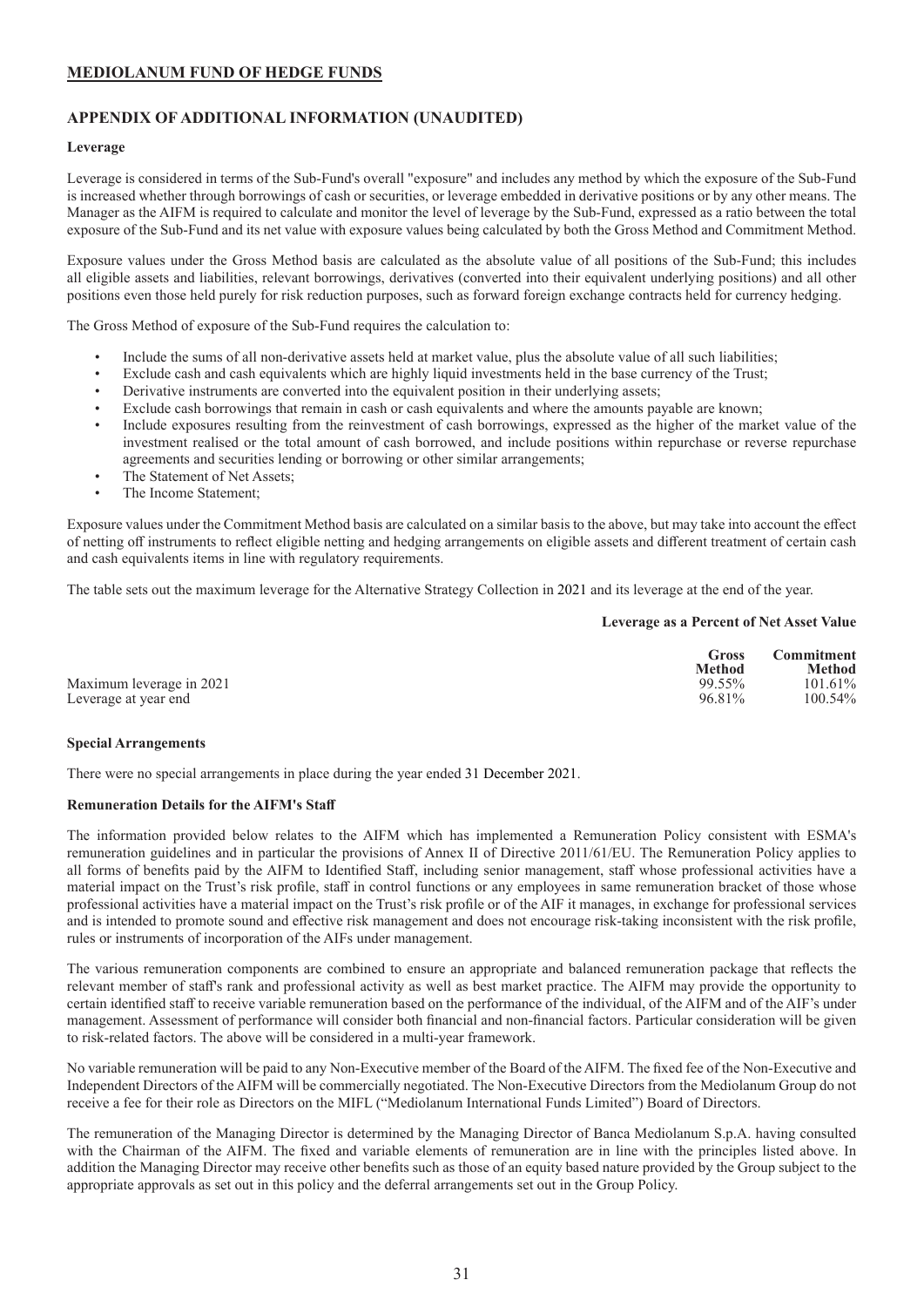### **APPENDIX OF ADDITIONAL INFORMATION (UNAUDITED) (continued)**

### **Remuneration Details for the AIFM's Staff (continued)**

The Remuneration Policy is compliant with the relevant provisions of the Rules, including Schedule 2 of the Regulations, and the guidelines on sound remuneration policies under the AIFMD issued by the European Securities and Markets Authority (the "ESMA Guidelines").

### **Application of the Principle of Proportionality**

Taking into account its size, nature, the scope of its activities and its business model, the AIFM has disapplied the following requirements of the ESMA Guidelines:

- Variable remuneration in instruments and related retention guidelines;
- Deferral of Variable Remuneration:
- Requirement to establish a remuneration committee.

Total remuneration paid to the staff of the AIFM fully or partly involved in the activities of the AIF that have a material impact on the risk profile of the Trust during the financial year to 31 December 2021 and 31 December 2020.

| Remuneration               | <b>31 Dec 2021</b>                                | 31 Dec 2020                                   |
|----------------------------|---------------------------------------------------|-----------------------------------------------|
| Senior Management Fixed    | EUR $\epsilon$ 1.543.639 EUR $\epsilon$ 1.351.936 |                                               |
| Senior Management Variable |                                                   | EUR $\epsilon$ 524,400 EUR $\epsilon$ 491,075 |

It should be noted that the above amounts have been estimated with care and in good faith giving due consideration to the crossfunctional activities carried out by employees of the AIFM, the proportional activities related to the AIF in relation to the overall activities of the AIFM and the proportion of AIF assets managed by the AIFM in relation to the overall Assets Managed by the AIFM.

Mediolanum International Funds Limited is an investment firm authorised by the Central Bank pursuant to the European Communities (Markets and Financial Instruments Regulations 2007). The Manager has remuneration policies and practices which apply to its staff whose professional activities might have a material impact on the Trust's risk profile and so covers senior management, risk takers, control functions and any employees receiving total remuneration that takes them into the same remuneration bracket as senior management and risk takers and whose professional activities have a material impact on the risk profile of the Trust's ("Identified Staff") which it believes are: (i) consistent with and promote sound and effective risk management and do not encourage risk-taking which is inconsistent with the investment objectives and policies and the investment restrictions and (ii) appropriate to the size, internal organisation and the nature, scope and complexity of the Manager's activities.

The current remuneration practices of the Manager provide that variable remuneration is paid to the Identified Staff of the Manager based, among other things, on the overall performance of the Manager's group, the overall performance of the Manager and the relevant individual's overall contributions to that performance. When assessing individual performance, financial as well as non-financial criteria are taken into account and, upon such assessment, the performance attributed to an individual may be adjusted when determined to be appropriate having regard to a variety of factors including where it is believed by the Manager that such adjustment does not encourage risk-taking which is inconsistent with the investment objectives and policies and the investment restrictions of the Trust. The discretionary process for allocating variable remuneration takes a variety of factors into account. For investment professionals at a senior level, the performance (both overall and year to year) of the funds for which they have responsibility is a key consideration.

The Manager (i) does not pay guaranteed variable remuneration to the staff responsible for managing the assets of the Trust (ii) no payments will be made related to the termination of an employment contract that are exclusively based on the relevant individual's performance in relation to the Trust. The total number of Identified Staff of the Manager as at 31 December 2021 is 9 (2020: 8).

The Manager's pay to Identified Staff relates to all funds which the Identified Staff currently manage. The assets under management of the Manager as at 31 December 2021: was EUR €51.2 billion (2020: EUR €43 billion) of which the Trust represents EUR €40.5 million (2020: EUR €51.3 million) or 0.08% of total assets managed by the Identified Staff (2020: 0.12%).

#### **Cybersecurity Risk**

Cybersecurity breaches may occur allowing an unauthorised party to gain access to assets of the Sub-Fund, Unitholder data, or proprietary information, or may cause the Trust, the Manager, the Distributor, the Administrator or the Depositary to suffer data corruption or lose operational functionality.